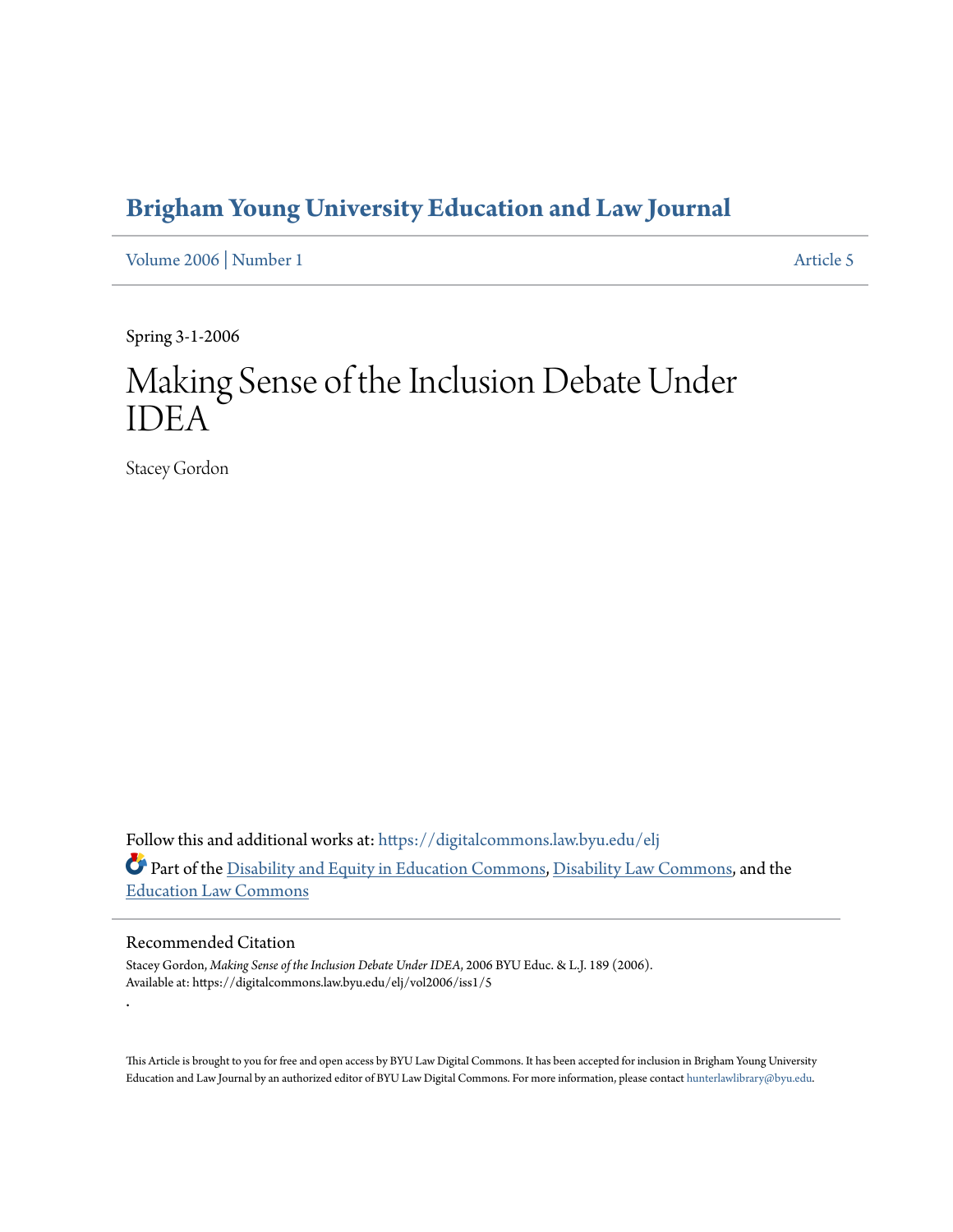# MAKING SENSE OF THE INCLUSION DEBATE UNDER IDEA

## *Stacey Gordon\**

# I. INTRODUCTION

Prior to congressional legislation in the 1970s, there were more than eight million children with disabilities, most of whom were excluded from any educational opportunities.<sup>1</sup> Of those children with disabilities who were educated, almost seventy percent were taught in separate classrooms or buildings apart from non-disabled students. $\sim$  Some states even carried the separation concept so far that they created legislation that barred a parent from appealing a school's decision refusing to allow a student with disabilities to attend.

Education for students with disabilities has improved dramatically since the days when children with disabilities were excluded from educational opportunities. Despite improvements, however, debate still continues over the quality of the education provided to students with disabilities. Specifically, controversy remains over whether the best placement for a child with a disability is in a general classroom or in a separate educational setting. This question is often termed the inclusion debate.

The current controversy over inclusion can best be understood through a historical analysis of changes in legislation and shifts in judicial interpretation that have affected the education of students with disabilities. Congress first began to address the needs of children with disabilities in the Elementary and Secondary Education Act of  $1965<sup>4</sup>$  and the Education of the Handicapped Act of  $1970<sup>5</sup>$  Following these statutes,

<sup>\*</sup> M.P.P., John F. Kennedy School of Government, Harvard University, 2002; J.D., American University Washington College of Law, 2005; Senate staffer.

<sup>1.</sup> Sen. Rpt. 94-168 at 8 (June 2, 1975).

<sup>2.</sup> Robert L. Hughes & Michael A. Rebell, *Special Educational Inclusion and the Courts: A Proposal for a New Remedial Approach*, 25 J.L. & Educ. 523, 524 (1996) (citing Mary Ellen Guzman, *Success for Each Child: A Research-Based Report on Eliminating Tracking on New York Citv Puhlic Schools* 42 ( 1992) ).

<sup>3.</sup> *See e.g* 1965 N.C. Laws 641 (amending N.C. Gen. Stat.§§ 115-165 (1963)).

<sup>4. 20</sup> U.S.C. § 6301 et seq. (2000), Pub. L. No. 89-10,79 Stat. 27 (1965).

<sup>5. 20</sup> U.S.C. § 1400 et seq. (2000), Pub. L. No. 91-230,84 Stat. 121 (1970).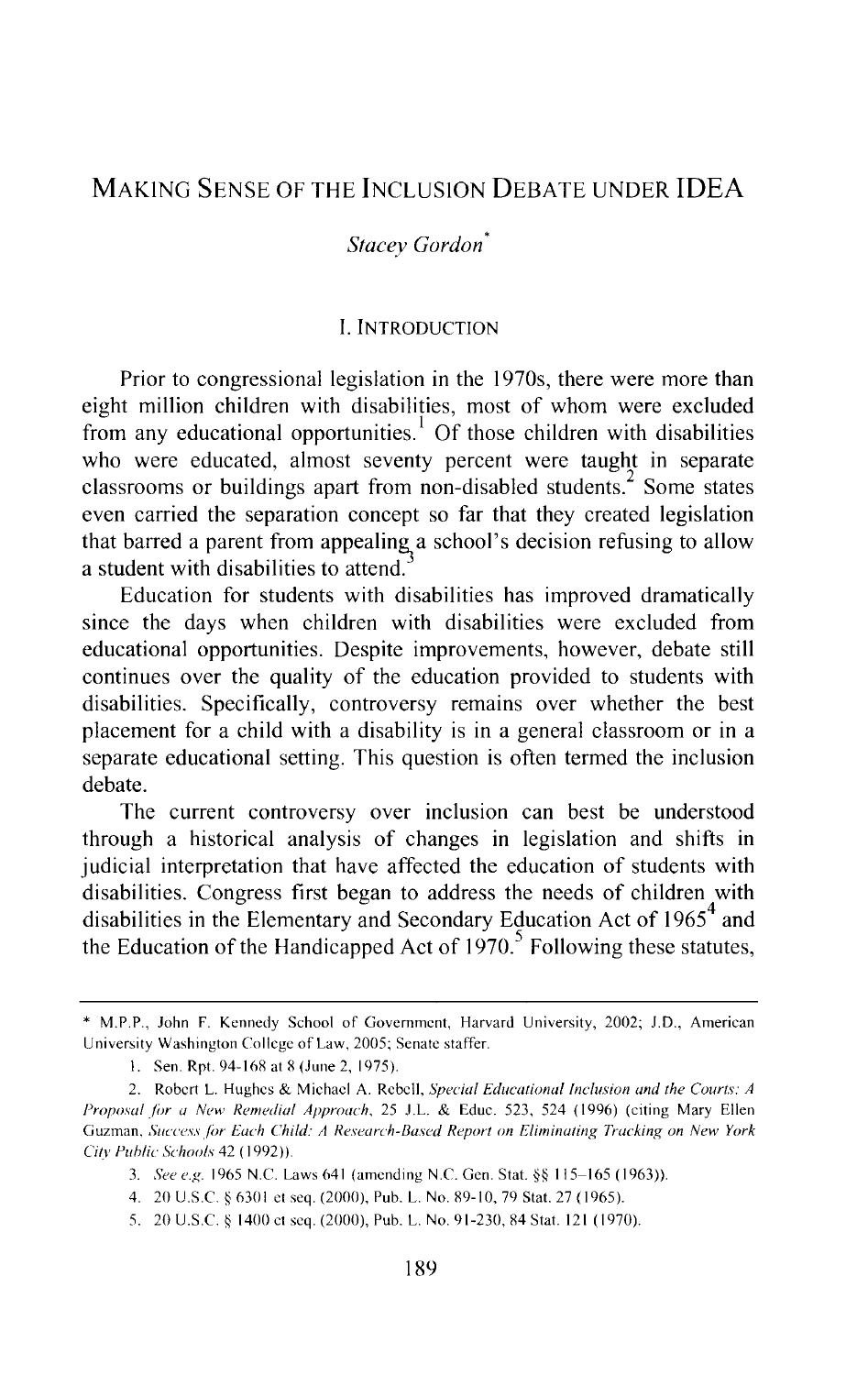Congress implemented broad legislation specifically concerning the rights of students with disabilities in the Education for All Handicapped Children Act (EAHCA) of 1975.<sup>6</sup>

In 1990 EAHCA was reauthorized and renamed as the Individuals with Disabilities Education Act  $(IDEA)$ . IDEA includes a few fundamental conditions that have been a traditional focus of educating students with disabilities: (1) a free appropriate public education,  $8(2)$  and individualized education program for each student, $\frac{9}{2}$  and (3) an education in the least restrictive environment.<sup>10</sup> These different principles, however, often exist in competition with each other. The question concerns how to rank their priority for educating students with disabilities. IDEA does not specifically define the parameters of these requirements or their relationship to each other. Indeed, IDEA does not use the term "inclusion," yet the dispute over full inclusion of students with disabilities into the general education classroom figures prominently in the policy debate regarding educational placement.

The Supreme Court has provided little guidance amidst these competing themes in the inclusion debate. The range of courts of appeals rulings still further complicate the debate over inclusion and the least restrictive environment provisions of IDEA by adopting a variety of tests to determine the appropriate placement and education for students with disabilities. The debate over the education of students with disabilities continues to be a battle over competing interests and priorities.

This article will demonstrate how the most recent federal legislation regarding IDEA, the reauthorization of the Individuals with Disabilities Education Improvement Act of  $2004<sup>11</sup>$  (the 2004 Reauthorization), reinforces the historical tensions between access and process, and outcomes and accountability. The 2004 Reauthorization emphasizes the conflict between individualized treatment and general mandates for all students. The 2004 Reauthorization, with its focus on accountability, sets forth new amendments that continue to fuel the inclusion debate. Its emphasis on accountability stems from the promulgation of the No Child Left Behind Act of  $2001$ ,  $12$  which applies to both disabled and nondisabled students.

From the passage of the EAHCA to the 1990 reauthorization of

- 11. *Id.* at § 1400 et seq.
- 12. *!d.* at § 630 I et seq.

<sup>6. 20</sup> U.S.C. § 1400 et seq. (2000), Pub. L. No. 94-142, 89 Stat. 773 ( 1975 ).

<sup>7. 20</sup> U.S.C. *§* 1400 et seq. (2000), Pub. L. No. 101-476, 104 Stat.ll03 (1990).

<sup>8. 20</sup> U.S.C. § 1412(a)(1) (2000).

<sup>9.</sup> *ld.* at § 1414(d).

<sup>10.</sup> *!d.* at§ 1412(5).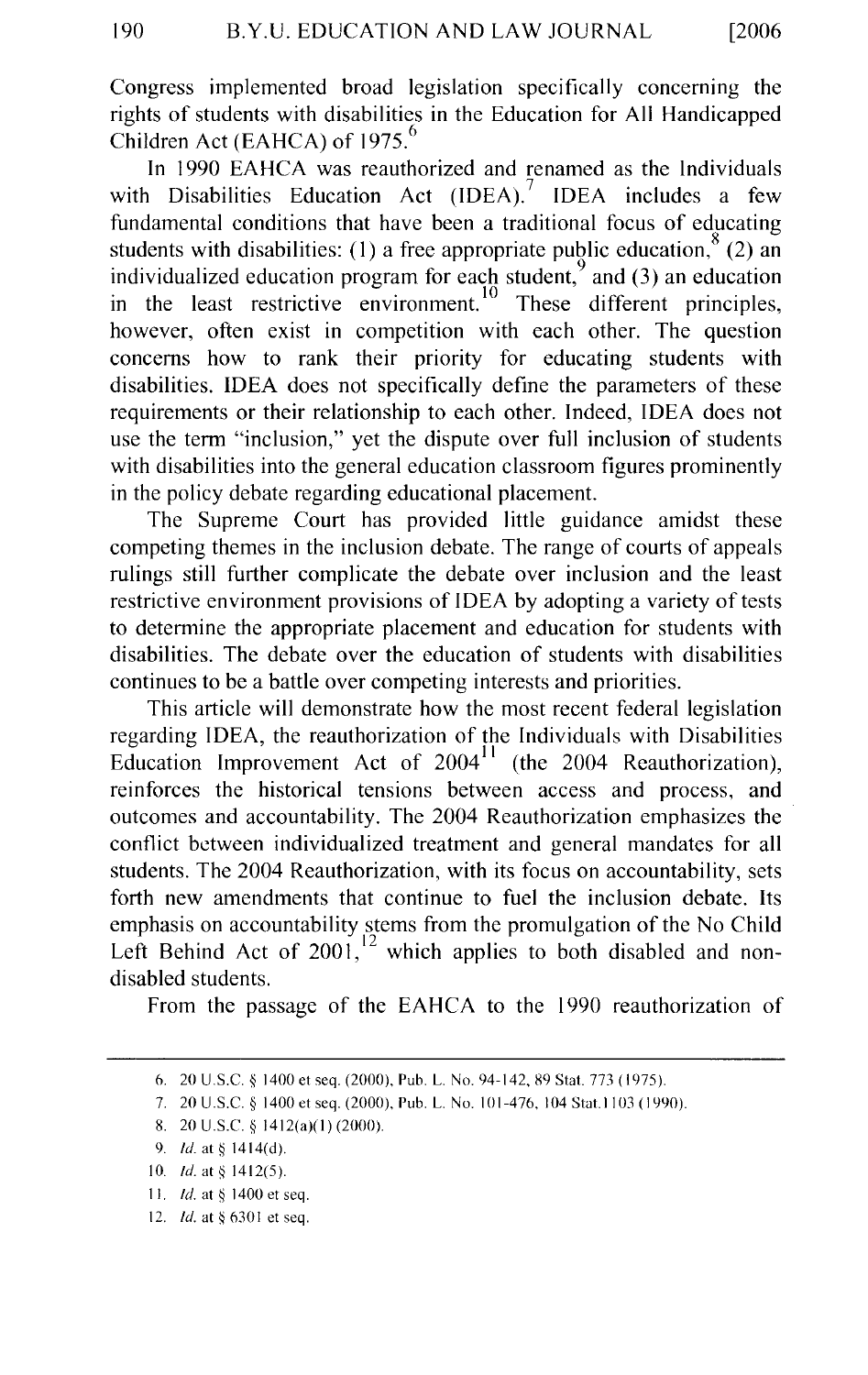IDEA to the recent reauthorization of the 2004 Reauthorization, educating students with disabilities has been rather contentious. Throughout the legislations' development, competing themes of access versus accountability and process versus outcomes have shaped the inclusion debate. To what extent should children with disabilities be involved in general education classrooms, and to what extent should their curriculum be modified from that of their peers? In addition to these questions, legislators and special educators disagree as to the extent to which accountability standards should be used for students with disabilities and how these accountability measures reflect the effectiveness of the educational process for those students.

This article analyzes the controversies surrounding the full inclusion of students with disabilities into general education classrooms by looking at the interplay between IDEA's main educational priorities for students with disabilities. The article will also consider purposes behind the EAHCA, the courts' interpretation of IDEA, and the recent amendments to the 2004 Reauthorization and will demonstrate a recent shift in the educational priorities for students with disabilities from a focus on access to an increased attention on accountability. The article will then propose that further development of education policy for students with disabilities requires explicitly recognizing and balancing the tensions that exist among the laws that pertain to educating students with disabilities.

Part I of this article provides a brief overview of the legislative history of laws that address the education of students with disabilities, demonstrating the legislature's beginning focus on access to education and the initial tension within the requirements of IDEA. Part II analyzes judicial interpretations of the inclusion debate as well as the dispute in educational circles by focusing specifically on requirements for adhering to IDEA's least restrictive environment provision. Part III analyzes recent amendments to IDEA and the tension between individual-focused decision-making and general mandates on testing. Finally, the conclusion suggests proposals for refocusing the inclusion debate in order to mediate between conflicting priorities and create an educational environment where students can succeed.

### II. HISTORY OF EDUCATING STUDENTS WITH DISABILITIES

# *A. The Legal Background*

The emphasis on the education of students with disabilities developed from the foundation of the civil rights movement and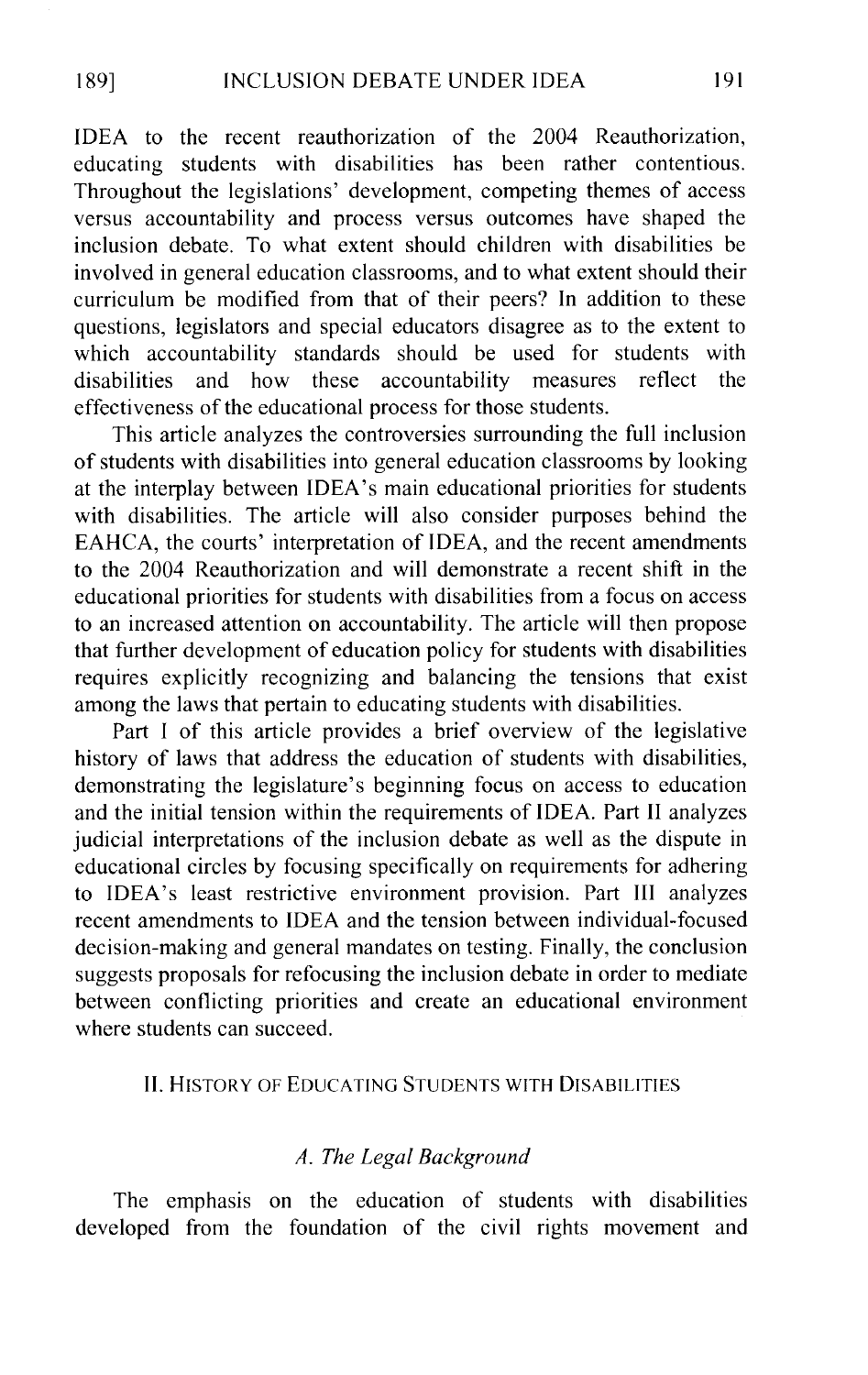desegregation.<sup>13</sup> The country's focus on desegregation prompted many to consider another disregarded group of students, those with disabilities, who were largely excluded from the general educational system and placed in separate facilities or not even educated at all. Invoking the language of *Brown v. Board of Education,* 14 disability advocates claimed that "separate but equal"<sup>15</sup> was unequal for students with disabilities as well. Segregated schools for students with disabilities were seen as "substandard and inadequate."<sup>16</sup> The disability movement strived to develop an educational setting in which students with disabilities could have access to an education equal to that of their non-disabled peers. This preliminary focus on access to education for disabled students prompted the initial federal legislation in conjunction with prominent court cases.<sup>17</sup>

Following *Brown,* two cases in particular, *Pennsylvania Association for Retarded Children (P ARC) v. Pennsylvania* 18 and *Mills v. Board of Education,* 19 led to the development of federal legislation specifically aimed toward students with disabilities. These cases provided the necessary legal authority to include children with disabilities into the public educational system; both decisions invoked the language of segregation and the need for equality in the educational environment.<sup>2</sup>

*PARC* involved a class action suit brought by the Pennsylvania Association for Retarded Children and the parents of thirteen mentally retarded students who argued that the state violated their due process and equal protection rights by refusing to provide them with a public education.<sup>21</sup> The court of the Eastern District of Pennsylvania agreed and ruled that students with disabilities were entitled to a public school education.<sup>22</sup> The court issued a consent decree and reasoned that many persons with disabilities were being denied public educational services altogether $23$  and that "all mentally retarded persons are capable of benefiting from a program of education and training."<sup>24</sup> This action

- 16. Hughes & Rebell, *supra* n. 2, at 532-533.
- 17. *!d.* at 535.
- 18. 343 F. Supp. 279 (E.D. Pa. 1972).
- 19. 348 F. Supp. 866 (D.D.C. 1972)
- 20. *PARC.* 343 F. Supp. at 296; *Mills,* 348 F. Supp. at 875.
- 21. PARC, 343 F. Supp. at 281. 283.
- 22. *!d.* at 297.

23. *!d.* at 296. The court cites that between 70.000 and 80,000 mentally retarded school-age children were denied access to any public education. *!d.* 

24. *!d.* 

<sup>13.</sup> *See* Hughes & Rebell. *supra* n. 2.

<sup>14. 347</sup>U.S.483(1954).

<sup>15.</sup> *!d.* at 493.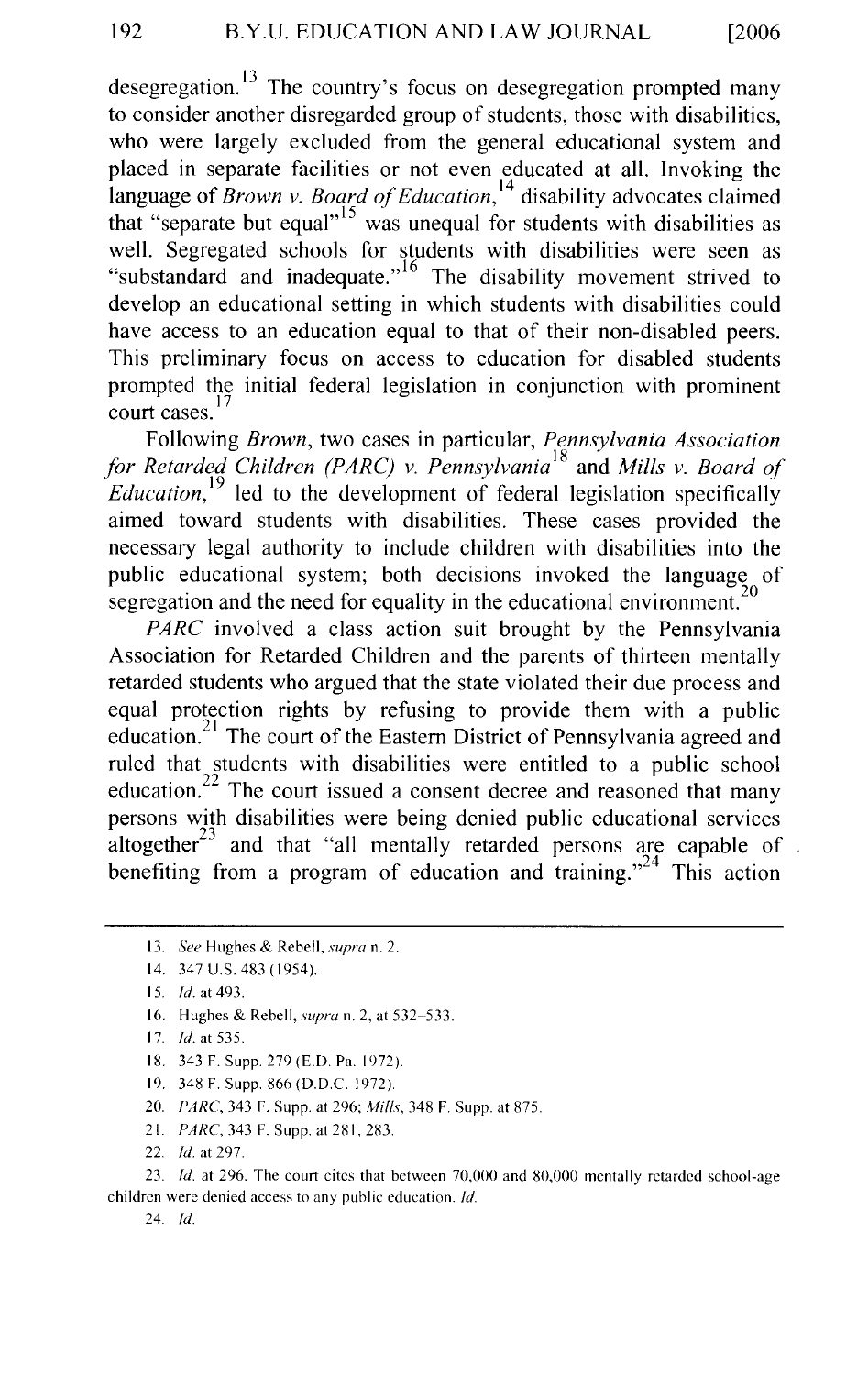required Pennsylvania to provide each child with mental retardation a "free, public program of education and training appropriate to the child's capacit [ies]."<sup>25</sup> In doing so, the court was the first to recognize the rights of students with disabilities to an appropriate education. The holding in this case foreshadowed the federal requirements for a free appropriate public education for students with disabilities.

In *Mills,* the District Court for the District of Columbia also considered the due process rights of students with disabilities. The plaintiffs in this case were seven African American students with disabilities who were denied access to public schools.<sup>26</sup> The court held that the school board's actions in denying children publicly supported education violated the Due Process Clause of the United States Constitution.<sup>27</sup> According to the court, the Board of Education had the responsibility of providing "publicly supported education to all of the children of the District, including these 'exceptional' children."<sup>28</sup> The court also held that excluding children with disabilities from the public school system denied them equal protection. 29 The *Mills* ruling "established the principle that a lack of funding was not a sufficient reason to deny educational services to children with disabilities."<sup>30</sup>

Focusing on the educational gap for children with disabilities, Congress initiated legislation in the early 1970s that protected students with disabilities and ensured their right to a free appropriate public education. 31 In designing legislation, Congress cited the Supreme Court's language in *Brown:* "In these days, it is doubtful that any child may reasonably be expected to succeed in life if he is denied the opportunity of an education. Such an opportunity ... is a right which must be made available to all on equal terms."<sup>32</sup> Congress also noted that the cost associated with educating these individuals would be offset by the future cost to society of not educating these students. Without educational opportunities, taxpayers and public agencies, would spend

31. Congressional findings report that more than half of the children with disabilities in the United States do not receive services that will provide them equal educational opportunity. Sen. Rpt. 94-168 at 41.

32. *!d.* at 6 (quoting *Brown,* 347 U.S. at 493).

<sup>25.</sup> *!d.* at 285.

<sup>26.</sup> *Mills.* 348 F. Supp. at 868-870.

<sup>27.</sup> *!d.* at 876.

<sup>28.</sup> *!d.* at 871.

<sup>29.</sup> *!d.* at 875.

<sup>30.</sup> Charlene Quade, *A Crystal Clear Idea: The Court Confounds the Clarity of Rowley and Contorts Congressional Intent,* 23 Hamline J. Pub. L. & Policy 37,47 (2001); *Mills,* 348 F. Supp. at 876.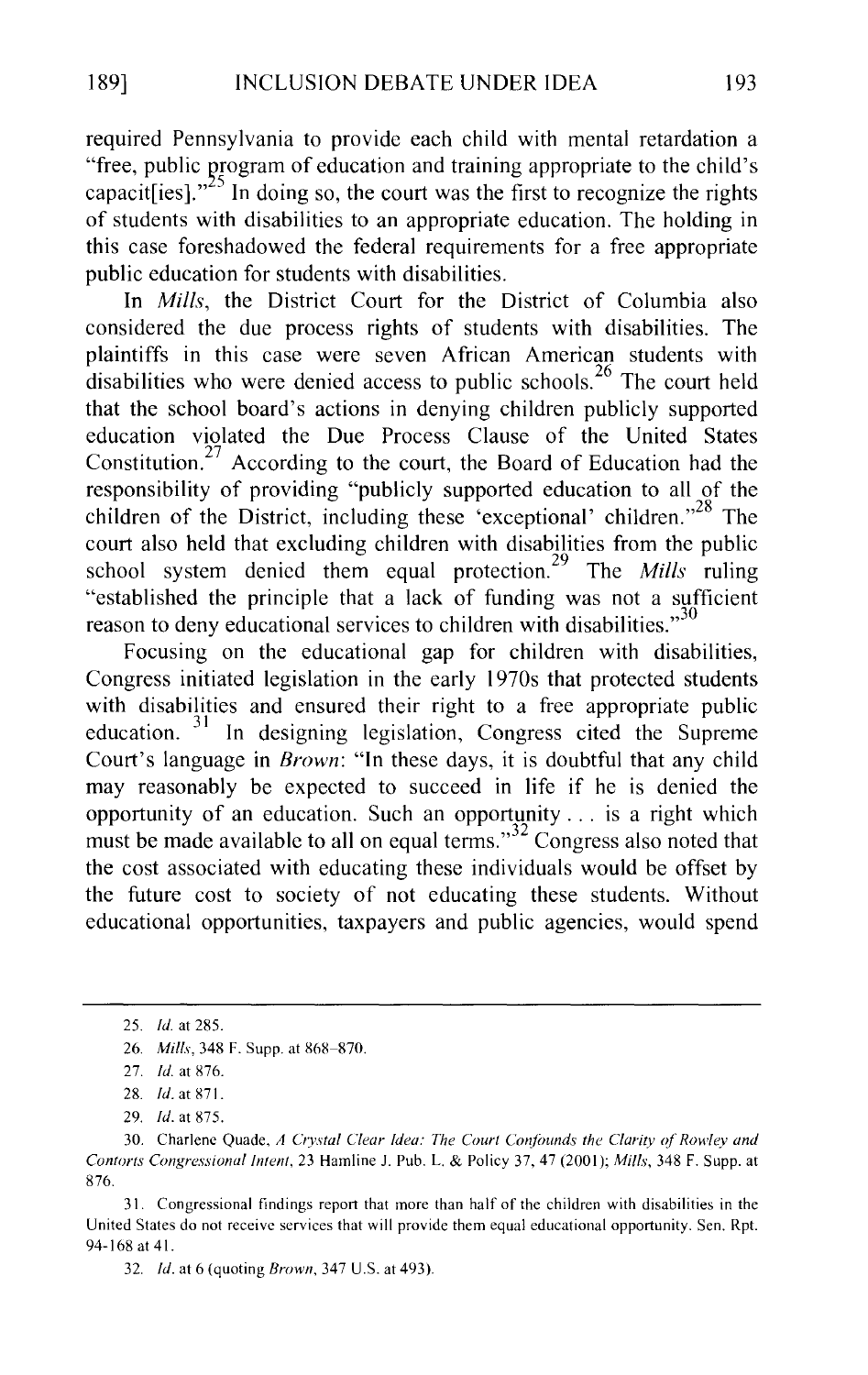billions of dollars servicing the handicapped population.<sup>33</sup> Providing education, on the other hand, would protect against forced institutionalization and allow children with disabilities to become productive and contributing members of society.<sup>34</sup> In addition, the congressional statements emphasized that

Congress must take a more active role under its responsibility for equal protection of the laws to guarantee that handicapped children are provided equal educational opportunity. It can no longer be the policy of the government to merely establish an unenforceable goal requiring all children to be in school ... [The Government must] take[ ] positive necessary steps to ensure that the rights of children and their families are protected.

# *B. IDEA*

In 1975, Congress enacted legislation known as the Education for All Handicapped Children Act  $(EAHCA)^{36}$  that identified requirements for educating students with disabilities. The key points of EAHCA included that all children with disabilities must be educated, education must be provided in the least restrictive placement, education must be individualized and appropriate to the child's unique needs, that it must be provided at no cost to the parents, and procedural protections are required to ensure that the requirements are met.<sup> $37$ </sup> The EAHCA emphasized four goals:

 $[1]$  to assure that all handicapped children have available to them  $\dots$  a free appropriate public education which emphasizes special education and related services designed to meet their unique needs, [2] to assure that the rights of handicapped children and their parents or guardians are protected, [3] to assist State and localities to provide for the education of all handicapped children, and [4] to assess and assure the effectiveness of efforts to educate all handicapped children.

37. *See also* Richard Daugherty, *Special Education-·-Summary of'Legal Requirements, Terms and Trends* 6 (Bergin & Garvey 200 I); *see generallv* 89 Stat. 773.

38. 89 Stat. 773. *See also* U.S. Dept. of Educ., *Historv: Twenty-Five Years of' Progress in Educating Children with Disahilities Through IDEA,* 

<sup>33.</sup> *!d.* at 9.

<sup>34.</sup> *!d. See also* Quade, *supra* n. 30, at 44.

<sup>35.</sup> Sen. Rpt. 94-168 at 9.

<sup>36.</sup> Pub. L. No. 94-142, 89 Stat. 773. Prior to the EAHCA, Congress authorized the Elementary and Secondary Education Act of 1965, Pub. L. No. 89-10, 79 Stat. 27, which provided grants to meet special needs of educating disabled children. In 1970, Congress authorized the Education of the Handicapped Act, Pub. L. No. 91-230, 84 Stat. 121. Section 504 of the Rehabilitation Act, Pub L. No. 93-112, 87 Stat. 355 ( 1973 ), enacted in 1973, provided general civil rights to the handicapped with respect to federally assisted activities.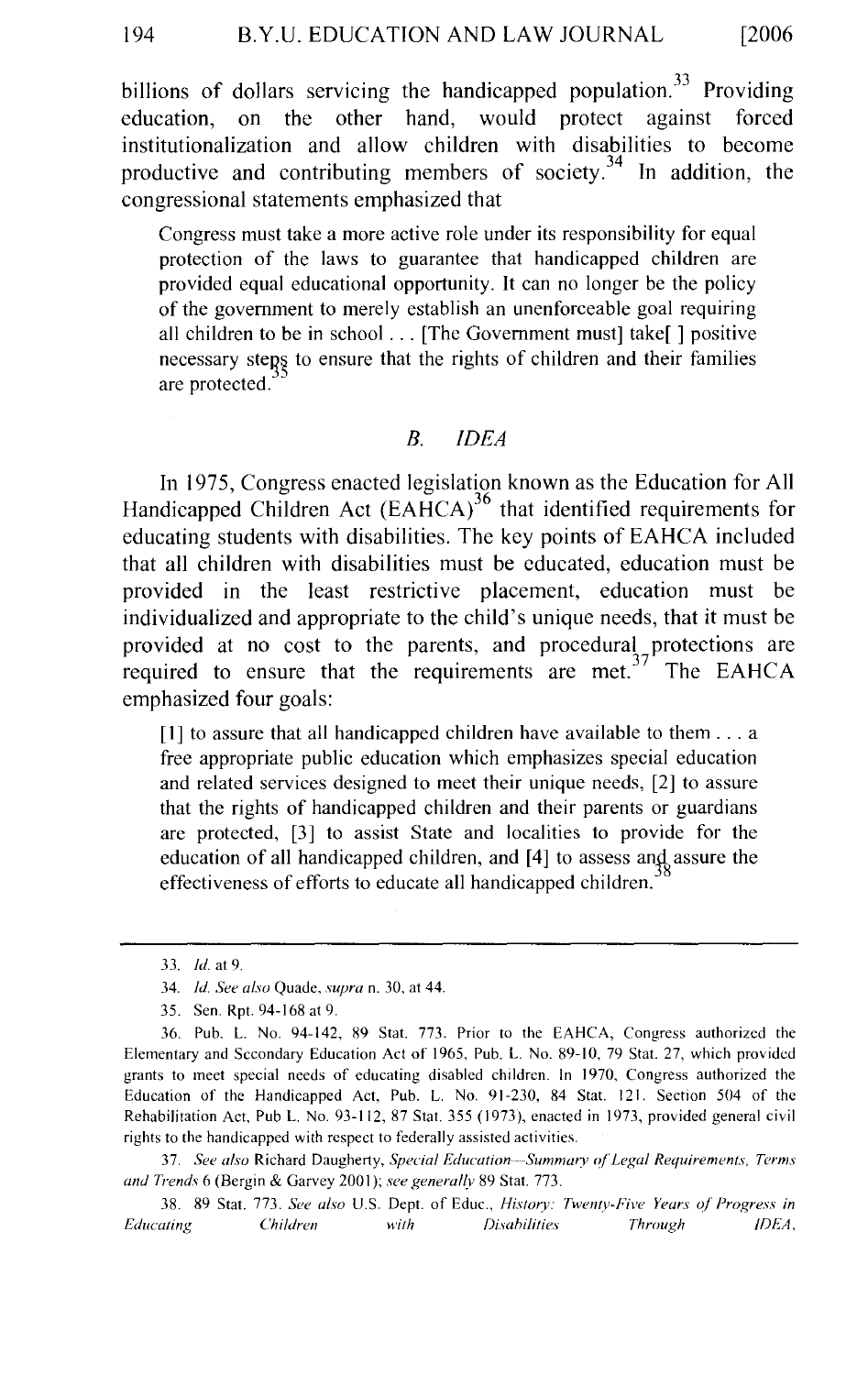With emphases and balances that have varied over the years, these principles continue to be the underlying goals of the legislation today.

Reauthorization of the EAHCA in 1990 resulted in a new name for the legislation: "IDEA." IDEA reemphasized EAHCA's founding principles. As with EAHCA, the original IDEA and its 2004 Reauthorization require that states provide students with disabilities a "free appropriate public education"  $(FAPE)^{39}$  that focuses on educating students in the "least restrictive environment"  $(LRE)$ , which develops from an "individualized education program"  $(IEP)$ .<sup>41</sup> These three elements are central to the core principles of IDEA. The task of educating students with disabilities has focused on providing these primary conditions. These conditions often exist in competition with each other and a central policy debate concerns their ranking priority.

# *1. Free appropriate Public Education (FAPE)*

Although a free appropriate public education is at the heart of the Act, IDEA initially did not define the conditions that would properly constitute a F APE for students with disabilities. Consequently, there has been much debate over what a FAPE includes. The Supreme Court clarified the requirements of a FAPE in *Board of Education v. Rowley*,<sup>4</sup> in which it defined a FAPE as "personalized instruction with sufficient support services to permit the handicapped child to benefit educationally from that instruction." $43$ 

IDEA currently mandates that a "free appropriate education is available to all children with disabilities residing in the state between the ages of 3 and 21," provided in conformity with an IEP.<sup>44</sup> Yet, courts have struggled in developing interpretations of a FAPE as it relates to the LRE requirement.

42. 458 U.S. 176 (1982).

http://www.cd.gov/print/policy/spcced/leg/idea/ history.html (last moditicd Nov. 29, 2005) [hereinafter U.S. Dept. of Educ., *History*].

<sup>39. 20</sup> U.S.C.  $\S$  1400(d)(1)(A).

<sup>40.</sup> *ld.* at §  $1412(a)(5)$ .

<sup>41.</sup> *ld.* at § 1414(d).

<sup>43.</sup> *!d.* at 177.

<sup>44. 20</sup> U.S.C.  $\S$  1412(a)(1)(A); 20 U.S.C.  $\S$  1401(9)(D). Though controversy surrounds the term "appropriate," the importance of equal opportunity in education can be inferred from congressional testimony stating that "a free public education is "basic to equal opportunity and is vital to secure the future and prosperity of our people." *Twenty-Fifth Anniversary of Education for All lfundicupped Children Act,* 146 Cong Rcc. H8003 (daily ed. Sept. 25, 2000) (available at http://frwchgate.acccss.gpo.gov/cgi-hin/gctpage.cgi'Jdbname~2000\_record&page=H8003&position  $=$ all).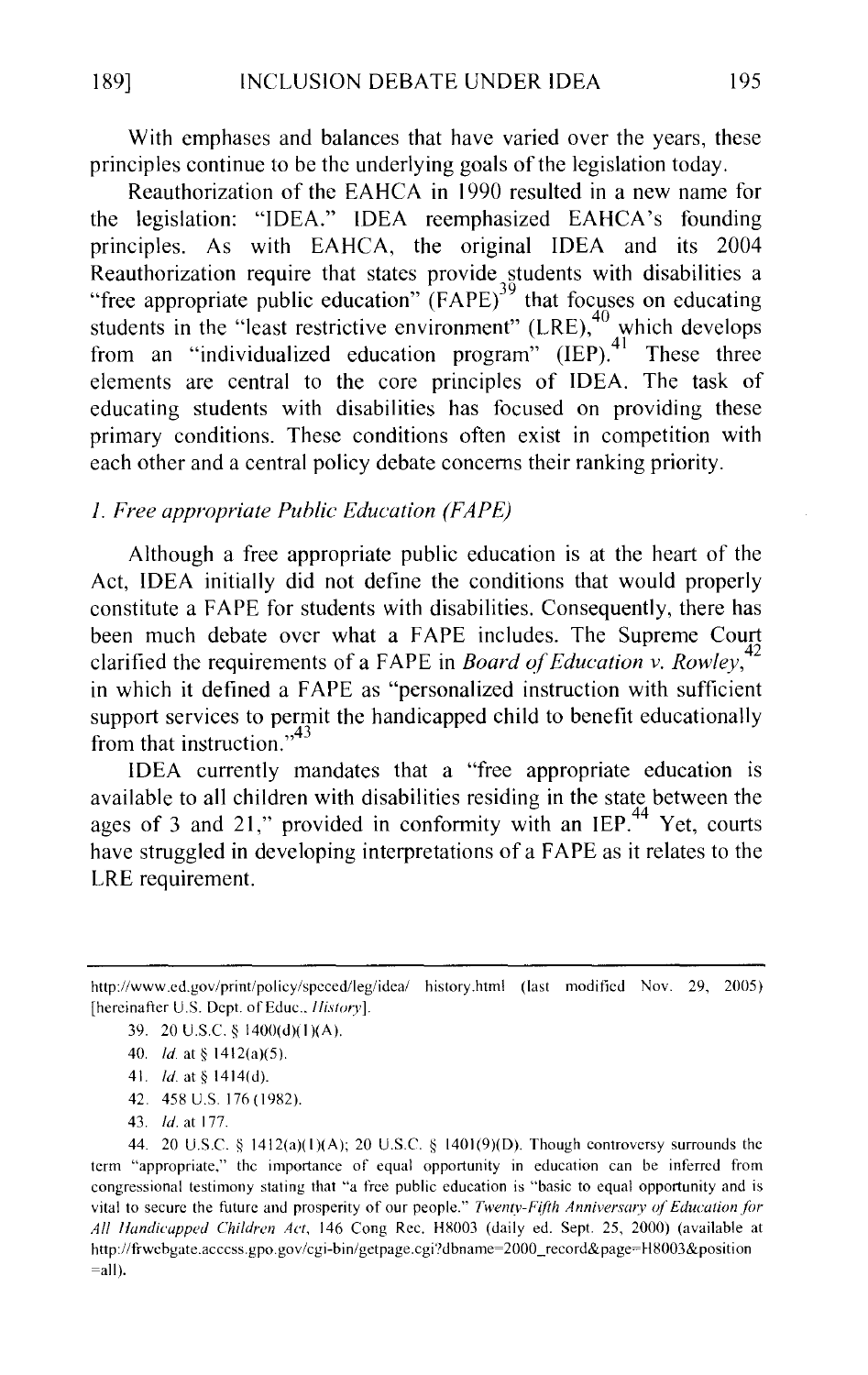# *2. Least Restrictive Environment (LRE)*

IDEA states that a FAPE for a student with a disability must be provided in the least restrictive environment. Specifically,

To the maximum extent appropriate, children with disabilities ... are educated with children who are not disabled, and special classes, separate schooling, or other removal of children with disabilities from the regular educational environment occurs only when the nature or severity of the disability of a child is such that education in regular classes with the use of supplemental aids and services cannot be achieved satisfactorily.

Congress promoted the social benefits of an integrated education when it first included the LRE provision in the EAHCA. Senator Robert Stafford illustrated such congressional intent when he said: "We are concerned that children with handicapping conditions be educated in the most normal possible and least restrictive setting, for how else will they adapt to the world beyond the educational environment, and how else will the nonhandicapped adapt to them?"<sup>46</sup> However, the Act does not define the least restrictive setting or the appropriate level of inclusion in  $a$  regular classroom.<sup>47</sup>

The debate over inclusion of children with disabilities revolves around the definition of the LRE and its relationship to a FAPE. Although Congress intended for students with disabilities to be educated in an environment with non-disabled peers, the LRE for a student with severe disabilities may or may not be in a classroom with non-disabled peers.

Although the LRE is not defined in the statute, the Department of Education promulgated regulations under IDEA to provide for a continuum of alternative placements when it stated that "in selecting the LRE, consideration [should be] given to any potential harmful effect on the child or on the quality of services that he or she needs.<sup>48</sup> The continuum ranges from the least restrictive to the most restrictive settings. Inclusion in a regular classroom is the least restrictive while a special education classroom, a special education school, home instruction, and hospital instruction or institutionalization are more restrictive placements.<sup>49</sup> Although the regulations acknowledge that a general education may not be appropriate for every child, the continuum

<sup>45. 20</sup> U.S.C. § 1412(a)(5)(A).

<sup>46. 120</sup> Cong. Rec. 58, 438 (1974).

<sup>47. 20</sup> U.S.C. *§§* 1400-1487.

<sup>48. 34</sup> C.F.R. § 300.552(d) (2005).

<sup>49.</sup> *See id.* at § 300.551 (b)( I ).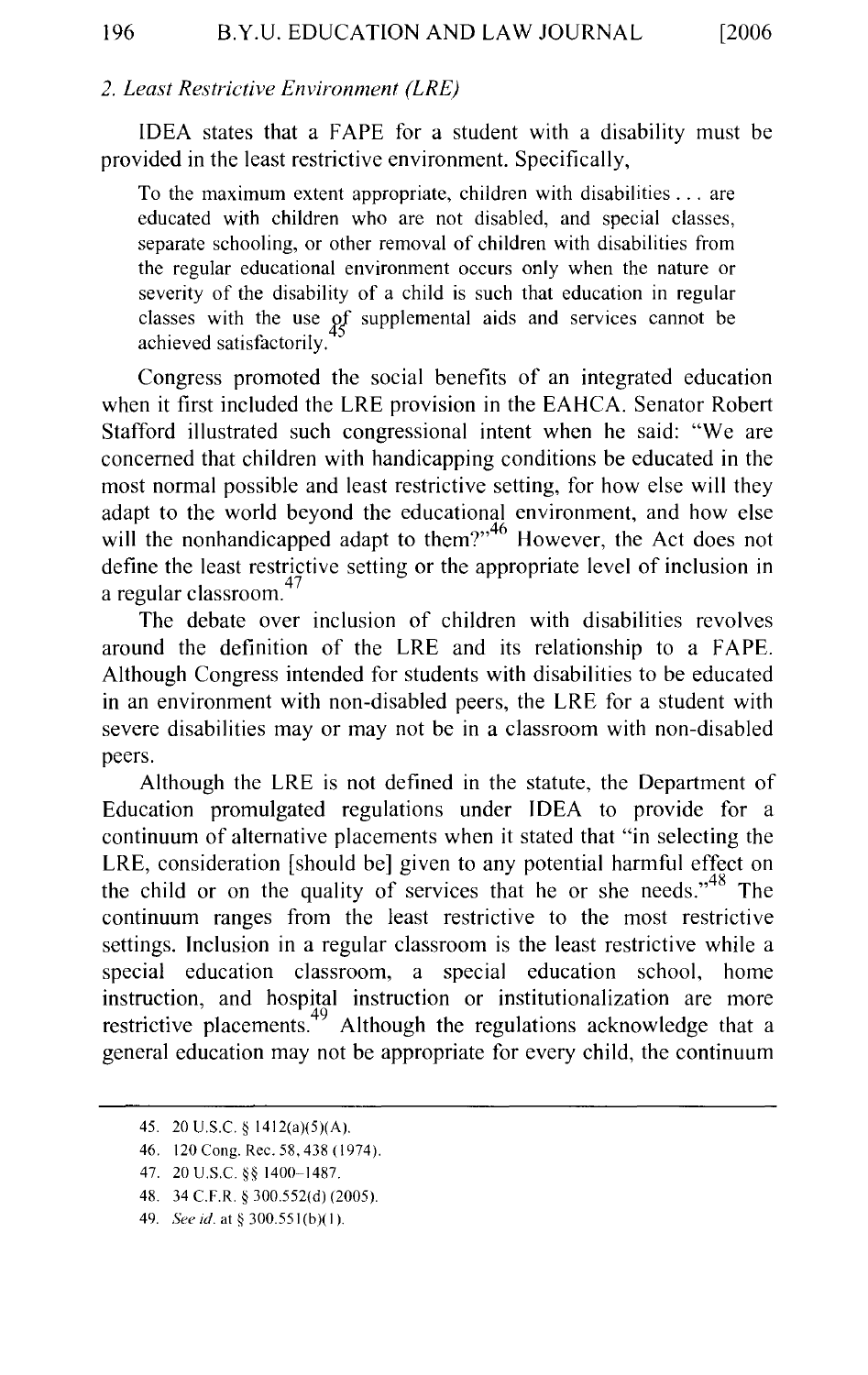of alternative placements is still based on the presumption that the LRE for a student with a disability is in a general education classroom. Because a student with severe disabilities may be more restricted in a general education classroom than a special education classroom, there is not simply one LRE for all children with disabilities. By providing a continuum of alternative placements, the regulations highlight the importance of an individualized inquiry and personalized evaluation when deciding which environment is the least restrictive for the student.<sup>50</sup>

# *3. Individualized Education Program (IEP)*

An individualized education program (lEP) explains a student's FAPE and includes details of the student's placement.<sup>51</sup> An IEP is a "written statement for each child with a disability that is developed, reviewed, and revised in accordance with [IDEA]."<sup>52</sup> Each school district is required to develop a written IEP for each child who receives special education services.

As set forth in the 2004 Reauthorization, IDEA requires an IEP to be evaluated "periodically, but not less frequently than annually, to determine whether the annual goals for the child are being achieved."<sup>54</sup> The IEP also requires "a statement of measurable annual goals, including academic and functional goals<sup> $55$ </sup> and an assessment of how those goals will be measured.  $56$  Specifically, the IEP must include statements on: (1) the child's present level of educational performance; (2) measurable annual goals; (3) the special education and related services to be provided to the child; (4) the extent, if any, to which the child will not participate with non-disabled children in the regular classroom; (5) any individual modifications in the administration of assessments that are needed for the child to participate in an assessment; (6) the projected date for the beginning of the services and modification, and the frequency, location, and duration of those services and modifications; (7) needed transition services at applicable ages; and (8) how the child's progress

- 52. 20 U.S.C. § 1414(d)(I)(A).
- 53. *ld* at§ 1414(d)(2)(A).
- 54. *!d.* at§ 1414(d)(4)(A)(i).
- 55. *Id.* at § 1414(d)(1)(A)(i)(II).
- 56. *!d.* at§ 1414(d)(I)(A)(i)(lll).

<sup>50.</sup> Wrightslaw, *LRE: Questions* & *Answers on Least Restrictive Environment,*  http://www.wrightslaw.com/info/lre.osers.memo.idea.htm (accessed Mar. 23, 2006).

<sup>51.</sup> The 1975 Committee Report explains that in order to derive any benefit an individualized planning conference must be held a minimum of three times per year. "The frequent monitoring of a handicapped child's progress throughout the year is the most useful tool in designing an educational program." Sen. Rpt. 94-168 at II.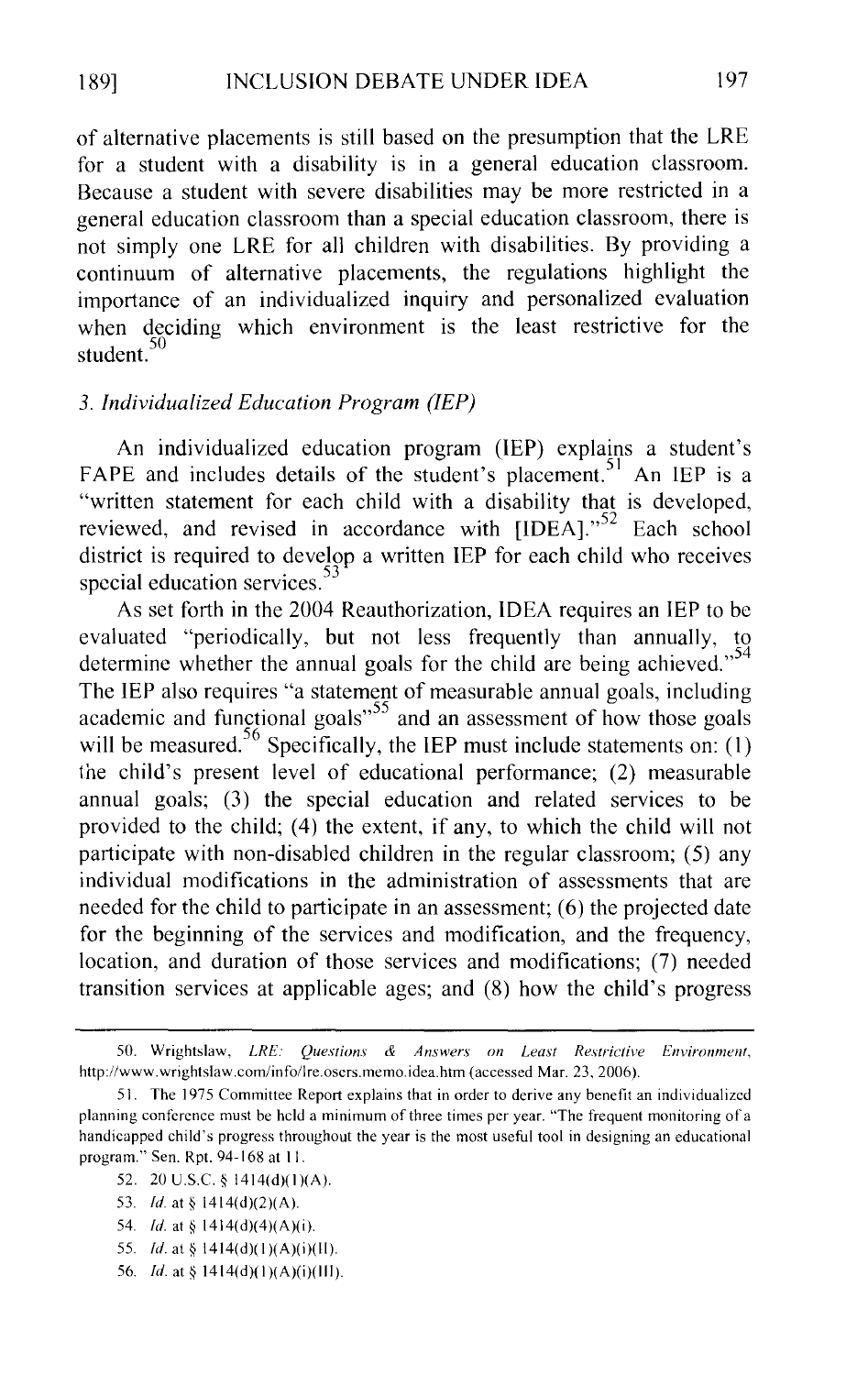toward the annual goals will be measured.<sup>57</sup>

The IEP provides the basis for a student's placement decision,<sup>58</sup> and thus is tied intricately to the LRE requirement. The requirement that the IEP must contain "a statement of the specific special education and related services ... to be provided to the child"  $59$  and the "extent ... to which the child will not participate with nondisabled children in the regular class<sup>560</sup> reinforces the preference for mainstreaming. The development of the IEP promotes an individualized, child-centered focus to meet the unique needs of each student.

#### III. THE INCLUSION DEBATE

IDEA's provision for an "appropriate education" for the individual student in the "least restrictive environment" with a preference for mainstreaming has created an inherent tension in the debate over educational placement of students with disabilities. According to Martha Minow, "[t]his tension implicates the choice between specialized services and some degree of separate treatment on the one side and minimized labeling and minimized segregation on the other."<sup>61</sup>

The LRE requirement is often confused with mainstreaming and/or inclusion. But the LRE is the mechanism through which the child's individual needs are matched with a specific educational placement.<sup>62</sup> Inclusion and mainstreaming, though often used interchangeably, are two different concepts. Mainstreaming refers to integrating students with disabilities into the general education classroom for part of the day, typically during non-academic periods, for social interaction.<sup>63</sup> A mainstream situation usually occurs when students with disabilities are placed in general education classrooms with "appropriate instructional support" during certain periods of the day. $64$  Inclusion is when students with disabilities attend regular classrooms for most of the day, usually

<sup>57. 20</sup> U.S.C. § 1414(d)(1)(A)(i)(I)-(VIII).

<sup>58.</sup> Wrightslaw. *supra* n. 50.

<sup>59. 20</sup> U.S.C. § 1414(d)(1)(A)(i)(IV).

<sup>60.</sup> *!d.* at§ 1414(d)(I)(A)(i)(V).

<sup>61.</sup> *Oherti ex rei. Oherti v. Bd. uj"Educ.,* 995 F.2d 1204, 1214 (3d Cir. 1993) (citing Martha Minow. *Learning to Live with the Dilemma of Difference: Bilingual and Special Education*, 48 L. & Contemp. Probs. 157, 181 (1985)).

<sup>62.</sup> Ellenmorris Tiegerman-Farbcr & Christine Radziewicz, *Collaborative Decision Making:*  The Pathway to Inclusion 6 (Merril 1998).

<sup>63.</sup> Jean 13. Crockett and James M. Kauffman, *The Least Restrictive Environment: Its Origins*  and Interpretations in Special Education, 27 (Lawrence Erlbaum Assocs. 1999).

<sup>64.</sup> Allan G. Osborne, Jr., *Is the Era oj"Judiciallv-Ordered Inclusion Over",* 114 West's Educ. L. Rep. 1011, 1011 (1997).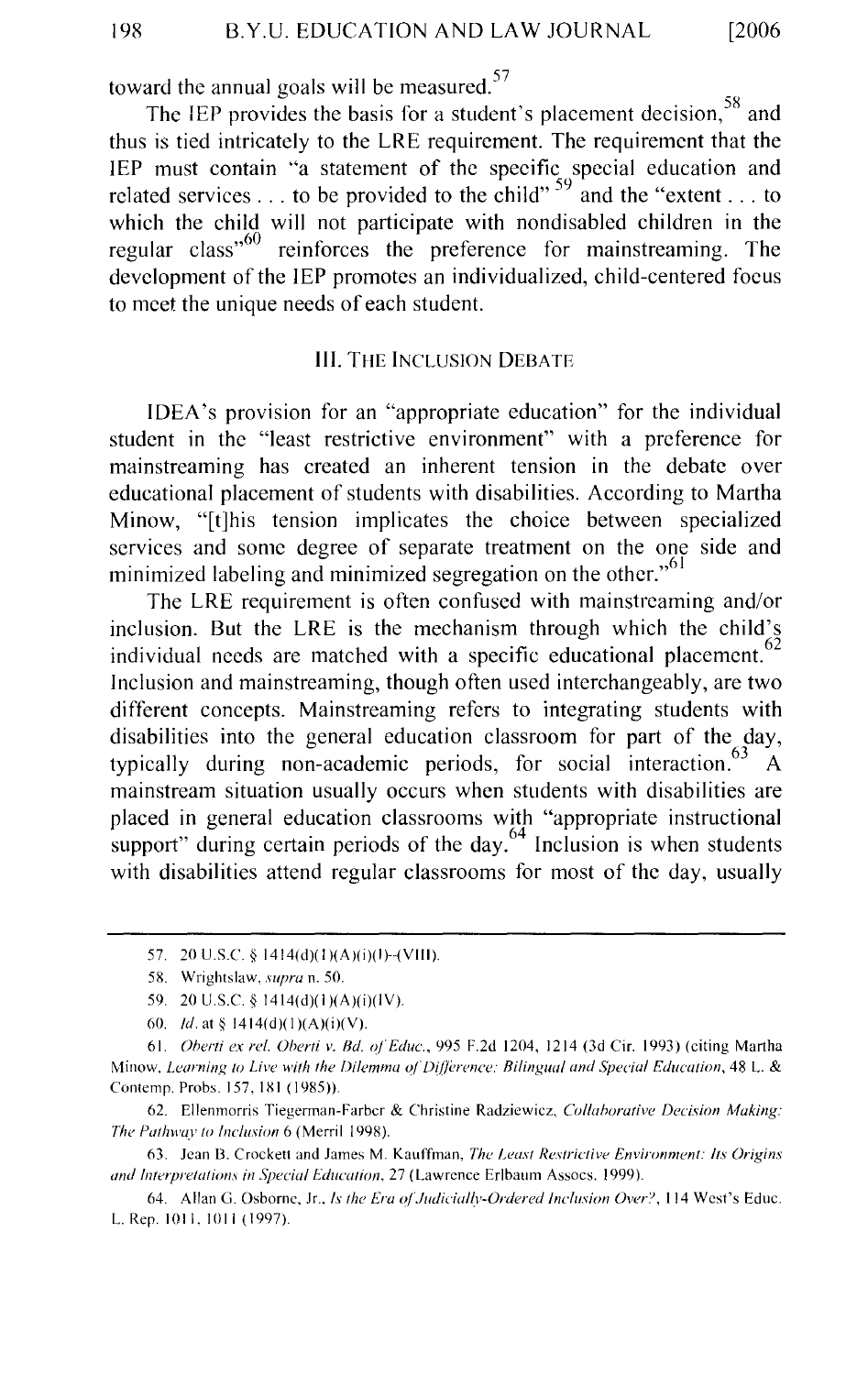with the homeroom being a general education classroom.<sup>65</sup> A related term, full inclusion, refers to educating students with disabilities, regardless of severity, in a regular education classroom with peers their own age.<sup>66</sup> While inclusion is a means to fulfill the LRE requirement, the law does not require it. Nor is inclusion always the LRE for every student.<sup>67</sup>

# *A. Judicial Approaches*

IDEA litigation involving placement decisions often centers around the concept of inclusion. Though the Act does not use the term inclusion, the issue arises when interpreting the parameters of an appropriate education, and more specifically in determining the LRE provision. The underlying conflict that surrounds the inclusion debate stems from the discrepancy between what may be an appropriate education and what may be the most appropriate level of inclusion.<sup>68</sup> This is an issue that the courts have yet to resolve.

The Supreme Court first assessed the context of an appropriate education for students with disabilities in 1982 in the case of *Board of Education v. Rowley.* 69 Though *Rowley* focused on the boundaries of an appropriate education rather than on placement, the case established the legal analysis for placement decisions.

In *Rowley,* the parents of a deaf student, Amy Rowley, brought suit to object to the school district's refusal to provide a sign language interpreter for their daughter in a regular education classroom.<sup>70</sup> The student's IEP stated that she would be educated in a general education classroom, however, her parents insisted that she also be provided with an interpreter in order to benefit more from the general education instruction. After a two week trial period with an interpreter, the school decided that Amy did not need these services.<sup>71</sup> Following a hearing before an independent examiner and the New York Commissioner of Education, who both agreed with the school district's conclusion that an interpreter was not necessary, the Rowleys filed suit against the school

71. Jd at 184.

<sup>65.</sup> *!d.* at 1012.

<sup>66.</sup> Anne P. Dupre, *Disability, Deference and the Integrity of Academic Enterprise*, 32 Ga. L. Rev. 393, 427 ( 1998) [hereinafter Dupre, *Disability, Deference and Integrity].* 

<sup>67.</sup> Osborne, *supra* n. 64, at 1012.

<sup>68.</sup> *See* Dupre, *Disability, Deference and Integrity, supra* n. 66, at 426 (stating that "[t]he inclusion decision does not state to the child: 'We are unable to teach you.' Rather, the inclusion decision is based on a determination that 'we are better able to teach you in a special classroom'").

<sup>69. 458</sup> U.S. 176.

<sup>70.</sup> *Id.* at 184-185.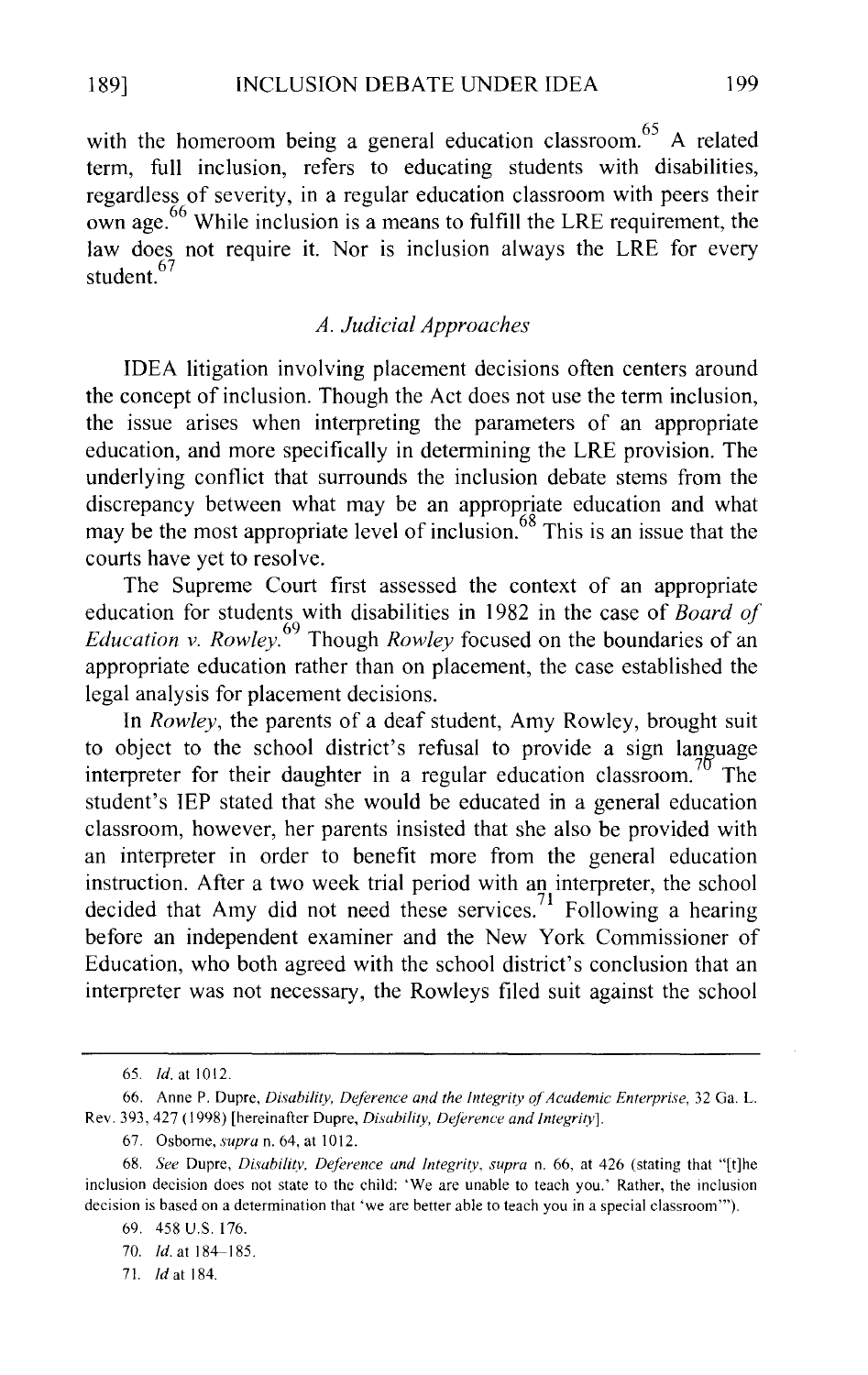district in district court.<sup>72</sup>

The district court found that although Amy's educational performance was above average, she could have learned even more without her disability. $^{73}$  The inconsistency between her achievement and potential led the court to conclude that the school was not providing a FAPE and that an interpreter was necessary.<sup>74</sup>  $\mathbf{A}$  divided panel of the Court of Appeals for the Second Circuit affirmed.

The Supreme Court, however, reversed the Second Circuit's judgment and in doing so provided a guiding definition of a "FAPE." The Court concluded that "if personalized instruction is being provided with sufficient supportive services to permit the child to benefit from the instruction  $\dots$  the child is receiving a 'free appropriate education."<sup>76</sup> By thus defining a FAPE, the Court also delineated the requirements of EAHCA and the role of the courts. The Court ruled that the Rowleys did not have a right to an interpreter for their daughter's educational benefit and concluded that EAHCA does not require states to maximize the potential of a child with a disability, but only to provide for an appropriate education. 77 In addition, the Court emphasized the important role of educators in evaluating placement and noted that the role of the courts in reviewing cases based on a preponderance of the evidence was "by no means an invitation to the courts to substitute their own notions of sound educational policy for those of the school authorities which they review.<sup> $,78$ </sup>

In determining the standard for reviewing whether the state abided by EAHCA regulations, the Court provided a two-part test for future judicial review of state educational provisions for children with disabilities:

First, has the State complied with the procedures set forth in the Act? And second, is the individualized educational program developed through the Act's procedures reasonably calculated to enable the child to receive educational benefits? If these requirements are met, the State has complied with the obligations imposed by Congress and the courts can require no more.

79. *!d.* at 206-207.

<sup>72.</sup> *!d.* at 185.

<sup>73.</sup> *!d.* at 185-186.

<sup>74.</sup> *Id. See also Stephen B. Thomas and Charles J. Russo, Special Education: Issues & Implications for the '90s* 49 (Natl. Org. on Leg. Problems of Educ. 1995).

<sup>75.</sup> *Rowley,* 458 U.S. at 186.

<sup>76.</sup> *!d.* at 189.

<sup>77.</sup> *!d.* at 198.

<sup>78.</sup> *!d.* at 206.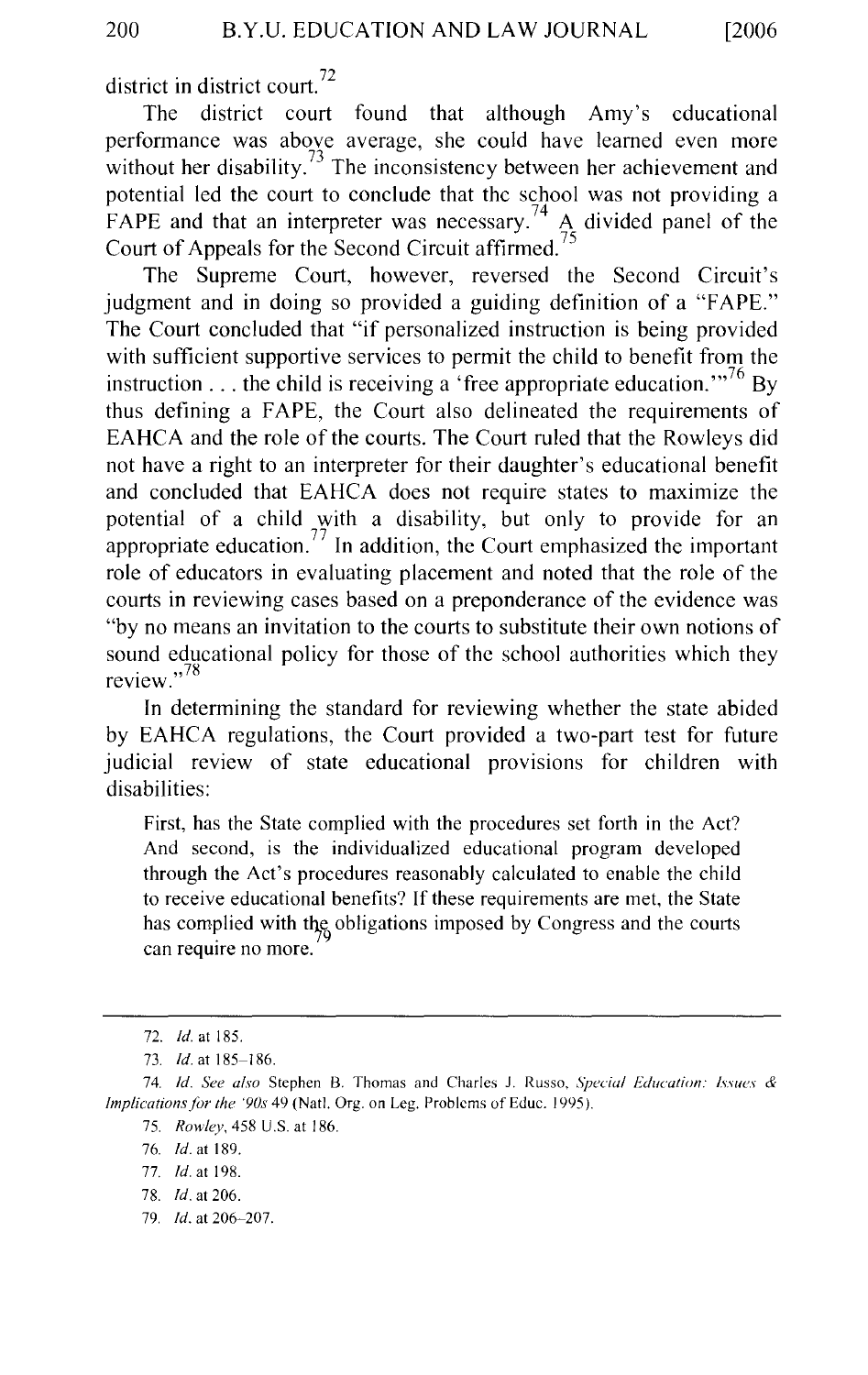Congress, the Court reasoned, did not intend a specific outcome by passing the EAHCA, but rather sought only to make public education available to children with disabilities.<sup>80</sup> The Court in *Rowley* thus focused on the importance of access to education instead of a specific outcome.

Since *Rowley* does not provide explicit guidance on how to fulfill the LRE requirement of IDEA, courts of appeals have created a variety of guidelines for educational placement for students with disabilities. Prior to 1989, courts often held that mainstreaming was not required for all students with disabilities, but should be provided to the maximum extent feasible.  $81$  Beginning in the 1990s, the Third, Fifth, Sixth, Ninth, and Eleventh Circuits adopted a presumption in favor of mainstreaming or inclusion whenever it is appropriate. <sup>82</sup> The Seventh Circuit and the Fourth Circuit, however, do not prioritize inclusion or mainstreaming as primary goals.<sup>83</sup> The following section reviews the various circuit decisions that propose tests for determining the placement for students with disabilities in order to adhere to the LRE requirement of IDEA. The cases also consider how the LRE provision relates to a student's appropriate education.<sup>84</sup>

Although each court decision discussed herein provides its own unique test for determining an appropriate placement, the tests have certain similarities. Each test compares the benefits of placement of the student in a general education setting versus a special education environment and considers the services provided to the student. The variation among the tests concerns the weight and priority given to each of the different factors or categories and whether there is a presumption in favor of mainstreaming. The courts also vary in the level of deference given to special educators and the role of the courts in determining educational placement.

# *I. Circuits that Give Priority to Inclusion*

Instead of directly following the two-part *Rowley* test, the Sixth

84. *See Oherti,* 995 F.2d 1204: *llartmann,* 118 F.3d 996; *Daniel R.R.* 874 F.2d 1036; *Roncker,* 700 F.2d I 058; *Beth B.,* 282 F.3d 493; *Rachel* fl., 14 F.3d 1398; *Greer,* 950 F.2d 688.

<sup>80.</sup> *Id.* at 192.

X I. Alan J. Osborne, Hartmann v. Loudoun County: *Another Round in the Inclusion Controvcrsv,* 125 West's Educ. Law Rep. 289, 292 (1998).

<sup>82.</sup> *See Oherti,* 995 F.2d 1204; *Danil'l R.R. v. St. Bd. ofEduc.,* 874 F.2d I 036 (5th Cir. 1989); *Roncka v. Walter,* 700 F.2d I 058 (6th Cir. 1983); *Sacramento City Unified Sch. Dist., Bd. ofEduc. v. Rachel H.*, 14 F.3d 1398 (9th Cir. 1994); *Greer v. Rome City Sch. Dist.*, 950 F.2d 688 (11th Cir. 1991).

<sup>83.</sup> *See /lartmann v. f\_ot{{lann Countv,* 118 F.3d 996 (4th Cir. 1997); *Beth B. v. Van Clay,* 282 F.3d 493 (7th Cir. 2002).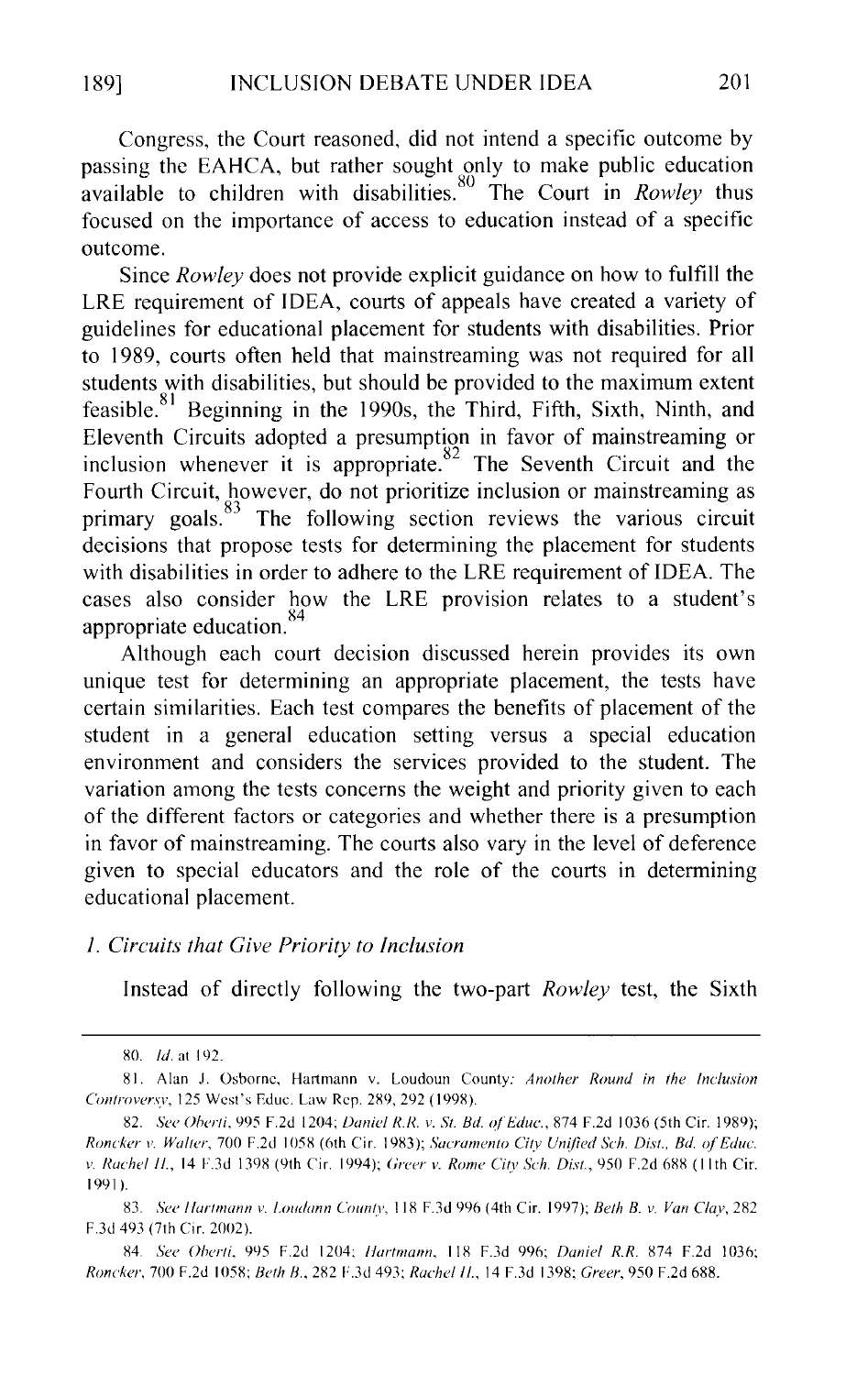Circuit developed its own evaluation method for determining the appropriate placement for a student with a disability in *Roncker v. Walter.*<sup>85</sup> Under this model, the court evaluated whether placement was appropriate by looking at a variety of factors:  $(1)$  which facility was superior, a regular classroom or a special education classroom; (2) whether services could feasibly be provided in a non-segregated setting; (3) whether the disabled child would benefit from mainstreaming; ( 4) whether the benefits of mainstreaming were outweighed by the benefits of services that cannot be provided in the non-segregated setting; (5) the disruptive behavior of the child; and  $(6)$  the cost of providing services.  $86$ 

*Roncker* concerned a nine-year old boy, Neil Roncker, who had severe mental retardation and frequent seizures.<sup>87</sup> Neil's school district placed him in a separate school that served only students with mental retardation. Neil's parents appealed the decision, claiming that this placement, with no opportunity to interact with non-disabled students, violated the LRE mandate of the EAHCA.<sup>88</sup> The district court affirmed Neil's placement in the separate county school and reasoned that the benefits of this placement "outweighed" the goals of mainstreaming. The Sixth Circuit held that "where [a] segregated facility is considered superior [to a regular education setting], the court should determine whether the services which make that placement superior could be feasibly provided in a non-segregated setting."<sup>90</sup>

After articulating this standard, the court remanded the case and directed the lower court to consider whether the school could provide services in a more integrated setting.<sup>91</sup> Thus, the *Roncker* court articulated a preference for a general education setting and the need for the school to provide services in this setting whenever possible. The court focused on transferring the services that make the segregated facility superior to the general education facility. The court, in sum, prioritized the LRE provision's preference for educating the student in a general education classroom over the benefits of providing services provided in a segregated setting. The Eighth and Fourth Circuits have applied the *Roncker* test in subsequent rulings prior to 1997.

91. *!d.* 

92. The Eighth Circuit in *A.* W. *v. Northwest R-1 Sch. Dis!.,* 813 F.2d 158 (8th Cir. 1983 ), used the *Roncker* test in ruling on the placement of an elementary school student with Down Syndrome.

<sup>85. 700</sup> F.2d at I 062.

<sup>86.</sup> Therese Craparo, Student Author, *Remembering the "Individuals" of the Individuals with Disabilities Education Act,* 6 N.Y.U. J. Legis. & Pub. Policy 467,485 (2003).

<sup>87. 700</sup> F.2d at 1060.

<sup>88.</sup> *!d.* 

<sup>89.</sup> *!d.* 

<sup>90.</sup> *Id.* at 1063.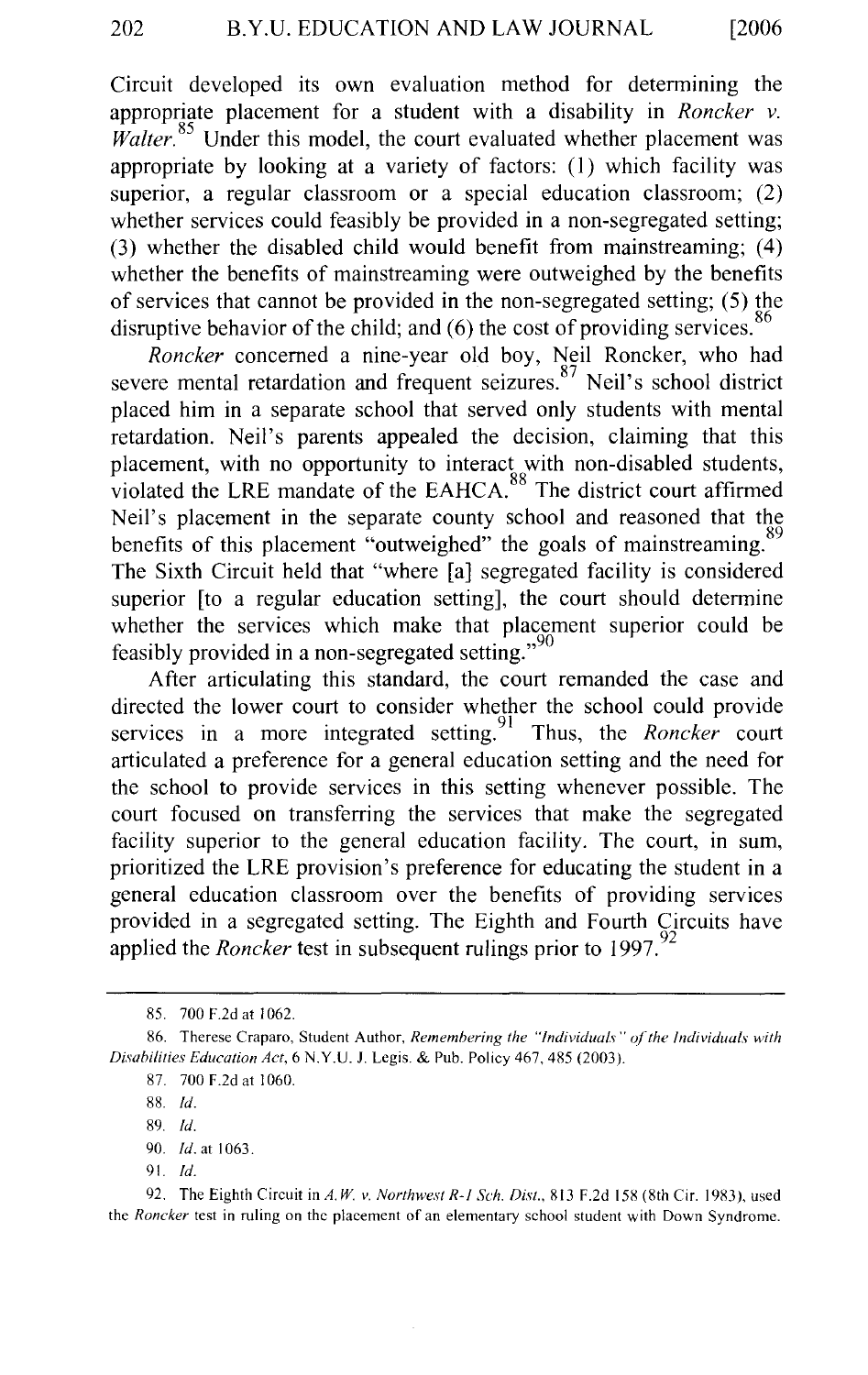Like the Sixth Circuit, the Fifth Circuit in *Daniel R.R. v. State Board of Education<sup>93</sup>*also declined to invoke the Supreme Court's appropriate placement test as set forth in *Rowley.* However, the Fifth Circuit also rejected the analysis proposed in *Roncker* and developed its own balancing test. The two-part test in *Daniel* evaluated two questions: (I) Can education in the regular classroom, with supplemental aids and services, be achieved satisfactorily? (2) If it cannot, and the school intends to remove the student from regular education, is the student then mainstreamed to the maximum extent appropriate?<sup>94</sup> The court then used a multi-factor analysis to evaluate the satisfactory education of a child with a disability in a regular education classroom: (1) whether the state had taken steps to accommodate the disabled child in regular education; (2) if so, whether those efforts were sufficient; (3) whether the child would receive an educational benefit from regular education; and (4) what effect the handicapped child's presence would have on the regular classroom environment, and thus, on the education that other students would be receiving.  $\frac{95}{25}$ 

The *Daniel* court also focused on the benefits of mainstreaming and articulated that "a child may be able to absorb only a minimal amount of the regular education program. but mav benefit enormously from the language models that his nonhandicapped peers provide.<sup> $96$ </sup> These factors and the overarching benefit of mainstreaming, the court determined, were extremely important in evaluating educational placement.

Daniel was a six-year old boy with Down Syndrome who was in a regular pre-kindergarten classroom. Daniel required constant attention from his teacher, and even after the teacher modified her teaching methods, Daniel was unable to master basic skills. The school district then assigned Daniel to a special education classroom where he interacted with non-disabled students only at recess and at lunch. Daniel's parents appealed the placement as a violation of the LRE provision.

94. *!d.* at I 048.

97. *ld.* at 1039.

Similarly, the Fourth Circuit in *Devries v. Fairfax Countv Sch. Bd.*, 882 F.2d 876 (4th Cir. 1989), used the *Roncker* test for determining appropriate education for an autistic child. The Sixth Circuit in *Age v. Bullitt County Schools.* 673 F.2d 141 (6th Cir. 1982), evaluated the placement of a deaf child in terms of the cost factor discussed in *Roncker* and determined that the school should not have to pay for an oral program at the child's neighborhood school, but must pay for transportation of the student to another school that did.

<sup>93. 874</sup> F.2d 1036.

<sup>95.</sup> *Id.* at 1048-1049.

<sup>96.</sup> *ld.* at 1049.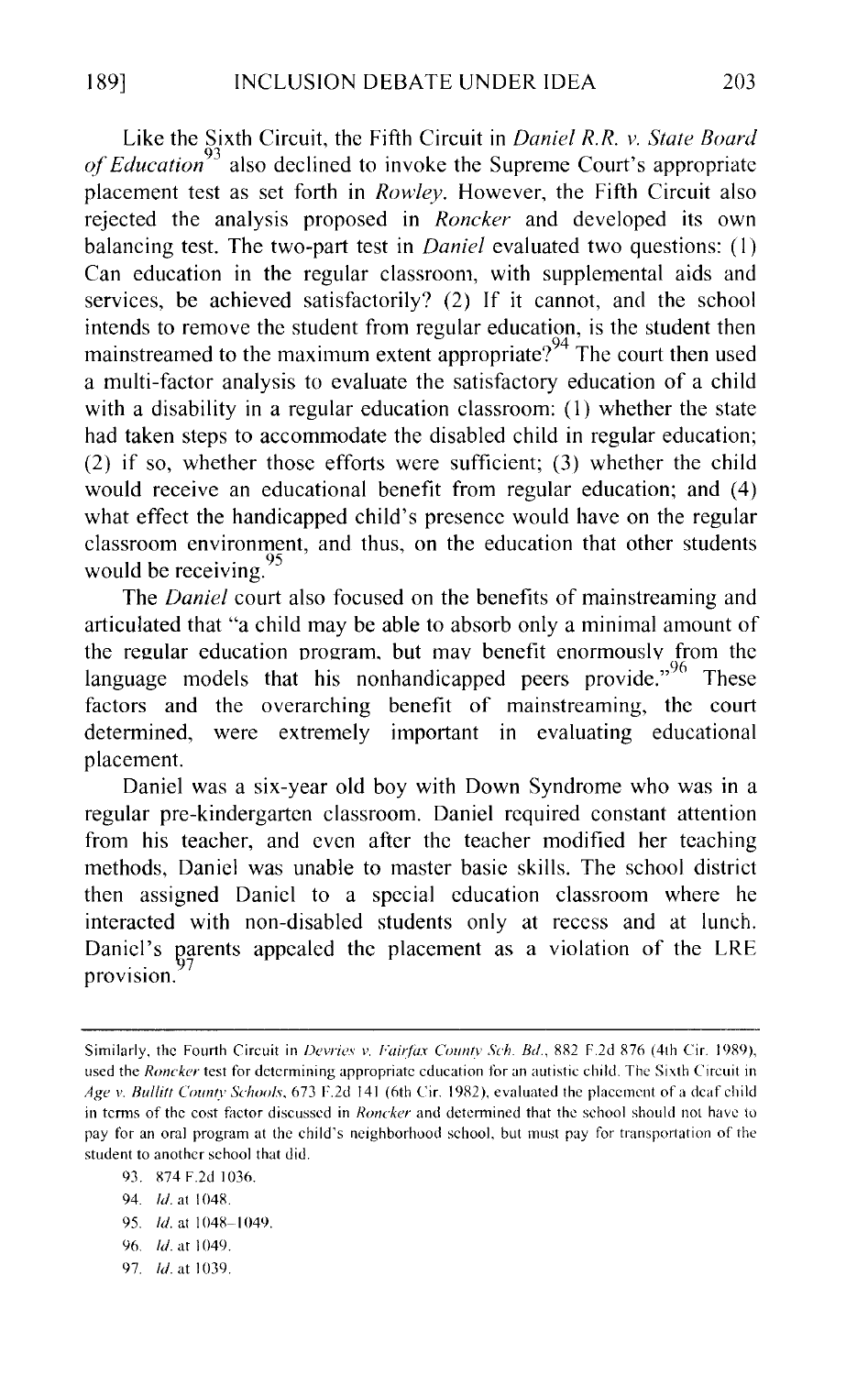Applying the two-part test described above, the court determined that Daniel would have received little benefit from the regular classroom and would require too much of the teacher's time. Both factors pointed toward special education placement.  $98$  The court then applied the second prong of its test to evaluate whether Daniel was mainstreamed to the greatest extent possible. The court agreed with the district court's conclusion that Daniel had been mainstreamed to the full extent feasible and upheld Daniel's placement in a special education classroom with daily mainstreamed involvement in non-academic activities such as lunch and recess.<sup>99</sup>

Although the court supported Daniel's placement in a special education classroom, the court's positive focus on mainstreaming and inclusion was evident throughout the ruling. In discussing the educational benefits of including students with disabilities in classrooms with their non-disabled peers, the court noted that "educational benefits are not mainstreaming's only virtue. Rather, mainstreaming may have benefits in and of itself. For example, the language and behavior models available from nonhandicapped children may be essential or helpful to the handicapped child's development."<sup>100</sup> Other courts have borrowed from these points in *Daniel* to support inclusionary placements. <sup>101</sup>

For example, the Eleventh Circuit in *Greer v. Rome City School District*<sup>102</sup> adopted and elaborated on the *Daniel* test. In *Greer*, the court assessed the educational placement of Christy Greer, a ten-year old girl with Down Syndrome and speech and learning disabilities.  $^{[03]}$  Christy's parents contested Christy's placement in a special education classroom, which allowed her to be mainstreamed only for physical education, music and lunch.<sup>104</sup> To determine which educational environment would be the appropriate placement for Christy, the Eleventh Circuit compared the educational benefits of the general education classroom with special aids and services to those available in a special education classroom.<sup>105</sup> The court also looked at the educational effects on non-disabled students in the classroom and concluded that "[a] handicapped child who merely requires more teacher attention than most other children is not likely to be so disruptive as to significantly impair the education of other

- 101. Osborne, *supra* n. 64, at 293.
- 102. 950 F.2d 688.
- 103. *!d.* at 690.
- 104. *!d.* at 691.
- 105. *!d.* at 698.

<sup>98.</sup> *Id.* at 1050-1051.

<sup>99.</sup> *!d.* at 1050.

<sup>100.</sup> */d.* at 1047-1048.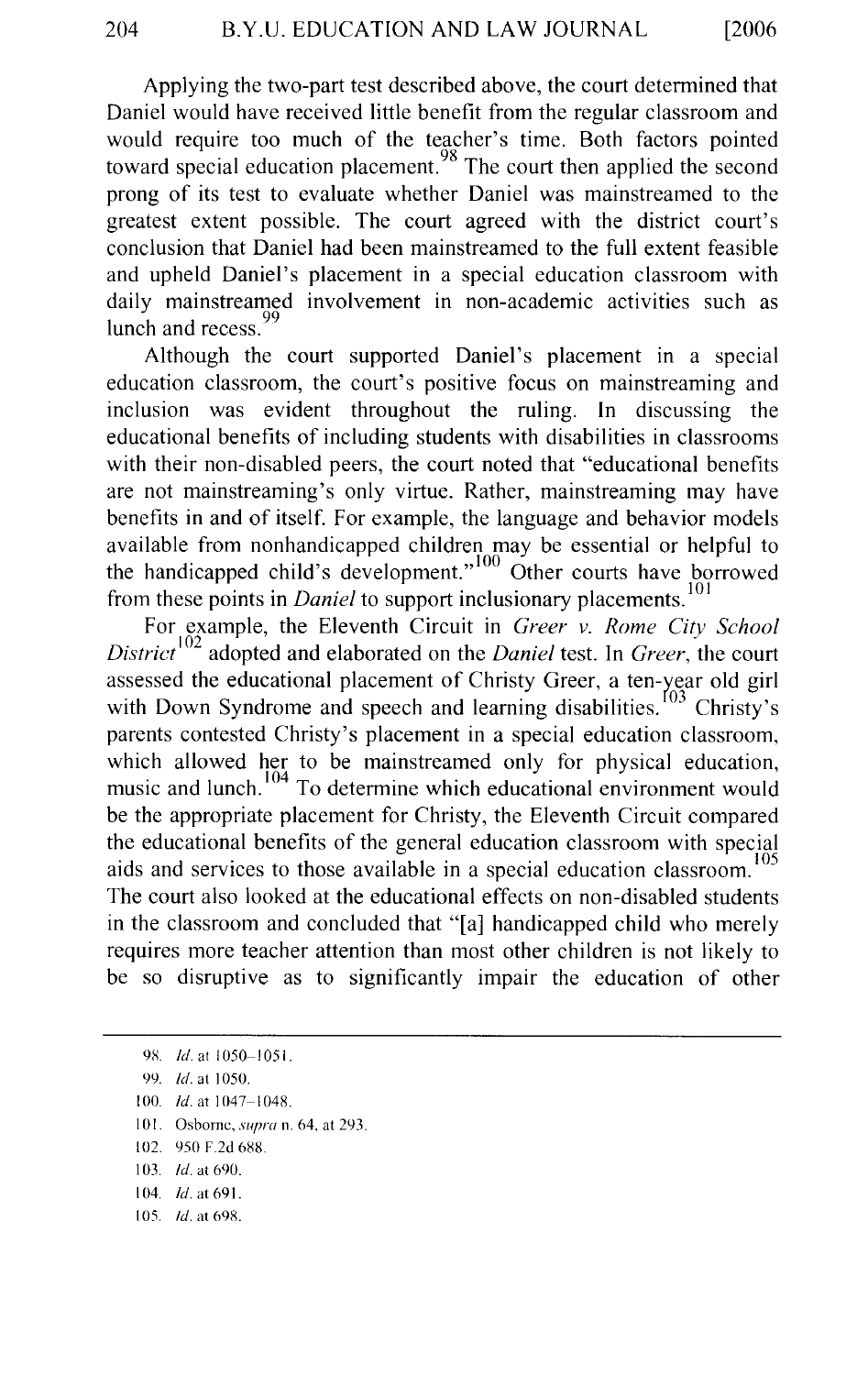children<sup>"106</sup>

Like the Fifth Circuit in *Daniel,* the Eleventh Circuit in *Greer,*  evaluated a range of factors to determine the appropriateness of a student's placement: (I) a comparison of the benefits in a regular classroom versus the benefits in a special education classroom, (2) the effect of the child with a disability on the regular class, and (3) the cost of the services needed for the child with a disability to benefit from education in a regular classroom. 107 The court held that to follow IDEA requirements sufficiently, the school district needed to consider a range of options regarding the appropriate placement for Christy, not simply a special education classroom option.  $\frac{108}{108}$  Since the school district did not offer any evidence about alternative educational methods for Christy, the court found that the school district had not met its procedural obligations under IDEA. <sup>109</sup> Though the test the court proposed evaluated a number of factors, the court based its decision on the school district's failure to provide options for Christy.<sup>110</sup>

The Third Circuit also adopted the *Daniel* test. The court's ruling in *Oberti ex rel. Oberti v. Board of Education*<sup>111</sup> implemented *Daniel's* broad mainstreaming standards and was the first to emphasize the reciprocal benefits for students without disabilities, such as learning to communicate and interact with persons with disabilities. <sup>112</sup> Rafael Oberti was an eight-year-old boy with Down Syndrome. During his year in a regular kindergarten class, Rafael experienced a number of serious behavior problems such as temper tantrums, repeated toileting incidents, and hitting other children.  $\frac{113}{12}$  The school district removed Rafael from this classroom and placed him in a special education class. Rafael's parents brought suit arguing that Rafael was not mainstreamed to the maximum extent possible as required under IDEA.<sup>114</sup>

The court used a modified version of the *Daniel* analysis to determine the appropriate educational placement for Rafael. ln evaluating the first prong-determining whether a child with a disability can be educated satisfactorily in a regular class with supplemental aids

Ill. 995 F.2d 1204.

114. *!d.* at 1209.

I 06. *!d.* at 697.

I 07. *!d.* at 696-69S.

I OK *!d.* at 698.

I 09. *!d.* at 699.

<sup>110</sup> */d.* 

I 12. Abigail Flitter, *Civil Rights A Progressive Construction of' the Least Restrictive Fnvironment Requirement of the Individuals with Disabilities Education Act*-Oberti ex rel Oberti v. Board of Education, 995 F.2d 1204, (3d *Cir. 1993)*, 67 Temp. L. Rev. 371, 386 (1994).

I 13. *Oherti,* 995 F.2d at 1208.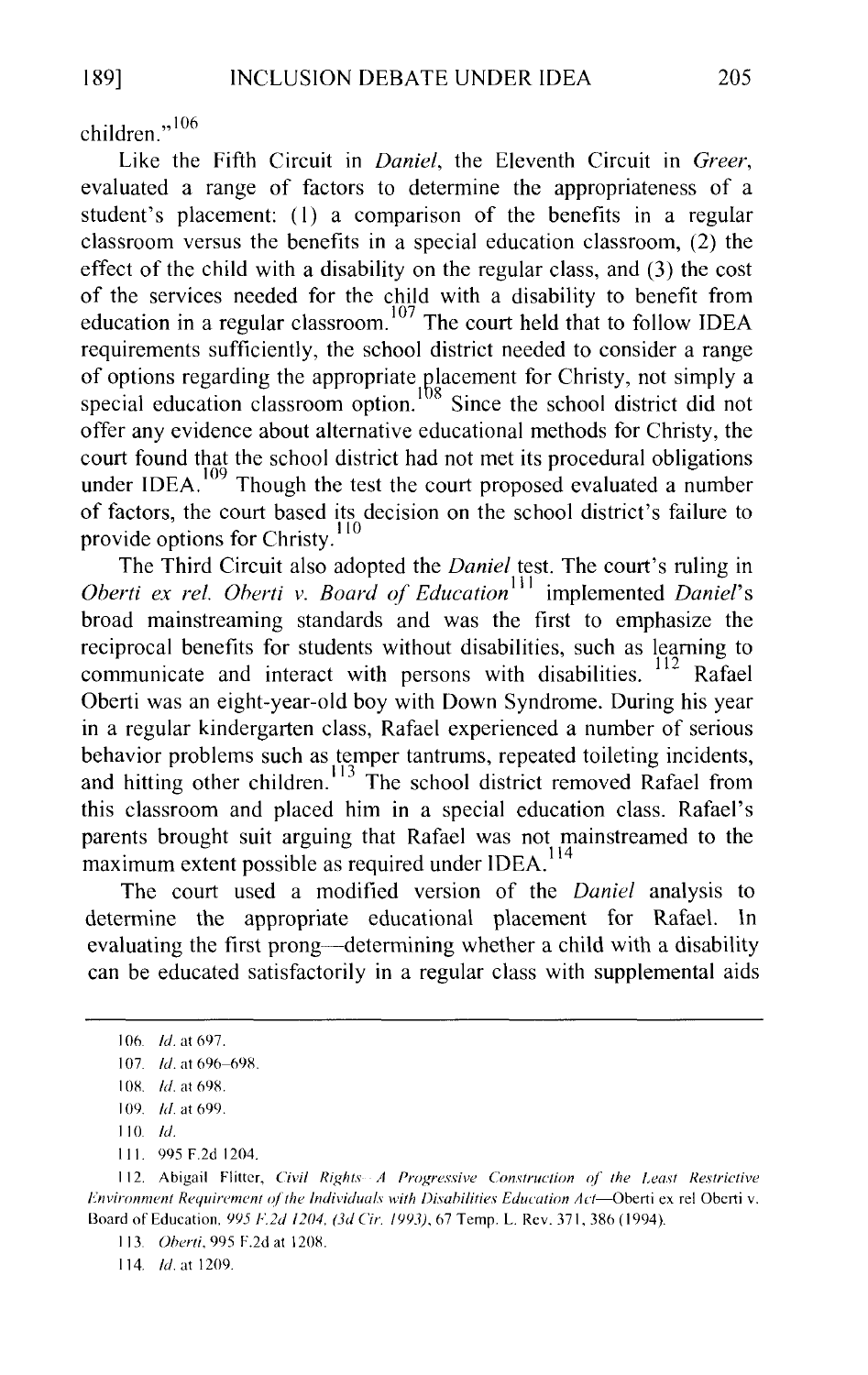and services—the court evaluated not only the factors identified in *Daniel,* but also considered several additional factors, including:

(I) whether the school district has made reasonable efforts to accommodate the child in a regular classroom; (2) the educational benefits available to the child in a regular class, with appropriate supplementary aids and services, as compared to the benefits provided in a special education class; and (3) the possible negative effects of the inclusion of the child on the education of other students in the class.

If a determination is made that the proper placement of the child is in a special education class, then the court should evaluate the second prong of the test, "whether the school has included the child in school proerams with nondisabled children to the maximum extent appropriate.<sup>",116</sup> This analysis mirrors the *Daniel* test yet also adds several factors to the evaluation.

The Third Circuit agreed with the district court's finding that the school district had not made reasonable accommodations to place Rafael in a more inclusive program and thus had violated IDEA.<sup>117</sup> The court placed the burden of proving compliance with IDEA on the school board.<sup>118</sup> The court, furthermore, favored inclusion in a general education classroom over a special education setting despite Raphael's history of behavioral disruptions. The court stated that Rafael "would not have had such severe behavior problems had he been provided with adequate supplemental aids and services."<sup> $119$ </sup> In focusing on the nonacademic benefits of a regular placement education, the court emphasized the affirmative obligation of schools to consider the placement of students with disabilities in a general education environment before considering alternative placements.

The Ninth Circuit also followed the trend toward prioritizing inclusion.<sup>121</sup> In *Sacramento City Unified School Disrict*, *Board of Education v. Rachel H.*,  $^{122}$  the court incorporated the analysis from *Roncker* and *Daniel* to develop a more detailed four-factor test to determine the appropriate educational placement of a child with a

121. *Rachel H.,* 14 F.3d 1398; Kathryn Crossley, *Inclusion: A New Addition to Remedy a History of Inadequate Conditions and Terms, 4 Wash. U. J.L. & Policy 239, 251 (2000).* 

122. 14 F.3d 1398.

<sup>115.</sup> */d.* at 1217-1218.

<sup>116.</sup> *!d.* at 1218.

<sup>117.</sup> *Id.* at 1224.

<sup>118.</sup> *Id.* at 1219.

<sup>119.</sup> *!d.* at 1223.

<sup>120.</sup> *!d.* 1217--1218.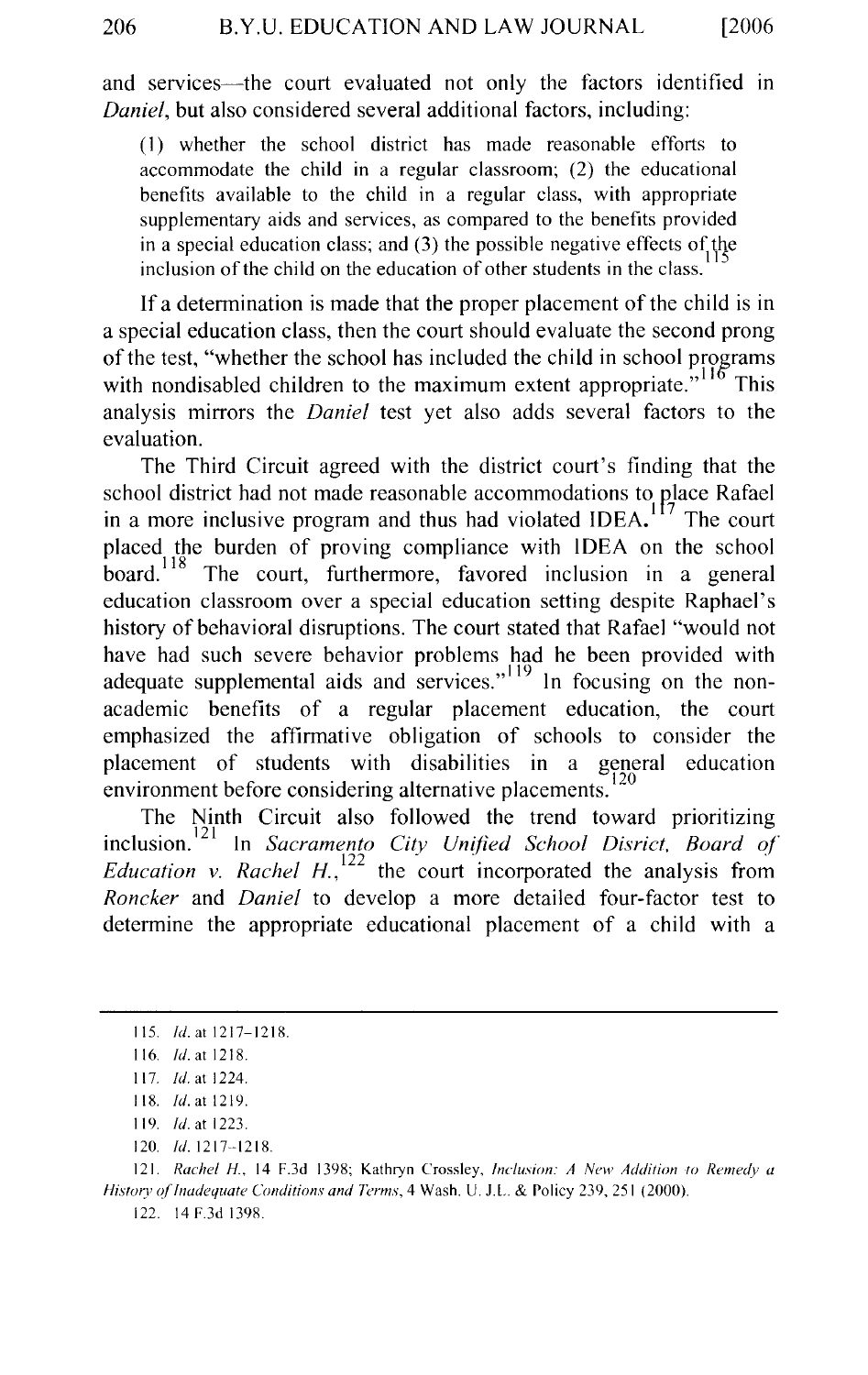disability.  $123$  These factors include: (1) the educational benefits available in a regular classroom with supplemental aids and services, compared to the benefits of a special education classroom; (2) the non-academic benefits of interaction with non-disabled students; (3) the impact of the student with a disability on the teacher and other children in the regular classroom; and (4) the cost of the supplementary aids and services required for mainstreaming the student.

The court evaluated the placement of Rachel, a mentally disabled eleven-year-old child. Rachel's parents wanted Rachel to spend her entire day in a general education classroom rather than continue her existing placement in special education programs.<sup>125</sup> They brought suit against the school district for violating the LRE provision.

Applying the four-factor test articulated above, the Ninth Circuit affirmed the district court's ruling that a general classroom was the appropriate placement in the LRE for Rachel.<sup>127</sup> The court reasoned that Rachel could be educated in a regular classroom with supplemental services satisfactorily,  $128$  that she could develop socially from placement in the regular classroom,  $129$  that she was not disruptive,  $130$  and that the school district did not demonstrate excessive cost.<sup>131</sup> Because there was no indication that Rachel's presence would negatively affect the classroom, the court did not need to factor this prong into its consideration of placement.<sup>132</sup>

# *2. The Fourth and Seventh Circuits' Shift awayfrom Prioritizing Inclusion*

Though many courts encourage inclusive placements and reject school districts' decisions to place a child in a special education classroom, the Fourth Circuit recently took an approach that is more deferential to the decisions of educators of students with disabilities. In *Hartmann v. Loudoun County Board of Education*<sup>133</sup> the Fourth Circuit criticized the district court for overturning the recommendations of the

123. *!d.* at 1403-1404. 124. *!d.* at 1404. 125. *!d.*  126. *!d.* at 1400. 127. *!d.* at 1405. 128. *!d.* at 1400-1402. 129. *!d.* at 1401. 130. *!d.*  131 *!d.* at 1402. 132. *!d.* at 1404. 133. 118 F.3d 996.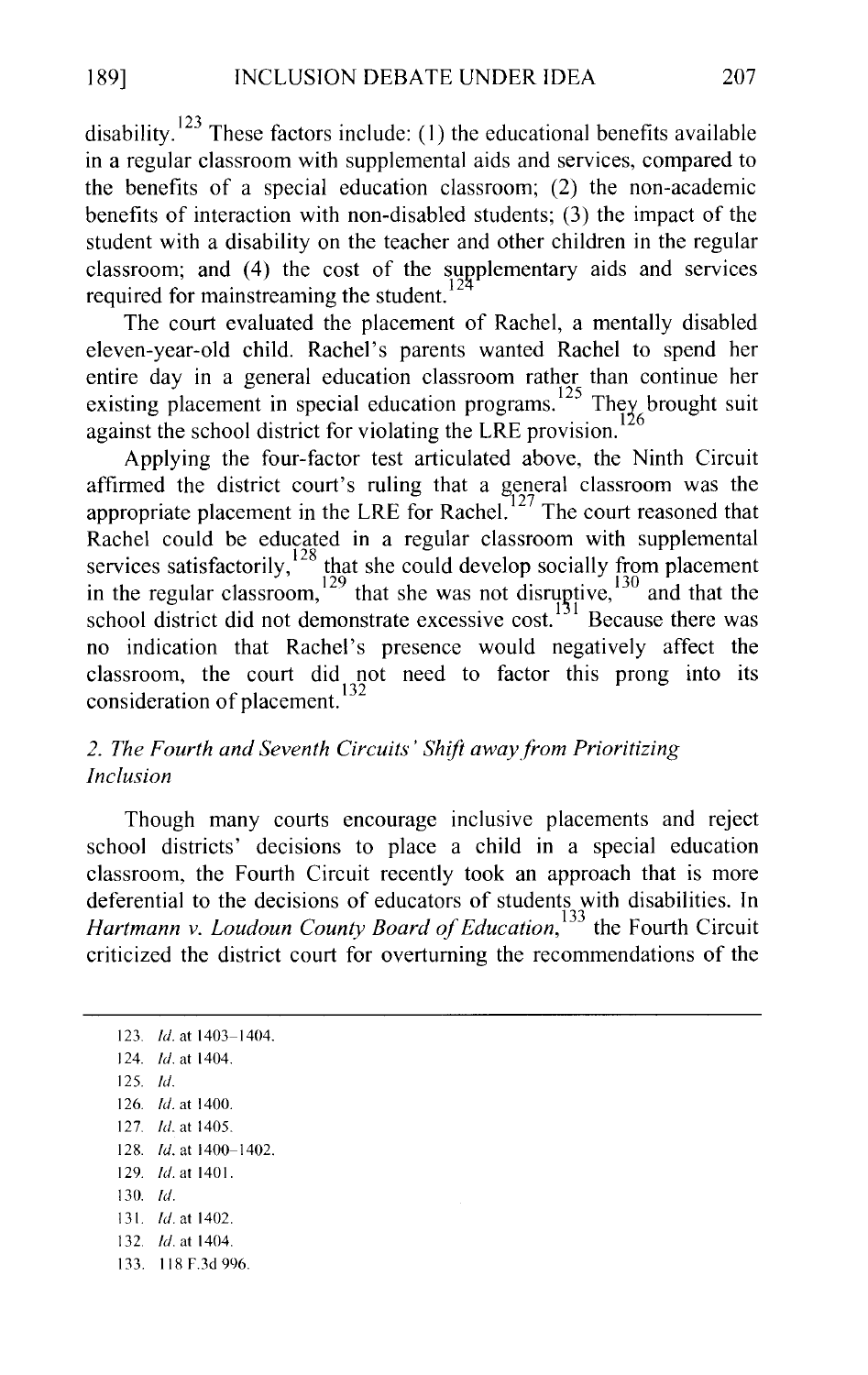school district and emphasized the role of educational experts.  $134$  The court concluded that "IDEA embodies important principles governing the relationship between local school authorities and a reviewing district court"  $135$  and that "IDEA does not grant federal courts a license to. disregard the findings developed in state administrative proceedings."<sup>136</sup> Furthermore, the court clarified IDEA's mainstreaming provision as "a presumption, not an inflexible mandate."<sup>137</sup>

In this case, Mark Hartmann was an eleven-year-old autistic boy who could not speak and had problems with his fine motor skills.  $138$  Mark was initially placed in a regular classroom for the second grade.<sup>13</sup> However, after his IEP team realized that he was making no academic progress, they recommended that Mark be placed in a classroom for autistic children and mainstreamed into the general class for nonacademic activities.  $140$  The school district concurred, and its conclusions were affirmed at the administrative hearing level. $^{141}$  The district court found that the school district was not doing enough to include Mark in a regular classroom and reversed the findings of the school district and the hearing officer.<sup>142</sup> The Fourth Circuit reversed, holding that a general classroom was not appropriate for Mark and that he should be placed in a special education classroom.<sup>143</sup>

The Fourth Circuit's recent decision affording greater deference to school officials is only a slight shift from earlier decisions. The court still evaluated the potential benefits the student would receive in both a general and special education classroom. The court reasoned that even though the school district took necessary steps to mainstream the student in a general education classroom, the child was receiving no benefits, and therefore, a special classroom was the appropriate placement. Although the district court noted that Mark's social skills improved in a general classroom setting, the court found that "[a]ny such benefits, however, cannot outweigh his failure to progress academically in the regular classroom."<sup>144</sup>

134. *!d.* at 1001. 135. *Id.* at 1000. 136. *!d.* at 999. 137. *ld.* at 1001. 138. *!d.* at 999. 139. *!d.*  140. *!d.* at 1000. 141. *!d.*  142. *!d.*  143. *Id.* at 1005. 144. *Id.* at 1002.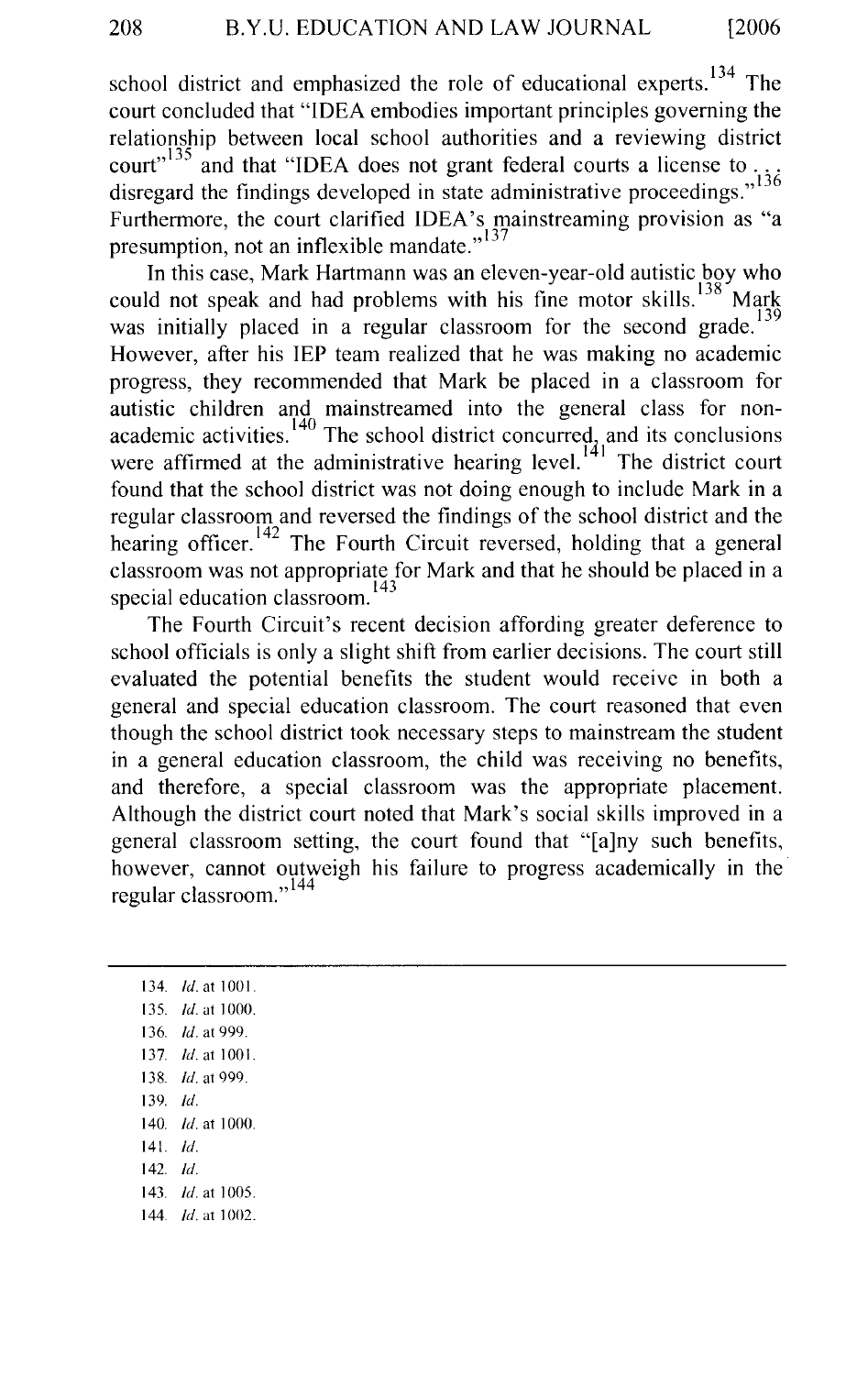Similarly, a recent Seventh Circuit decision, *Beth B. v. Van Clay*<sup>145</sup> also emphasized the need for deference to school officials.<sup>146</sup> The case concerned a thirteen-year-old student, Beth B, with mental and physical disabilities. 147 Beth had Rett Syndrome, resulting in severe cognitive and physical disabilities. 148 Experts estimated that her cognitive ability ranged from twelve to eighteen months-she was nonverbal and relied on a wheelchair for mobility.<sup>149</sup> Beth's parents sued the school district alleging that Beth's placement in a special education classroom violated  $IDEA$ .<sup>150</sup> The district court granted summary judgment in favor of the school district's recommendation that Beth continue her schooling in a special education or Educational Life Skills program, and Beth's parents subsequently appealed.<sup>151</sup> The Seventh Circuit affirmed the district court's ruling.

In its analysis, the Seventh Circuit emphasized the importance of giving deference to the findings of the administrative hearing officer since "school authorities are better suited than federal judges to determine educational policy."<sup>152</sup> The court reiterated the conclusions put forth by the Supreme Court in *Rowley* that "Congress recognized that regular classrooms simply would not be a suitable setting for the education of many handicapped children."<sup>153</sup>

Today, the courts of appeals still struggle over the proper interpretation of IDEA and its LRE provision. Most courts still prioritize inclusion, however, they vary in the extent to which they require mainstreaming. <sup>154</sup> Some weigh heavily the non-academic benefits of mainstreaming while others do not. It is important to note that the emphasis on inclusion sometimes comes at the expense of recognizing that the best educational placement for a child may not be in the most inclusive setting. In other words, the courts' preference for mainstreaming may at times conflict with the individualized needs of the student. This potential need to balance inclusion and the specific needs of

150. *!d.* at 495.

151. *!d.* 

152. *!d.* at 496.

153. *!d.* at 499 (citing *Rowley,* 458 U.S. at 181 ).

154. All courts evaluate the placement of a student with a disability by looking at a variety of factors and emphasizing the importance of supplemental aids and services. *See* Osborne, *supra* n. 64, at 1023.

<sup>145. 282</sup> F.3d 493.

<sup>146.</sup> *!d.* at 496.

<sup>147.</sup> *!d.* at 495.

<sup>148.</sup> *!d.* at 493.

<sup>149.</sup> *!d.* at 495. Conflicting experts place her level of cognitive ability as ranging from 12-18 months to 4 or 6 years.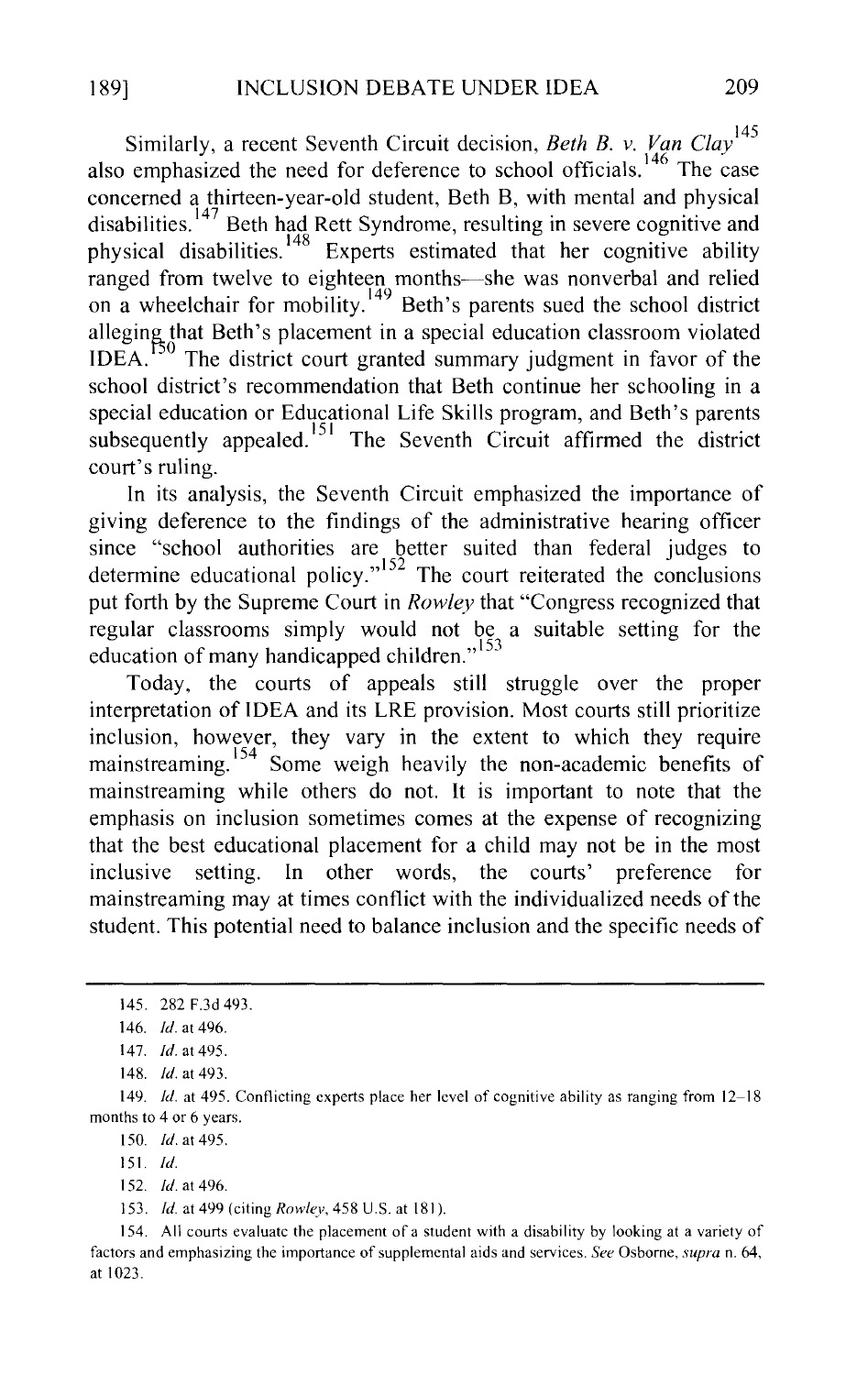each student demonstrates the importance of weighing all factors and policy priorities when determining the appropriate placement for children with disabilities.

# *B. The Split in Circuits Mirrors the Current Debate in Educational Policy Circles*

The debate over the inclusion of students with disabilities not only concerns disagreements in following IDEA's requirements of a FAPE, LRE, and IEP, but also takes into account conflicting educational theories of attainment. Supporters and dissenters to the full inclusion movement view the education of students with disabilities from different perspectives and have opposing interpretations concerning the purpose behind the educational system.

# *1. Support for Inclusion*

With the growth of the public education system and the rise in the numbers of students with disabilities in the public education system, many critics of the current special education system point to the disheartening academic trend for students with disabilities. In 1992, the National Association of State Boards of Education (NASBE) published a report detailing the problems with special education. The report documented the many ways in which separate educational classrooms were not working: forty-three percent of students in special education do not graduate; youth with disabilities have a significantly higher likelihood of being arrested than their non-disabled peers (twelve percent as compared to eight percent); and only roughly thirteen percent of youth with disabilities are living independently two years after leaving high school as compared to approximately thirty-three percent of the nondisabled population. 155 The report concluded that separate special education is failing students. As an alternative, the report endorsed a full inclusion method to improve public education of students with disabilities.<sup>156</sup>

NASBE followed a well-developed philosophy supported by full inclusion advocates who believe that students with disabilities should rarely, if ever, be educated outside the regular education classroom.<sup>157</sup> Proponents of full inclusion often use philosophical, moral, and ethical arguments as the center of their efforts to promote the education of

<sup>155.</sup> S.W. Educ. Dev. Laboratory, *Inclusion: The Pros and Cons,* http://www.sedl.org/change/ issues/issues43.html (accessed Mar. 23, 2006).

<sup>156.</sup> *!d.* 

<sup>157.</sup> *!d.*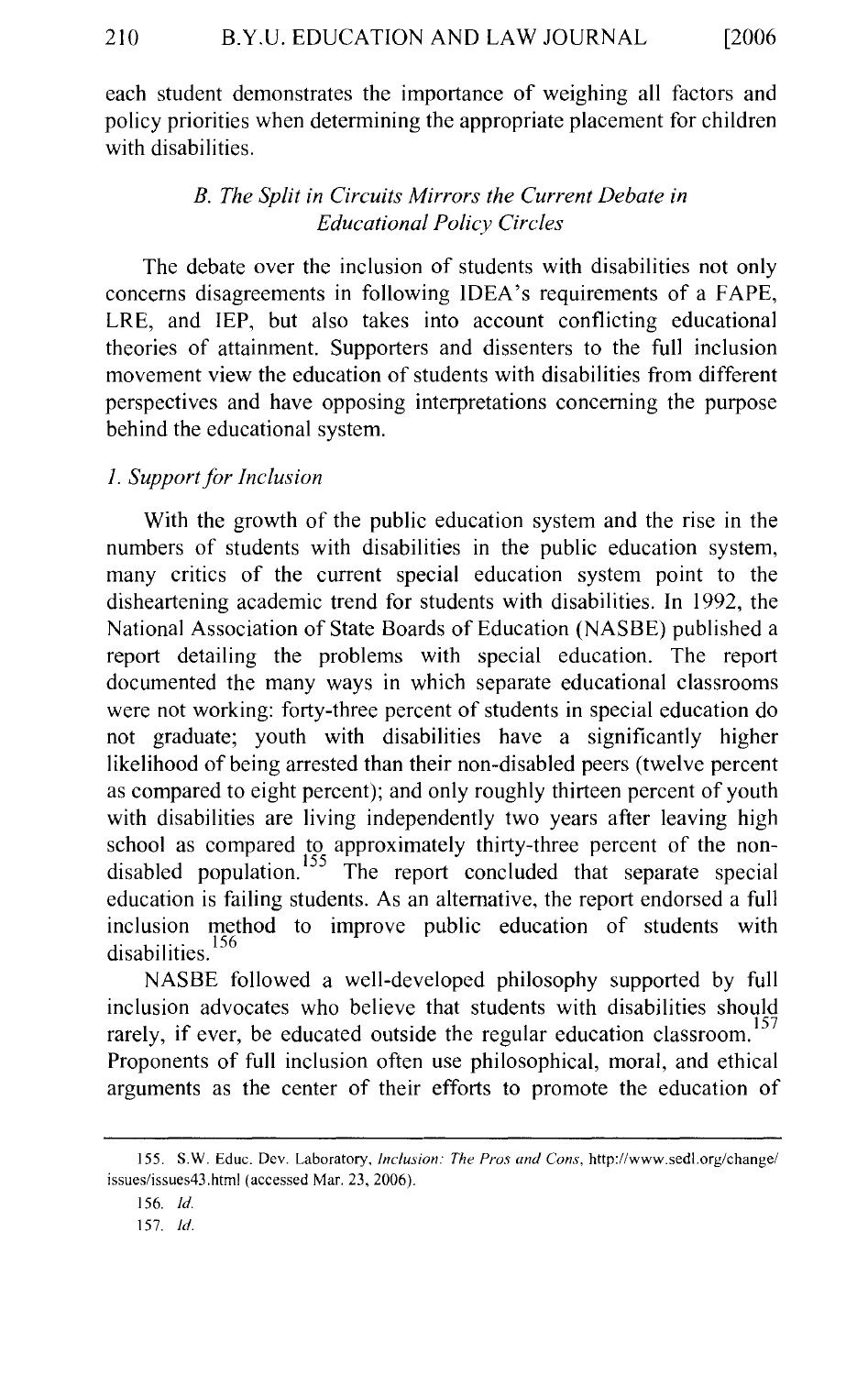students with disabilities in the general educational setting. The focus of these arguments is less on the individual student and more on the ideals of freedom, equality, and community.<sup>158</sup> Inclusion advocates emphasize the value of diversity within society and the importance of providing all children with a sense of belonging to a diverse community.

Supporters of full inclusion highlight the social benefits of educating students with disabilities alongside their non-disabled peers and the importance of developing an inclusive curriculum. Advocates of inclusion emphasize the positive effects of being situated in a room of peers and the development of social skills that develop from doing so.  $^{161}$ Students often learn through observation and emulating the behavior of others. Placed in an environment with non-disabled students, students with disabilities learn though observing their peers and therefore develop the social skills necessary to succeed.  $162$  Thus. advocates propose that students with disabilities will experience an increase in self-esteem and academic achievement through full inclusion.<sup>163</sup>

Educating all students together also increases the general understanding of disabilities among the non-disabled population. In contrast, placing students with disabilities in special education classrooms separates these children at an early age and perpetuates the cycle of separation. According to full inclusion advocates, exposure to non-disabled children helps to cure the harm created by past separation.  $164$  Full inclusion supporters hope that with a better understanding of people with disabilities, more students will grow up and mature with a sense of what it is like to live with a disability and the stigma associated with having a disability will decrease.<sup>165</sup> Supporters believe that inclusive classrooms help develop an inclusive society, "which emphasizes social cognition, increased tolerance and acceptance of diversity, a development of personal values, friendships and social acceptance and self-concept."<sup>166</sup>

Full inclusion advocates also stress the moral imperative of educating students with disabilities alongside their non-disabled peers. "The true essence of inclusion is based on the premise that all individuals

158. */d.* 

160. *!d.* 

162. *!d.* 

164. *!d.* at 20.

I 59. Colleen P. Tomko. *What is Inclusion?,* http://www.kidstogether.org/inc-what.htm (accessed Mar. 23, 2006).

I 61. Crockett & Kauffman, *supra* n. 63, at 21.

<sup>163.</sup> Tiegerman-Farber & Radziewicz, *supra* n. 62.

I 65. *See* Osborne, *supra* n. 64.

<sup>166.</sup> Crockett & Kauffman, *supra* n. 63, at 21.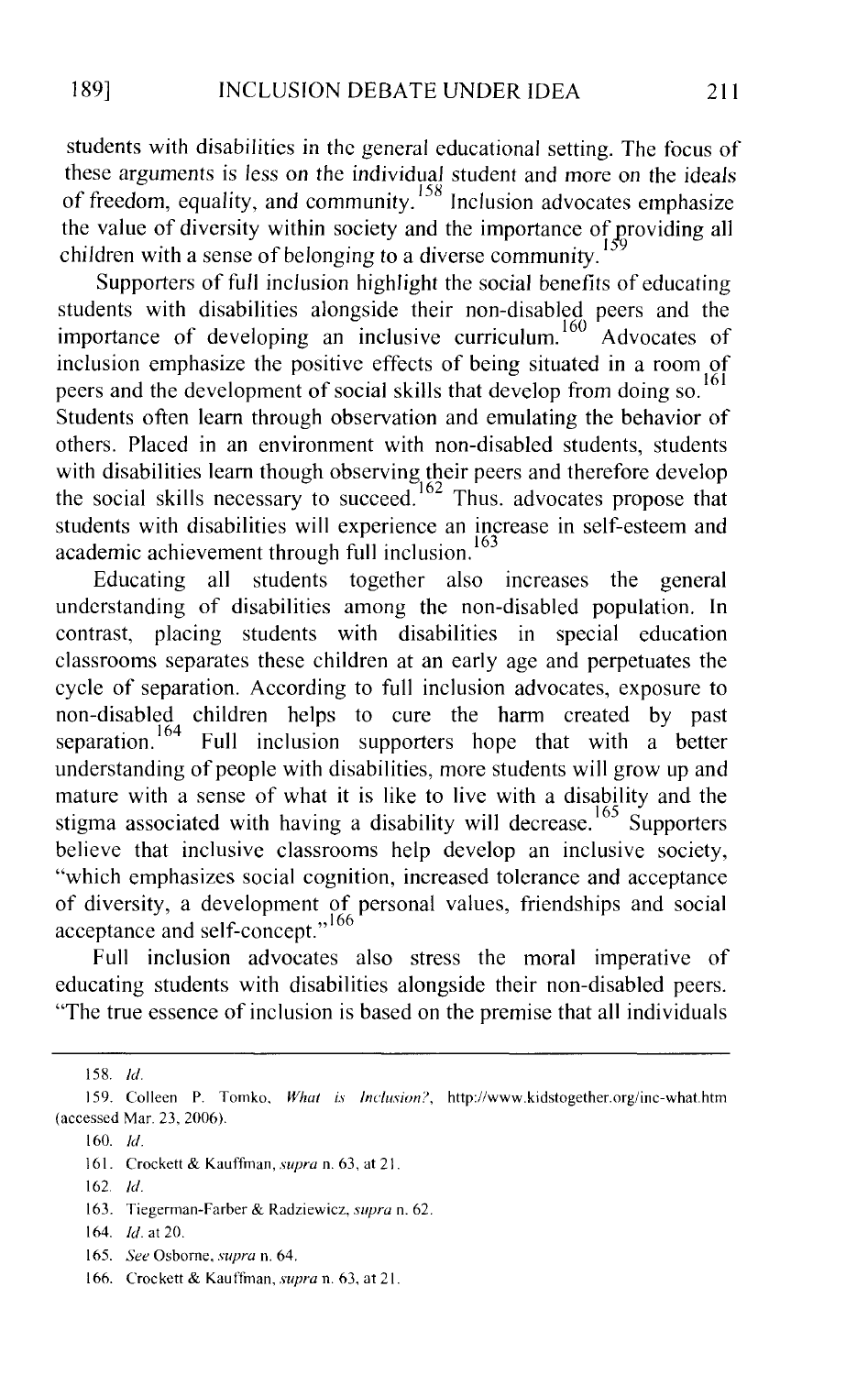with disabilities have a right to be included in naturally occurring settings and activities with their neighborhood peers, siblings, and friends."<sup>167</sup> Supporters feel that emphasizing inclusion as a right elevates the inclusion debate from educational policy to that of a constitutional mandate. Organizations such as The Inclusion Network promote the socialization aspect of inclusion not only for the benefit of the student with the disability, but also for the development of a just society where all individuals are treated equally.<sup>168</sup>

In addition to the moral imperative, full inclusion supporters advocate a cost-benefit analysis under the theory that proactive spending now will save money in the future. They argue that children will benefit more in the long run with an inclusive education and that children with disabilities who are well educated are more likely to become productive citizens instead of dependents of the state.  $169$  Thus, proponents of full inclusion not only promote a rights-based argument, but also a costbenefit analysis for including all students with disabilities into the general education classroom.

#### *2. Critics of Inclusion*

Critics of full inclusion argue that a one-size-fits-all standard for students with disabilities is impractical and runs counter to the individualized principles at the heart of IDEA.<sup>170</sup> They contend that full inclusion advocates place too little emphasis on the importance of an IEP by placing all students with disabilities in the regular education classroom, regardless of the disability. $171$ 

Seeking to refute the argument that separation is stigmatizing, full inclusion critics cite examples of separation based on difference that have not always stigmatized students. For example, differences can be empowering, as in magnet schools and gifted classes.  $172$  Thus, it is not

170. Anne Proffitt Dupre, *Disahility and the Puhlic Schools: The Case Against "Inclusion,"* 72 Wash. L. Rev. 775, 824 ( 1997) [hereinafter Dupre, *Disahility and the Puhlic Schools].* 

171. Telephone Interview with Delsey Yancoskie, former teacher of deaf children and Spec. Educ. Placement Specialist for Miami-Dade County Public Schools and currently the Instructional Supervisor for Fla. Diagnostic & Learning Resource Sys. (May 10, 2004).

172. Dupre, *Disahilitv and the Puhlic Schools, supra* n. 170, at 818.

<sup>167.</sup> S.W. Educ. Dev. Laboratory, *supra* n. 155 (citing E.J. Erwin, *The Philosophy and Status of Inclusion,* Envision: A publication of the Lighthouse National Center for Vision and Development, 1, 3-4 (Winter 1993)).

<sup>168.</sup> Inclusion Network, *Welcome to the Inclusion Network,* http://www.inclusion.org (accessed Mar. 23, 2006).

<sup>169.</sup> Melissa George, *A New IDEA: The Individuals with Disahilities Education Act ajier the 1997 Amendments,* 23 L. & Psycho!. Rev. 91, 110 (1999) (citing Kathryn Browning Hendrickson, *The IDEA: Conferring Rights on Disabled Children in Unilateral Private School Placements, 4 W.* Ky. Children's Rights J. I, 8 (1996)).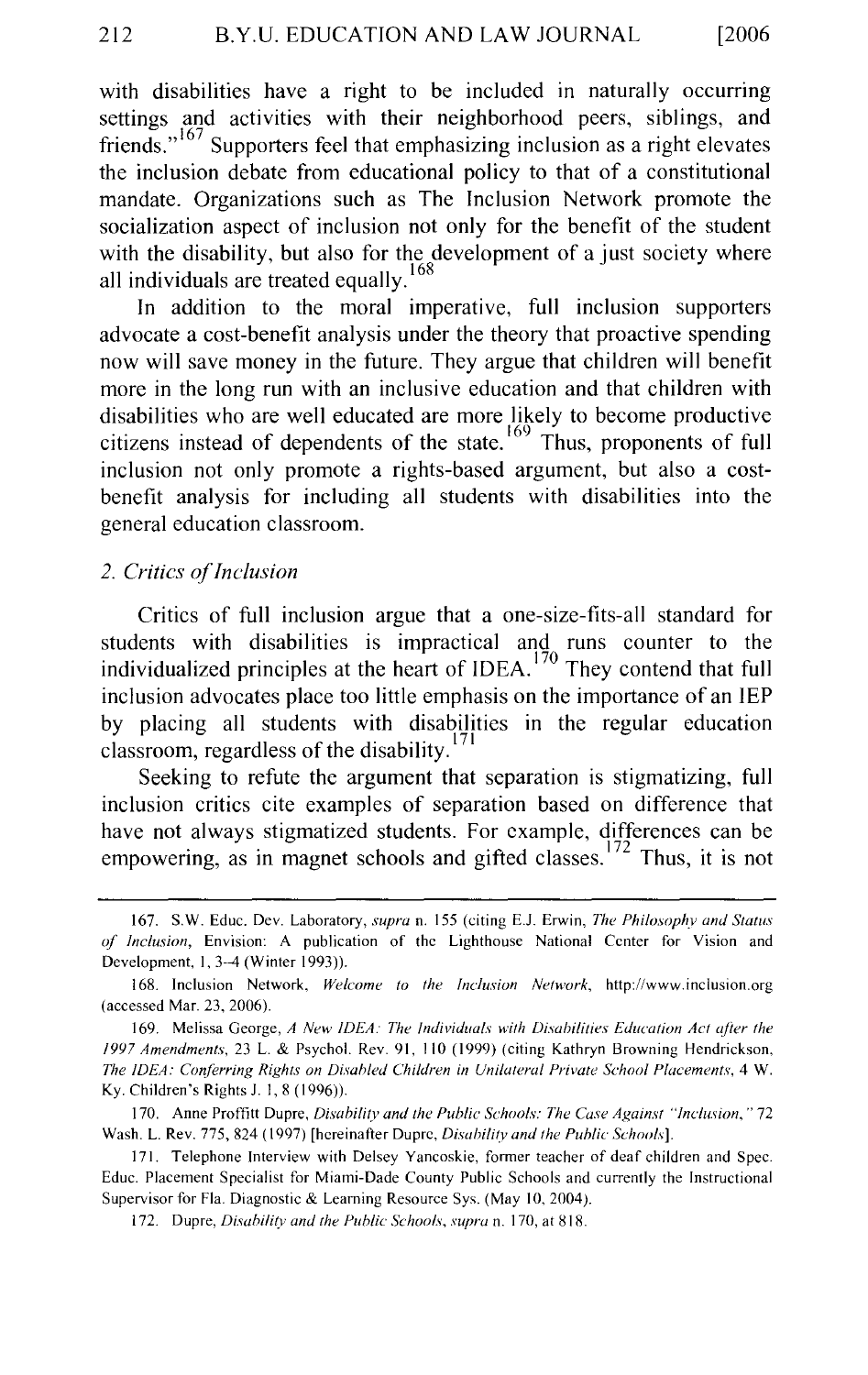just the physical separation of different students that causes a stigmatization, these critics argue, but the belief that this difference<br>lossens the individual's self-worth  $^{173}$ lessens the individual's self-worth.<sup>173</sup>

Though full inclusion advocates emphasize socialization and assert that inclusion improves societal impressions of people with disabilities, many question whether these arguments are accurate. Skeptics question whether students with disabilities that are integrated into the social environment of a general education classroom actually adversely highlight disabled students' differences and actually create or perpetuate a stigmatizing effect.

Full inclusion opponents also point to the educational justifications for moving a child out of a general education classroom. Past research concerning students with disabilities in general education classrooms has demonstrated that these students were not receiving enough individualized attention and were struggling academically.<sup>174</sup> These demonstrated that these students were not individualized attention and were struggling academically.<sup>1</sup> struggles may be just as damaging to a student's self-esteem as social stigmatization and may contradict the argument that full inclusion programs increase self-esteem.

According to critics, full inclusion sacrifices educational attainment even though it may change the perception of people with disabilities by teaching non-disabled students and disabled students together. Anne Dupre, an avid critic of inclusion, emphasizes that the primary purpose of the public schools system is to create a "learning community for the transfer of knowledge where each student can and will obtain a serious education."<sup>175</sup> The issue should not be about "curing" the disabled child, Dupre argues, but rather about striving for "acceptance of people with disabilities regardless of where they receive their instruction."

Finally, full inclusion critics also cite the burden that full inclusion places on already failing public school systems and teachers, both of which face increased difficulties due to growing budget cuts and larger class sizes. Many students with disabilities need more attention from classroom teachers. Without such individualized attention in the classroom, these students may not be able to achieve. A child with a severe disability may also disrupt the classroom to the extent that she or he may interfere with others' learning. <sup>177</sup> Also, the child may require too much of the teacher's time so as to hinder the teacher's ability to give

177. *!d.* at 845.

<sup>173.</sup> *!d.* at 837 (using the argument of invidious racial segregation).

<sup>174.</sup> *!d.* at 820.

<sup>175.</sup> *!d.* at 822.

<sup>176.</sup> *!d.* at 822 (citing Daniel P. Hallahan & James M. Kauffman, *Toward a Culture of Disability in the Afiermath ofDeno and Dunn,* 27 J. Spec. Educ. 496, 506 (1994)).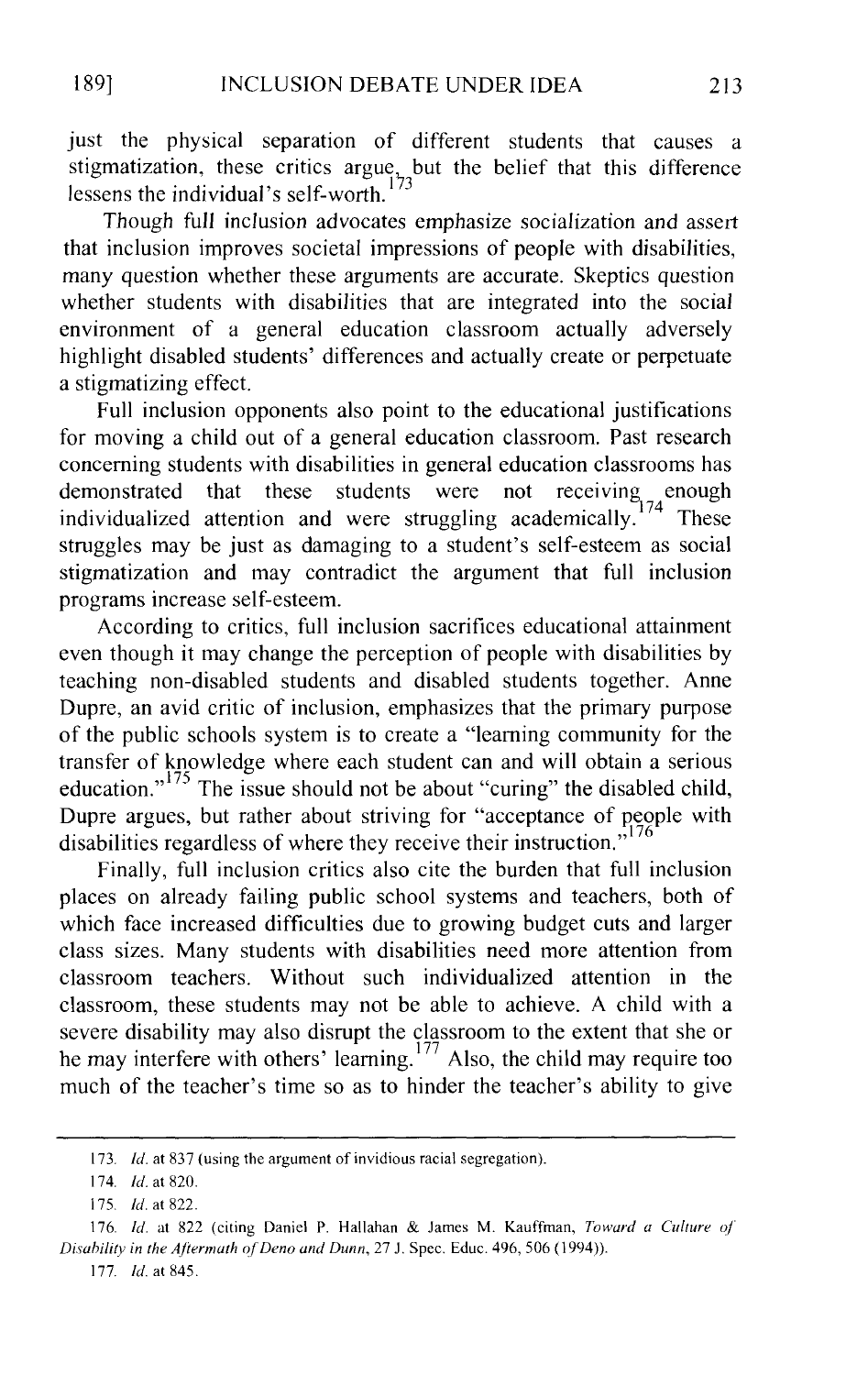attention to other students.<sup>178</sup>

Critics of full inclusion point to other costs of including all children with disabilities in the general education classroom. Some estimate that special education students cost approximately two times as much as regular education students.<sup>179</sup> With the funding cuts in education rapidly growing and Congress not fulfilling its promise to provide forty percent of the special education budget, critics argue that the costs of inclusion are becoming increasingly burdensome on local school districts.

# IV. RECENT DEVELOPMENTS: Is THE BALANCE SHIFTING?

As is evident in the above analysis of judicial oversight of school districts' decisions regarding the education of students with disabilities and the corresponding policy debates about appropriate placement, questions on how to balance priorities with respect to the inclusion issues have remained consistent over the past several decades. With initial legislation, advocates focused on access to an appropriate education through an IEP in an environment with other public school students. More recent legislation added the elements of evaluation and accountability. Emphasis on standardized evaluation created additional tension with the requirements for an individualized education program. The two most recent changes to the legislation, which occurred in 1997 and 2004, continue to fuel the debate over the nature of an appropriate education for a student with a disability.

# *A. 1997 IDEA Amendments*

The 1997 Amendments<sup>181</sup> did not substantially change IDEA,  $^{182}$ 

OtT. of Spec. Educ. & Rehabilitative Services, Dept. of Educ., *Assistance to States jbr the Education of Children with Disabilities and the Early Intervention Program for Infants and Toddlers with Disahi/ities,* http://www.cec.sped.org/law\_rcs/doc/law/docs/preamble.php (accessed Nov. 30, 2005).

<sup>178.</sup> Dupre, *Disahility and the Puh/ic Schools, supra* n. 170, at X49-851.

<sup>179.</sup> Richard Whitmire, *Special Ed.: Is the Price Too High?*, USA Today D6 (June 17, 1996). ISO */d.* 

<sup>181.</sup> Pub. L. No. 105-17, Ill Stat. 37 (1997).

<sup>182.</sup> The Preamble to the 1997 Amendments explains the focus of the legislation:

While retaining the basic rights and protections that have been in the law since 1975, the amendments strengthened the focus of the law on improving results for children with disabilities. The amendments accomplished this through changes that promote the early identification of, and provision of services to, children with disabilities, the development of individualized education programs that enhance the participation of children with disabilities in the general curriculum, the education of children with disabilities with nondisabled children, higher expectations for children with disabilities and accountability for their educational results. the involvement of parents in their children's education, and reducing unnecessary paperwork and other burdens to better direct resources to improved teaching and learning.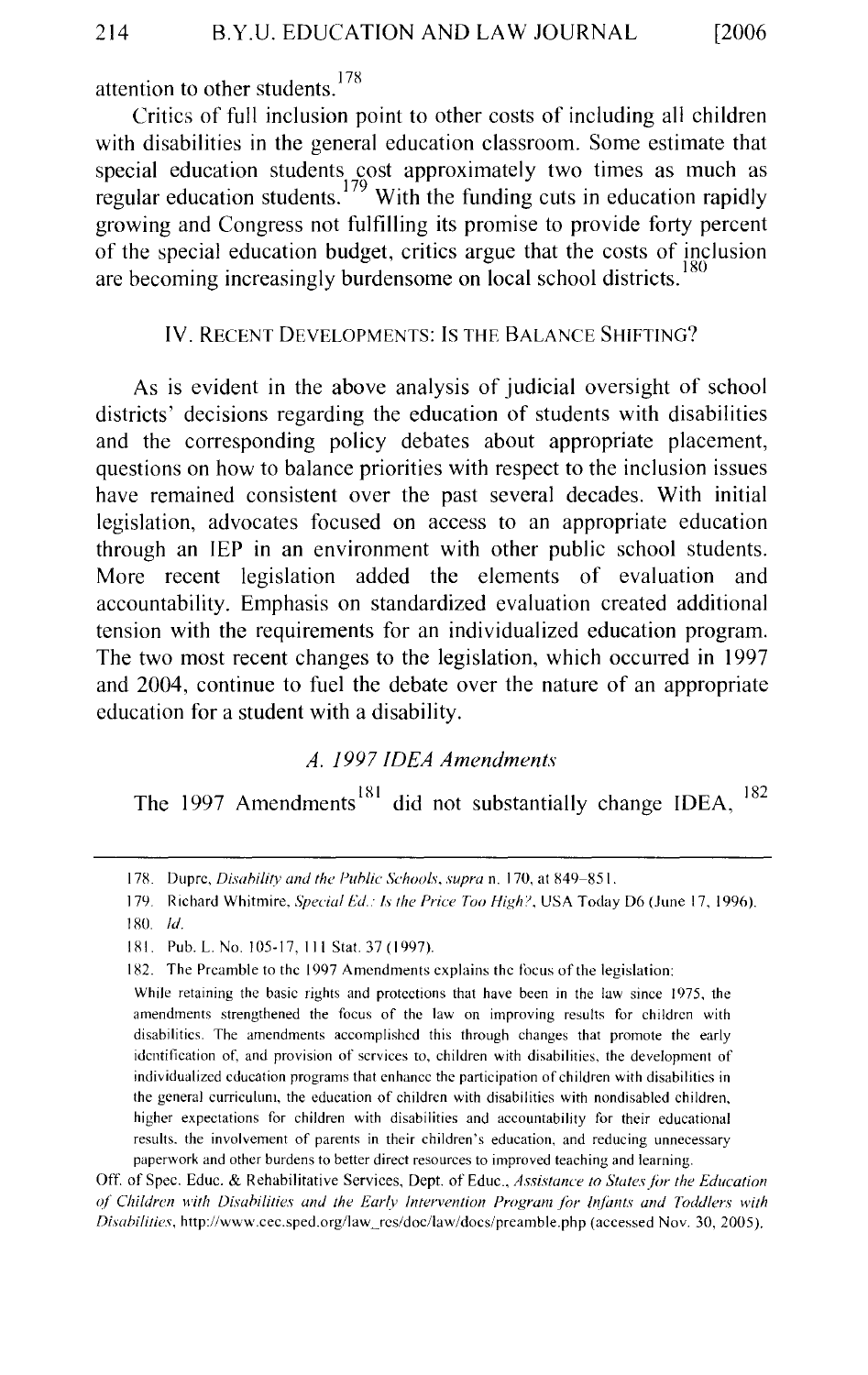and were only intended to clarify and strengthen the Act.<sup>183</sup> However, they provided a precursor to more extensive revisions in the 2004 Reauthorization. The 1997 Amendments focused on improving the educational outcomes of children with disabilities to prepare them to lead<br>"productive independent adult lives."<sup>184</sup> Although Congress "productive independent adult lives."<sup>184</sup> Although Congress acknowledged some improvements in educational outcomes, testimony also reported that the educational achievement of children with disabilities was still less than satisfactory. <sup>185</sup> The Senate report discussing the 1997 amendments noted the discrepancy in high school drop-out rates for non-disabled and disabled students, with almost twice as many students with disabilities dropping out as compared to non-<br>disabled students 186 disabled students.

Congress, disappointed with this progress, enacted amendments that strengthened the procedural requirements and the role of parents in the IEP process. The 1997 Amendments required parents to be a part of the IEP team and also allowed students to have input, if possible, into an IEP decision.<sup>187</sup> With this requirement, educators must keep the student's parents informed as to the student's progress and must include parents in any educational decisions affecting the student's placement.<sup>188</sup> In addition, the 1997 Amendments expanded the IEP team to include not only the parents, the special education teacher, an administrator, and the student, if appropriate, but also the general education teacher.<sup>189</sup>

The 1997 Amendments continued to emphasize the importance of inclusion with a focus on the least restrictive environment requirement. Political leaders, both congressional supporters of the legislation and former President Clinton who signed the bill, stressed the importance of inclusion and the need for students with disabilities to be given "greater access to the general curriculum."<sup>190</sup> Thus, by adding general education teachers to the IEP team, Congress intended that students with disabilities would be included more into the regular curriculum. The 1997 Amendments first required that the IEP must include a statement that explains "the extent, if any, to which the child will not participate

<sup>183.</sup> Sen. Rpt. 105-17 at 4 (May 9, 1997).

<sup>184.</sup> *!d.* at 5.

<sup>185.</sup> *!d.* 

<sup>186.</sup> *!d.* 

<sup>187.</sup> Pub. L. No. 105-17 § 614(B)(i).

<sup>188.</sup> *!d.* at§ 615(b)(2).

<sup>189.</sup> *Id.* at §  $614(B)(i)$ —(iii).

<sup>190.</sup> Sarah E. Farley, *Least Restrictive Environment-Assessing Classroom Placement of Students with Disabilities Under the IDEA,* 77 Wash. L. Rev. 809, 816 (2002) (citing statement by President William J. Clinton upon signing H.R. 5, 1997 U.S.C.C.A.N. 147).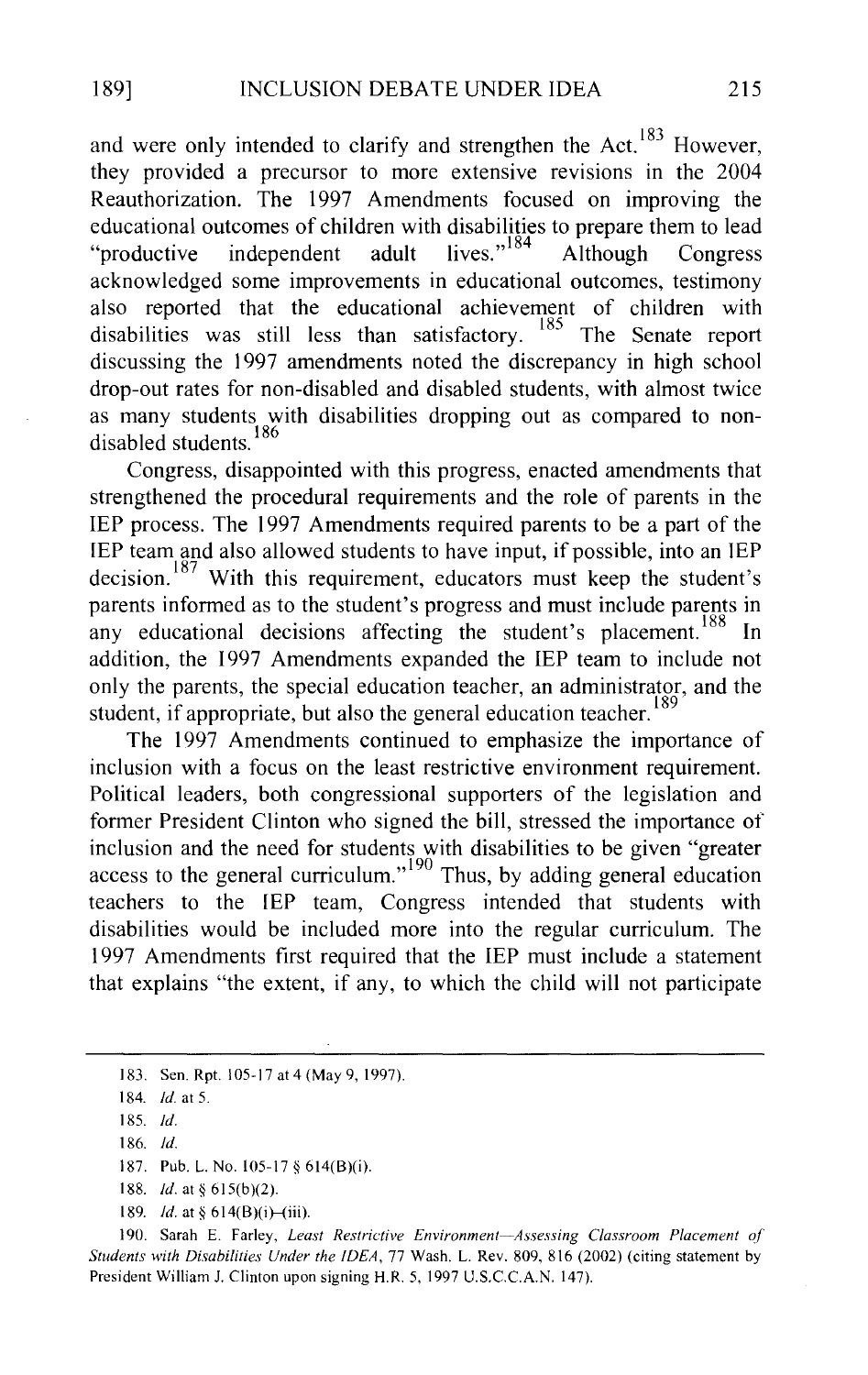with nondisabled children in the regular class,"<sup>191</sup> if the IEP team decides that student should not be in a general education classroom.

In summary, the 1997 amendments underscored IDEA's "commitment to individual child-centered decision-making, ... lowering the costs of special education, increasing the influence of regular educators and administrators, and strengthening the capacity of American schools to effectively educate children with disabilities."<sup>192</sup> Though the 1997 Amendments began to point toward the importance of accountability, the focus on individual decisions remained the hallmark of the legislation.

#### *B. 2004 Reauthorization*

With the recent 2004 reauthorization requirements,  $193$  individualbased decision-making no longer seems to be a primary focus of IDEA. This former priority instead lags behind a new emphasis on accountability. The 2004 Reauthorization places a high priority on standardized achievement levels and strives to include children with disabilities in the accountability principles articulated in the No Child Left Behind Act (NCLB) of 2001.<sup>194</sup> Instead of focusing solely on access to education, the 2004 Reauthorization promotes accountability measures and standards that every child, regardless of disability, must meet. Although the 2004 Reauthorization  $195$  makes many changes to IDEA, this article analyzes only a few to demonstrate the priority shift: (I) alteration of the IEP content and evaluation process, (2) testing mandates for students with disabilities and their effect on a school's annual yearly progress, and (3) highly qualified teacher requirements for special educators. These changes again invoke the unresolved tensions between issues of inclusion and individualized approaches to education, as Congress and the administration place a greater emphasis on outcomes for students with disabilities. The dilemma these new amendments

<sup>191.</sup> Pub. L. No. 105-17 § 614 (d)(A)(lll)(iv).

<sup>192.</sup> Jean B. Crockett, *The Least Restrictive Environment and the 1997 IDEA Amendments and Federal Regulations,* 28 J.L. & Educ. 543, 544 ( 1999).

I 93. On December 3, 2004 President Bush signed the reauthorization of IDEA, known as the Individuals with Disabilities Education Improvement Act. 20 U.S.C. § 1400 et seq.

<sup>194.</sup> *Id.* at § 6301 et seq. "Our goal is to align IDEA with the principles of [NCLB] by ensuring accountability, more flexibility, more options for parents, and an emphasis on doing what works to improve student achievement." U.S. Dept. of Educ., *Paige Releases Principles for Reauthorizing Individuals with Disabilities Education Act (1/)EA),* http://www.cd.gov/news/pressreleases/2003/ 02/02252003.html (Feb. 25, 2003). *See also* Stephen Rosenbaum, *Aligning or Maligning? Getting Inside a New IDEA, Getting Behind No Child Left Behind and Getting Outside of It All, 15 Hastings* Women's L.J. I (2004).

<sup>195.</sup> The 2004 Reauthorization took effect in July 2005.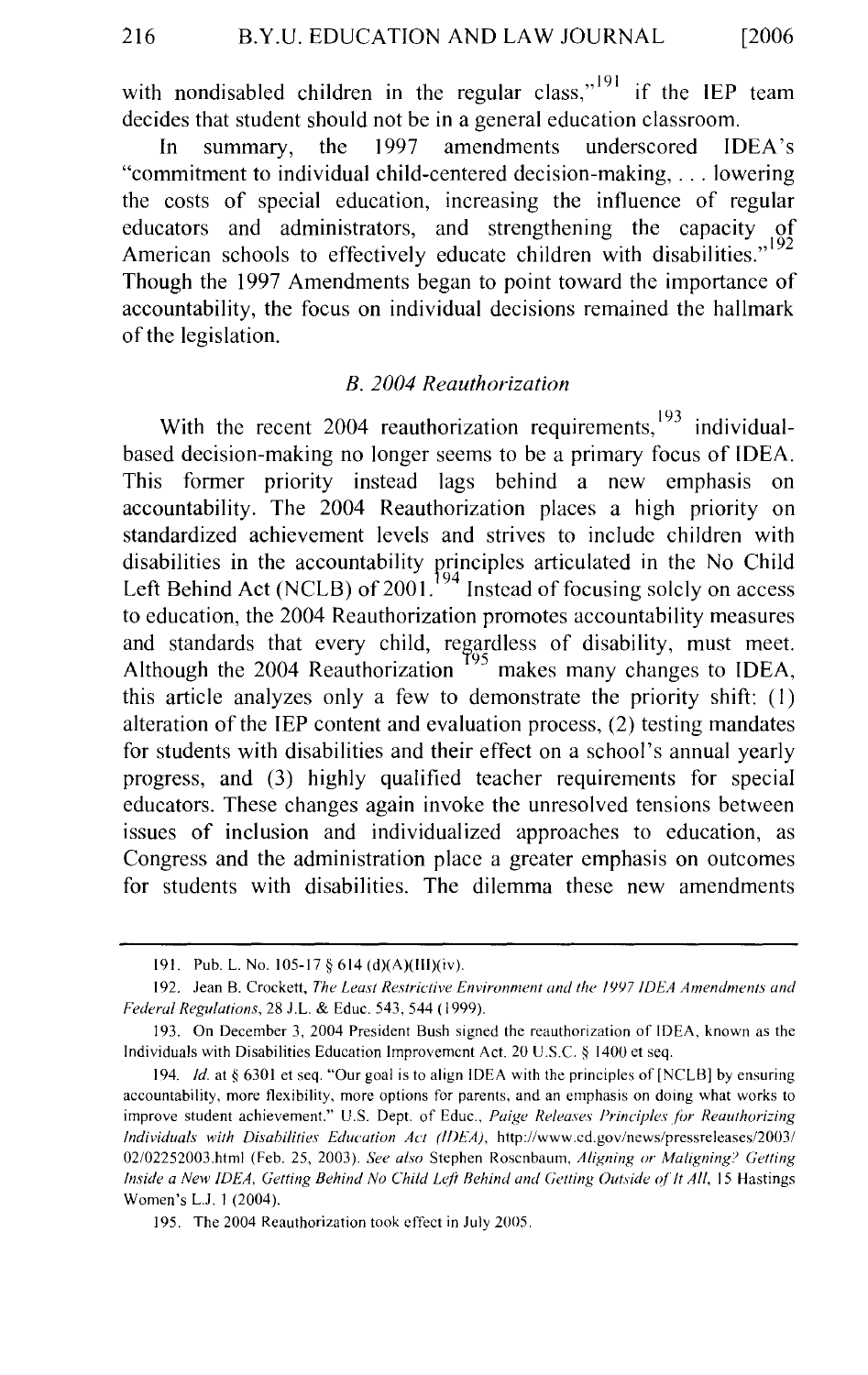present concerns how to raise standards for students with disabilities while continuing to meet the unique needs of each child.

# *1. JEP Content and Evaluation*

In addition to prioritizing accountability, the 2004 Reauthorization attempts to simplify IDEA's procedural requirements, specifically the IEP process and review. The 2004 Reauthorization alters the IEP evaluation process to "not more frequently than once a year unless the parent and the local educational agency agree otherwise, and at least once every 3 years, unless the parent and the local educational agency agree that a reevaluation is unnecessary."<sup>196</sup> By reducing yearly requirements for IEP evaluations, the 2004 Reauthorization lessens the priority placed on this process.

Congressional intent behind this legislation focused on decreasing the administrative burden placed on special educators. In promoting this new requirement, the Department of Education emphasized the additional administrative time required by more frequent IEP evaluation and that "IDEA paperwork takes time away from important teaching responsibilities." Educational evaluations estimate that the typical Educational evaluations estimate that the typical special education teacher spends over double the amount of time completing forms and administrative paperwork than the average general education teacher.<sup>198</sup> By reducing the frequency of IEP evaluations and by authorizing a pilot program that offers the option "of developing a comprehensive multi-year IEP, not to exceed three years,"<sup>199</sup> instead of annually, the 2004 Reauthorization changed the IEP process to a less onerous system.

Additionally, the 2004 Reauthorization also altered the content of the IEP. An IEP must now include "a statement of any individual appropriate accommodations that are necessary to measure the academic achievement and functional performance of the child on State and district wide assessments."<sup>200</sup> The 2004 Reauthorization also added a requirement that the IEP must consider "the academic, developmental, and functional needs of the child."<sup>201</sup>

<sup>196. 20</sup> U.S.C. § 1414(a)(2)(B)(i-ii).

<sup>197.</sup> American Youth Policy Forum and Center on Education Policy, *Twenty-Five Years of" Educating Children with Disabilities: The Good News and the Work Ahead 56 (Am. Youth Policy* Forum and Ctr. on Educ. Policy, 2001) [hereinafter American Youth Policy].

<sup>19</sup>X *!d.* 

<sup>199.</sup> The pilot program includes fifteen state trials to develop new procedures by monitoring the effect of reduced IEP administrative requirements on teachers. 20 U.S.C. § 1414(d)(5)(a)(i),(b).

<sup>200.</sup> *Id.* at § 1414(d)(1)(A)(i)(VI)(aa).

<sup>201.</sup> *Id.* at § 1414(d)(3)( $\Lambda$ )(iv).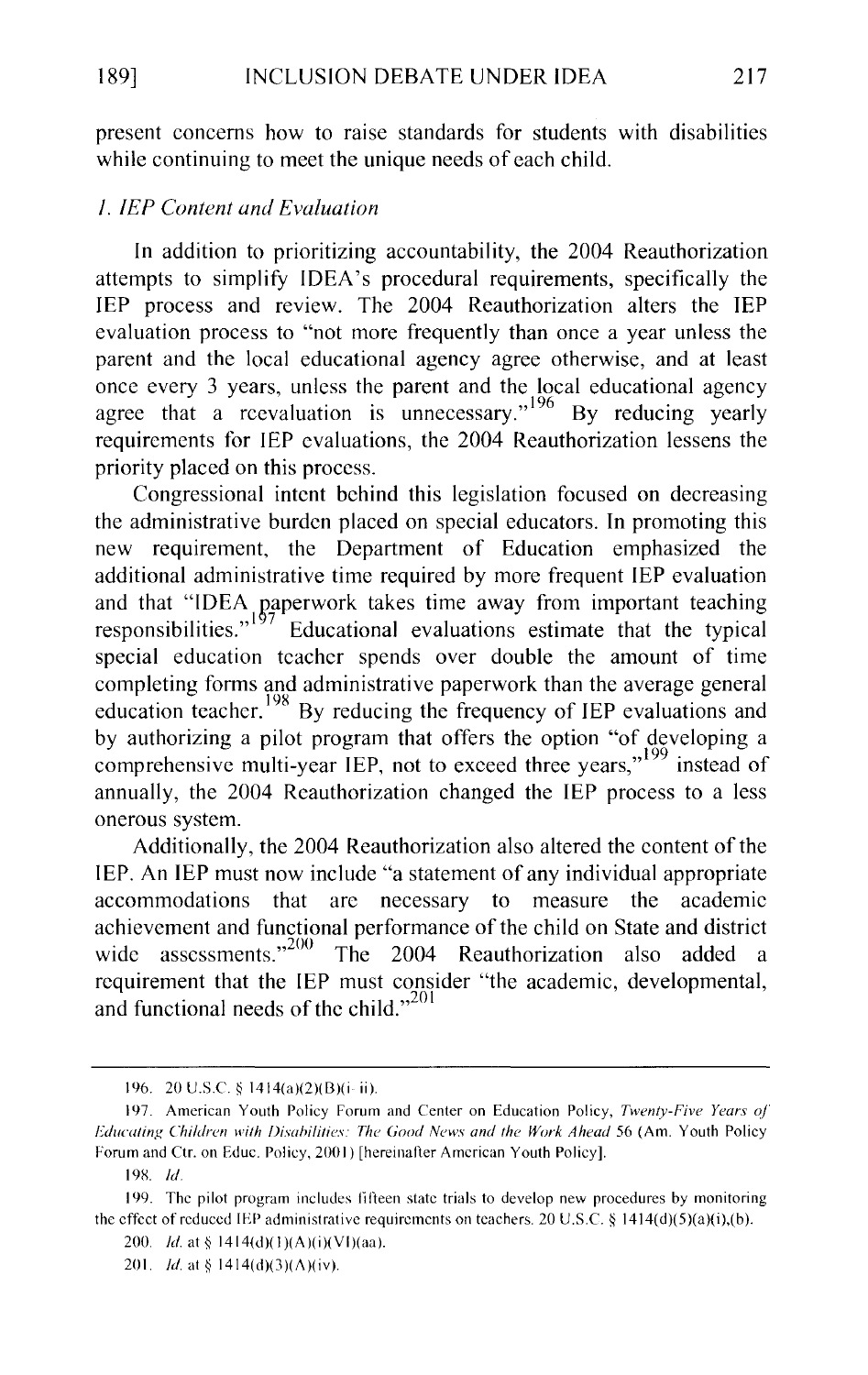As discussed below, many changes to IDEA focused on including students with disabilities in new federal accountability measures. Switching IEP yearly requirements to once every three years as well as requiring the IEP to have a section on testing accommodations demonstrated a shift in priorities for special education legislation. By requiring the IEP to detail the appropriate accommodations needed for students to participate in evaluation measures, the 2004 Reauthorization strove to include students with disabilities in these testing mandates and calculations of progress.

Though the Department of Education still emphasizes the historical individualized approaches to education,  $202$  an unintended consequence of the 2004 Reauthorization was the de-prioritizing of an individual student's personal evaluation. The IEP, once the hallmark of special education, no longer remains the primary means of evaluating a student's progress, rather, standardized testing replaces yearly individualized evaluation.

# *2. Testing Requirements for Adequate Yearly Progress (A YP) and NCLB*

The 2004 Reauthorization specifically requires IDEA regulations to work in conjunction with NCLB and links requirements for performance goals and indicators directly to the Act.<sup>203</sup> Earlier versions of IDEA required states to have performance goals for children with disabilities that "[were] consistent, to the maximum extent appropriate, with other goals and standards for children established by the state." <sup>204</sup> The 2004 Reauthorization now requires that performance goals for children with disabilities "are the same as the State's definition of adequate yearly progress" standardized tests.<sup>205</sup> The adequate yearly progress  $(AYP)$  is the minimum level of improvement that must be met every year.<sup>206</sup> Schools are evaluated based on the percentage of students achieving academic progress.

Before the 2004 Reauthorization, states were required to include

<sup>202. &#</sup>x27;Teaching and learning that use individualized approaches to accessing the general education curriculum and that support learning and high achievement for all." U.S. Dept. of Educ., *History, supra* n. 38.

<sup>203.</sup> *See* Richard Apling & Nancy Lee Jones, *CRS Report for Congress, Individuals with Disabilities Education Act (IDEA): Overview of P.L. 108-446,* http://www.price.house.gov/ UploadedFiles/IDEA %20overview.pdf (May 5, 2005).

<sup>204.</sup> Pub. L. No. 105-17 § 612(a)(l6)(A)(ii).

<sup>205. 20</sup> U.S.C. § 1412(a)(l5)(A)(ii).

<sup>206.</sup> A YP is essentially the percentage of students who must achieve the state's definition of academic proficiency each year in order for all students to be proficient by the years 2013-2014. Council for Exceptional Children, *Council for Exceptional Children Public Policy Update*, http://www.cec.sped.org (accessed Sept. 7, 2005).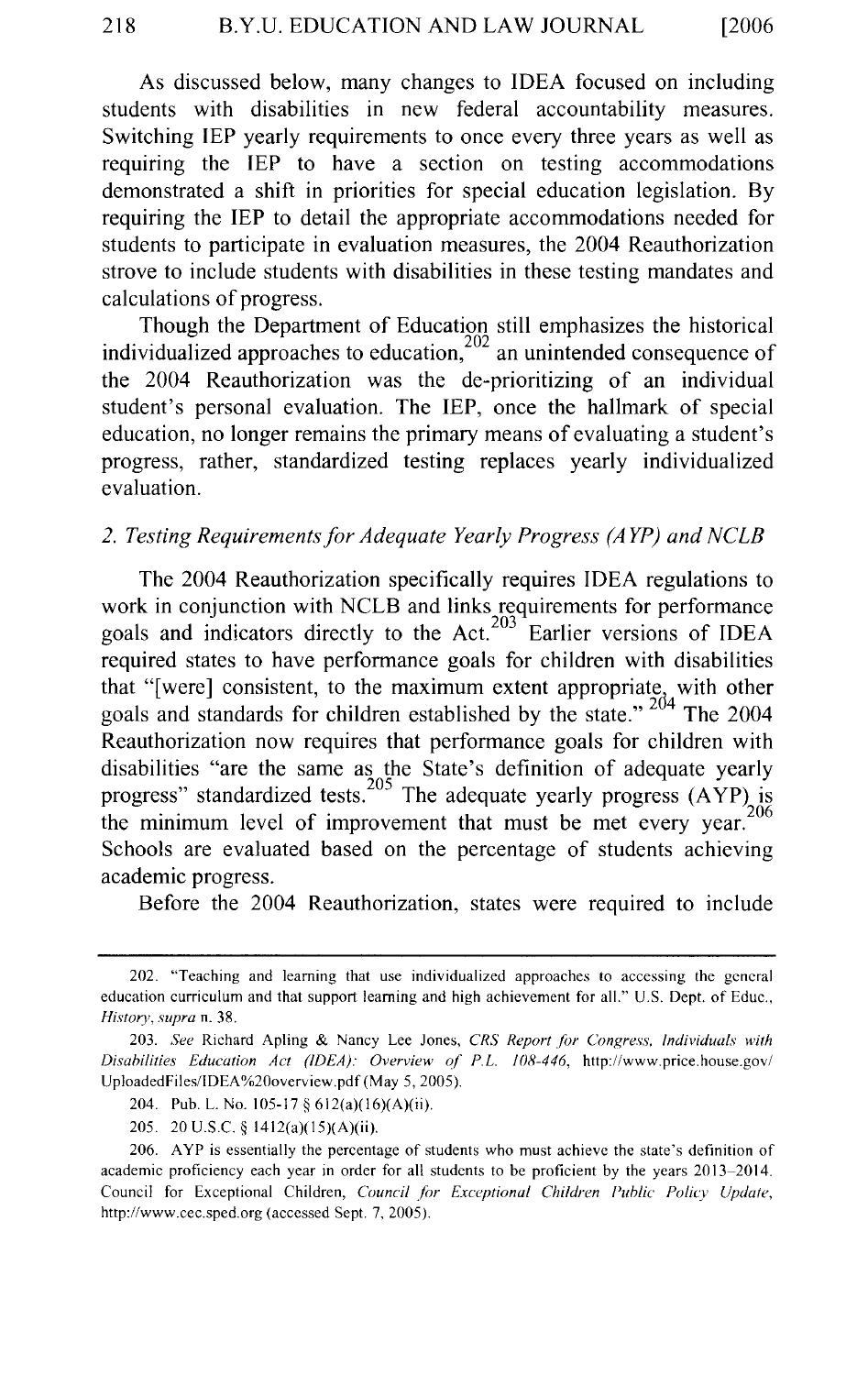children with disabilities "in general State and district-wide assessment programs, with appropriate accommodations, where necessary. $n^{207}$  The 2004 Reauthorization includes the NCLB testing requirements such that it now requires that all children with disabilities be included in all state and district-wide assessments, including assessments required under ESEA, with accommodations or alternative assessments if necessary as included in the student's IEP. <sup>208</sup>

The 2004 Reauthorization mandates that all students with disabilities be included in standards-based testing that is used to evaluate a school's accountability.<sup>209</sup> NCLB accountability provisions require states to test all students in reading and math in grades three through eight every year.<sup>210</sup> However, the 2004 Reauthorization provides states with the option of adopting alternative academic standards. The NCLB regulations allow for students to participate in alternative assessments, though the percent of alternative assessments used to calculate A YP is capped at  $1\%$ <sup>211</sup> Thus, students with disabilities are no longer exempt from standards-based evaluation in calculating a school's progress.

Some critics argue that the process for assessing AYP is not adequate or fair for students with disabilities.<sup>212</sup> They point toward changes in the disability population rate from year to year as a serious flaw in the accurate calculation of  $AYP<sup>213</sup>$  Since the population of students with disabilities changes constantly, with higher achievers leaving special education and lower achievers coming into special education, there is not an accurate measure of progress.<sup>214</sup> The constant change in the special education population is reflected in the declining proficiency rates for students with disabilities.<sup>215</sup> Therefore, including students with disabilities in the calculation of A YP without considering the changes in this population does not lend itself to an accurate progress report for each school. Data from Education Week Quality Counts 2004 indicated that the 2002-2003 proficiency rates for the disability subgroup was thirty··

215. */d.* 

<sup>207.</sup> Pub. L. No. 105-17 § 612(a)(17)(A).

<sup>208. 20</sup> U.S.C. § 1412(a)(16)(A).

<sup>209.</sup> *Id.* There is a small exception to this requirement. When calculating the AYP, one percent of students may usc alternative assessments designed to measure students' achievement of state standards. 34 C.F.R. § 200.13(D)(ii).

<sup>210. 20</sup> U.S.C. § 63ll(b)(3)(C)(v)(l).

<sup>211. 34</sup> C.F.R. § 200.13(D)(ii).

<sup>212.</sup> John G. Herner, Michael J. Demczyk, & Michael L. Cox, *Leveling the Playing Field for* Students with Disabilities: Flexibility in Calculating AYP for the Disability Subgroup (Jan. 2005).

<sup>213.</sup> *!d.* at 3.

<sup>214.</sup> *ld.* at 4.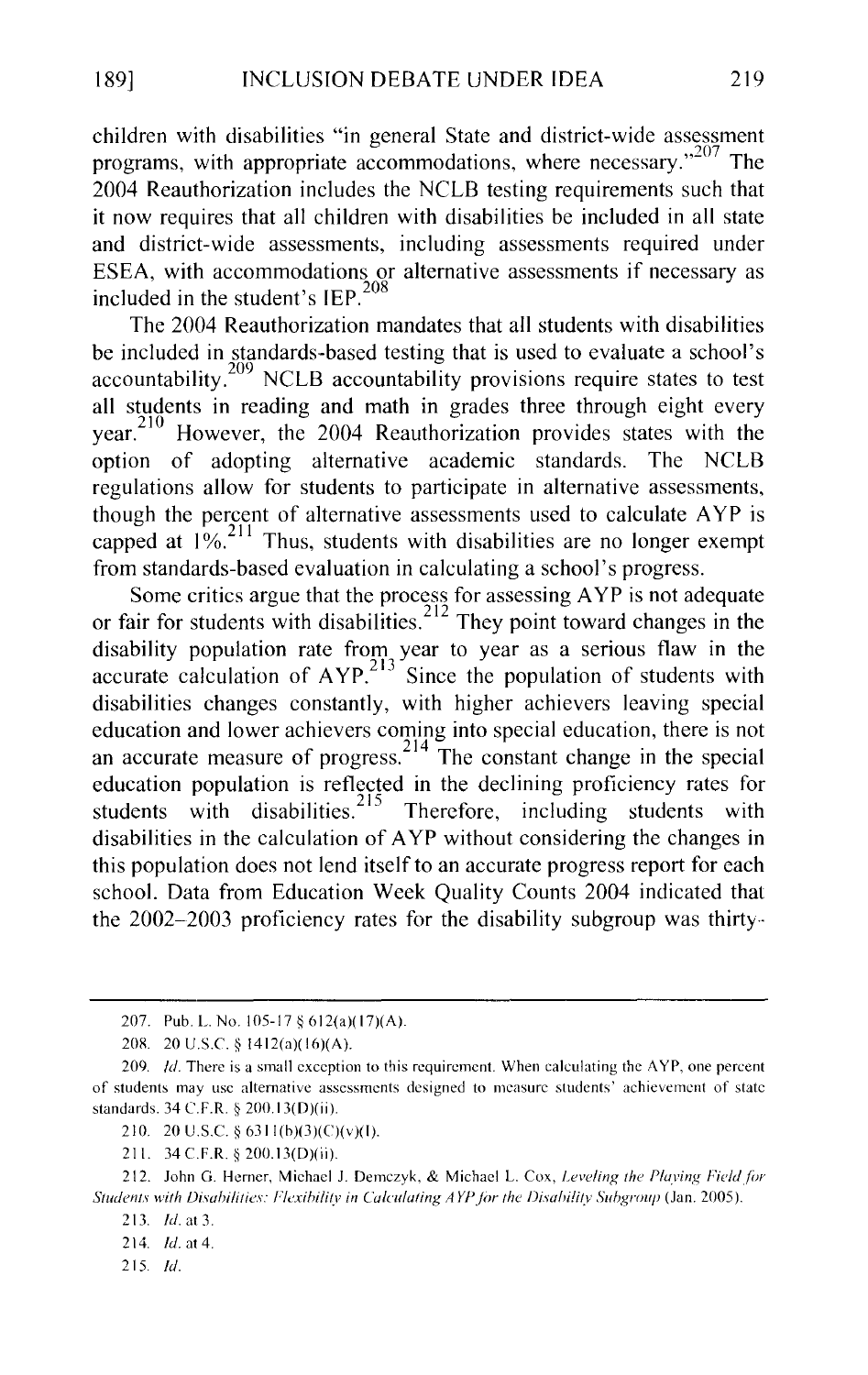four percent in fourth grade and twenty-three percent in eighth grade. $216$ Many critics question whether this finding is an accurate measure of students' attainment.

The mandatory testing requirements for every child also seem to contradict a purely individualized-based learning style. Critics of this cutoff emphasize that the new AYP reporting will "inadvertently undermine IDEA[']s individualization within the context of the IEP development process."<sup>217</sup> Some school districts are even suing the Department of Education, claiming that the accountability provisions violate  $IDEA<sup>218</sup>$  By requiring schools to evaluate students with disabilities without the flexibility of alternative assessments, the 2004 Reauthorization places a greater emphasis on standards-based accountability rather than individualized evaluations.

However, the Department of Education argues that the inclusion of students with disabilities in the testing evaluations is essential so as to make schools accountable to this population. Because it is critical to ensure that students with disabilities are not excluded from state accountability systems, the final regulations provide that the same grade level academic content and achievement standards that apply to nondisabled students will be applied to alternative assessments within the state. $^{219}$ 

The debate over appropriate assessments and school improvement calculations mirrors earlier discussions on appropriate placement. To what extent should students with disabilities be treated similarly to or differently from their peers? These issues still remain central to the inclusion debate, though now the focus has shifted from access to education to participation and evaluation in educational assessments.

# *3. Highly Qualified Teaching Requirements*

To assist in helping students meet these testing requirements the 2004 Reauthorization also includes provisions focusing on teacher qualifications and teacher training. Schools must provide "high-quality,

<sup>216.</sup> *!d.* at 2.

<sup>217.</sup> Ltr. from Deborah A. Ziegler, Asst. Exec. Dir. tor Pub. Policy, Council for Exceptional Children, & David Egnor. Sr. Dir. for Pub. Policy, Council for Exceptional Children, to Jacquelyn C. Jackson, Acting Dir., Student Achievement & Sch. Accountability Program, U.S. Dept. of Educ. (Sept. 5, 2002) (available at http://www.cec.sped.org/Content/NavigationMenu/PolicyAdvocacy/ CECPolicyResources/CEC\_Resp\_to\_NCLBnprm I 008.doc ).

<sup>218.</sup> *See* Christina A. Samuels, *Suit Says NCLB 's Demands Conflict with Those of' IDEA.* 24 Educ. Week (Feb. 16, 2005).

<sup>219.</sup> U.S. Dept. of Educ., *Accountability for Students with Disabilities: Accountability Plan Amendments for 2004 05, http://www.ed.gov/policy/elsec/guid/raising/disab-acctplan.html (May 10,* 2005)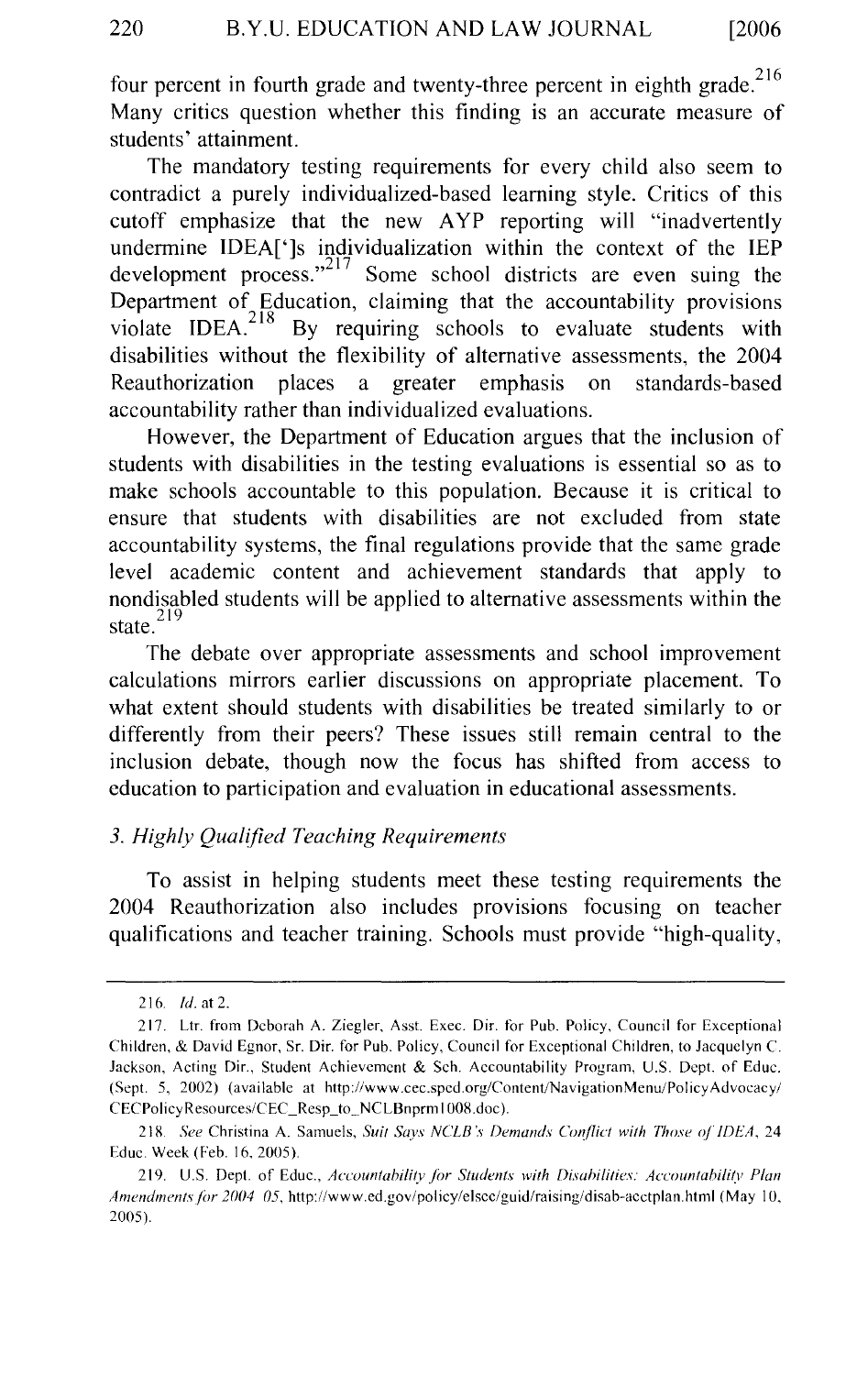intensive preservice preparation and professional development for all personnel who work with children with disabilities" so all school staff have the "skills and knowledge necessary to improve the academic achievement and functional performance of children with disabilities $^{220}$ These professional development requirements mirror those in NCLB. $^{221}$ 

A recent amendment concerns "highly qualified teachers" (HQT).<br>The  $HOT^{222}$  provision requires that special education teachers be provision requires that special education teachers be certified in the subject areas they teach, which is similar to new requirements for general education teachers.<sup>223</sup> During the 2004 Reauthorization hearings, the HQT provision developed in part because of the new focus on the importance of every child deserving a high quality education, and "children with disabilities are no exception."<sup>224</sup>

Highly qualified requirements for special educators, as defined by the 2004 Reauthorization, require that each special educator has "[a] full State certification as a special education teacher (including certification obtained through alternative routes to certification), or [has] passed the State special education teacher licensing examination, and holds a license to teach in the State as a special education teacher." $225$  In addition to the above requirement, the special education teacher who teaches core academic subjects must meet the HQT requirements.<sup>226</sup>

These new requirements may promote more inclusion of students with disabilities as well as more inclusive teaching methods. Schools adhering to the HQT requirement may consequently shift more students into general education classrooms regardless of whether the placement is appropriate. If current special education teachers cannot meet the HQT requirements, their students may be forced into regular classrooms to satisfy the legislation. Alternatively, the HQT requirements may promote more team teaching between general educators and special educators who may not be certified in particular subject areas. This team teaching might allow for more inclusive classroom environments, which is another result of the 2004 Reauthorization.

226. *ld* at§ 6319(a)(2).

<sup>220. 20</sup> US.C. § 1400(c)(5)(E).

<sup>221.</sup> *Id.* at § 6319.

<sup>222.</sup> *!d.* at *§* 6319(a)( I).

<sup>223.</sup> *!d.* 

<sup>224.</sup> Jess Butler, *Conference Committee Votes on IDEA Reauthorization: The Inside Story,*  http://www.wrightslaw.com/news/04/idca.lll8.htm (Nov. 18, 2004) (quoting remarks made by Rep. John Boehner on November 17, 2004 at the House-Senate Conference Committee).

<sup>225. 20</sup> U.S.C. *§* 1401(10)(b)(i).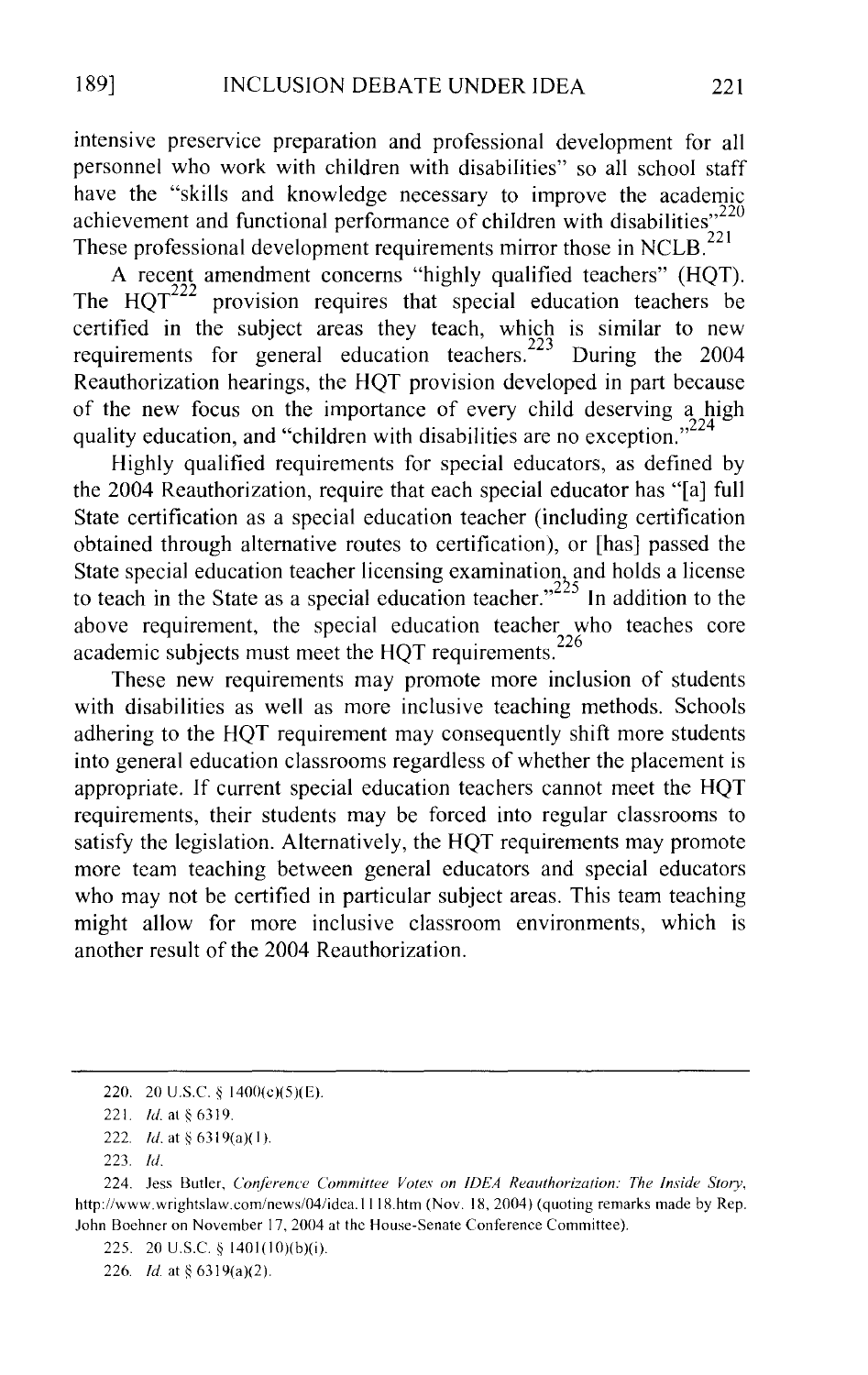#### V. RECOMMENDATIONS

The inclusion debate focuses not only on the interpretation of IDEA, but also on controversial areas such as the goals of education for the individual student and the goals of the public educational system for society. Critics of full inclusion propose that the "emphasis on inclusion over instruction has threatened at times to overshadow the central mandate of the Act: the provision of a  $[FAPE].$ <sup>227</sup> As evidenced from early congressional statements and current literature put out by the Department of Education, one main purpose of IDEA is to assist in the development of citizens. Yet, the controversy over the best educational method for educating students with disabilities is often debated. An analysis of tensions underlying shifting and competing policy priorities during IDEA's first three decades suggests the following recommendations to guide future discussion.

## *A. Promote Inclusion without Ignoring Individualized Approaches*

IDEA was not intended as a "one-size-fits-all" approach to the educational placement of students with disabilities. As evidenced by the IEP requirement, a detailed personal assessment for each child is required to comply with IDEA regulations.<sup>228</sup> The very nature of an IEP implies that each child has a different and unique set of needs.<sup>229</sup>

Judicial decisions have yet to provide a consistent legal standard for evaluating the least restrictive placement. Some commentators advocate the development of a nationwide standard for determining compliance with IDEA's LRE provision.<sup>230</sup> The argument follows that with a uniform test, students would be ensured adequate protection by  $IDEA$ <sup>231</sup> Other commentators oppose judicial presence within the realm of educational placement.<sup>232</sup> These critics question the role of the courts in  $\sim$  These critics question the role of the courts in the inclusion controversy and believe that special educators, rather than

231. *!d.* 

<sup>227.</sup> Crockett, *supra* n. 192, at 544.

<sup>228.</sup> Marissa L. Antoinette, *Examining How the Inclusion of Disabled Students into the General Classroom May AfJixt Non-disabled Students,* 30 Fordham Urb. L.J. 2039, 2043 (2003) (citing Joanne L. Huston, *Inclusion: A Proposed Remedial Approach Ignores !.ega! and Educational Issues,* 27 J.L. & Educ. 249,251 (1998)).

<sup>229.</sup> *Id.* at 2049 (citing Tamera Wong, Student Author, *Inclusion: Placing Socialization Over Individualized Education,* 5 U. Cal. Davis J. of Juv. L. & Policy 275, 281 (2001 )).

<sup>230.</sup> Sarah E. Farley, *Least Restrictive Environments: Assessing Classroom Placement ol Students with Disabilities under the IDEA, 77 Wash. L. Rev. 809, 832 (2002).* 

<sup>232.</sup> *See* Dupre, */Jisahilizv, Deference and lntegritv, supra* n. 66 (emphasizing flawed legal analysis and negative trend in the courts to overrule the determinations by teachers and other experts).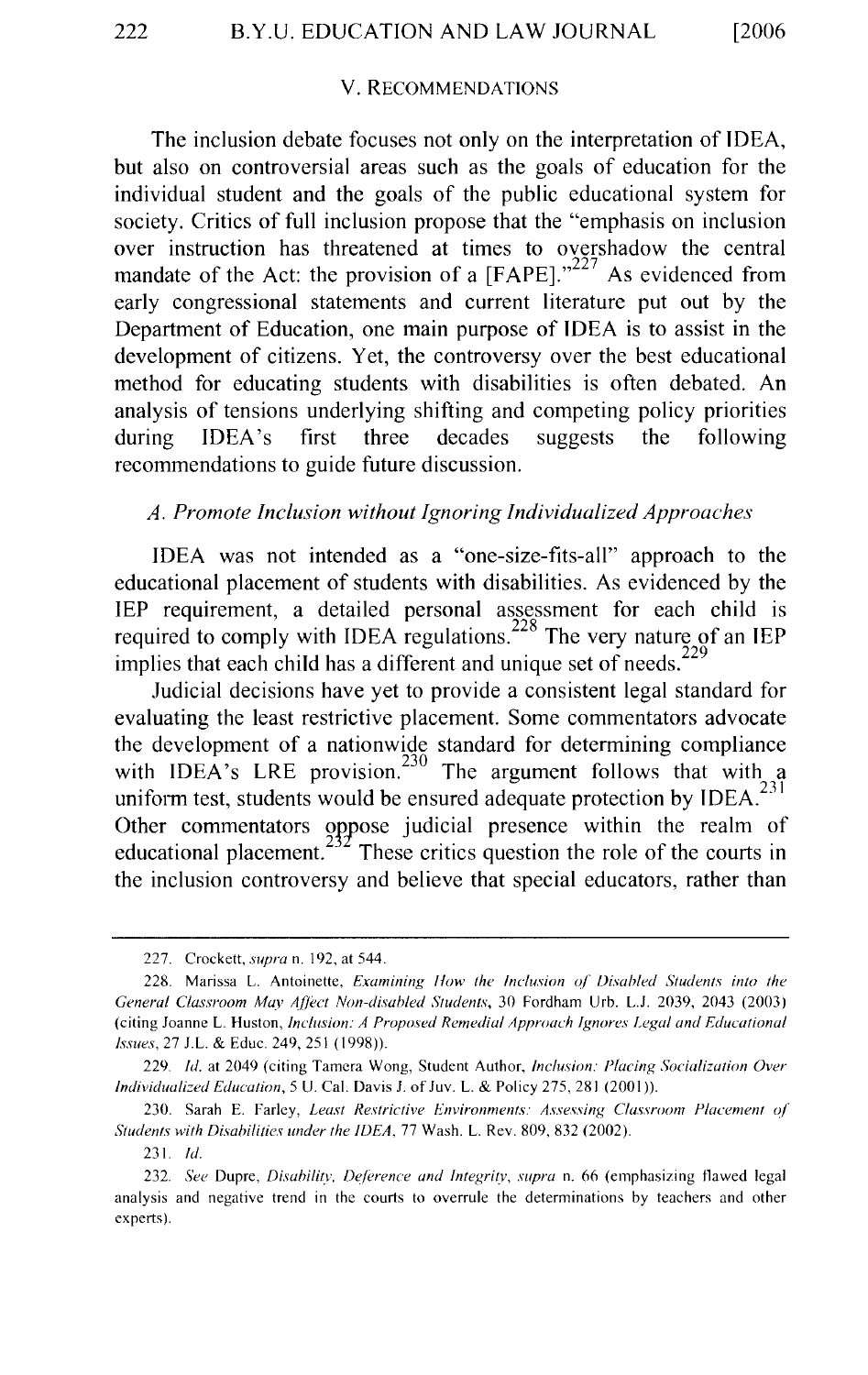the courts, should hold the responsibility of evaluating student placement.

Though it is the role of the courts to interpret legislation, the Supreme Court's emphasis on deference in *Rowley,* as well as the recent Seventh Circuit decision in *Beth B.,* has accurately interpreted the role of the judicial system in evaluating the requirements of IDEA. In order to preserve the individual evaluation of special education placements, the courts should continue to develop their own tests rather than a mandated nationwide determination of placement.

Although judicial enforcement of full inclusionary practices runs contrary to assessing the individual needs of each child, the goals of inclusion should be encouraged. Therefore, courts should continue to evaluate suits on a case-by-case basis. Each student with a disability requires a unique set of services for educational success.

# *B. Change the Structure of the Debate to Include Both Theory and Practice*

The inclusion debate should no longer be perceived as an "all-ornothing" solution to educating students with disabilities. A sense of inclusion and community is of great value, but merely placing a student with a severe disability in a general education classroom will not alone solve longstanding problems of discrimination for people with disabilities. Full inclusion advocates must not emphasize inclusion solely as a right whereby all students should be included in all of the school day in every school setting.233 Similarly, critics of full inclusion must not fully discount the benefits of inclusion "as being [a] panacea, with a blatant disregard for the individual differences inherent in the population classified as disabled or within any one of the disability categories."<sup>234</sup> Strong positions on either side of the debate go too far.

Shifting the debate by focusing on developing inclusive school programs for students where appropriate would allow both sides of the inclusion debate to work together to improve the education for all students. Inclusive school programs should involve both general education teachers and special education teachers as co-teachers rather than separate teachers. This collaborative approach should be modeled on a larger scale. It is this type of collaboration that is also needed among the policy leaders in this area. Refocusing the debate toward an end goal

<sup>233.</sup> *See* James McLeskey & Nancy Waldron, *Responses to Questions Teachers and Administrators Frequently Ask about Inclusive School Programs,* http://www.pdkintl.org/kappan/ kmcl9610.htm (last updated May 16, 1997).

<sup>234.</sup> Dupre, *Disability*, *Deference and Integrity*, *supra* n. 66, at 429 (citing Donald L. MacMillan, et al., *The Social Context of Dunn: Then and Now,* 27 J. Spec. Educ. 466,477 ( 1994)).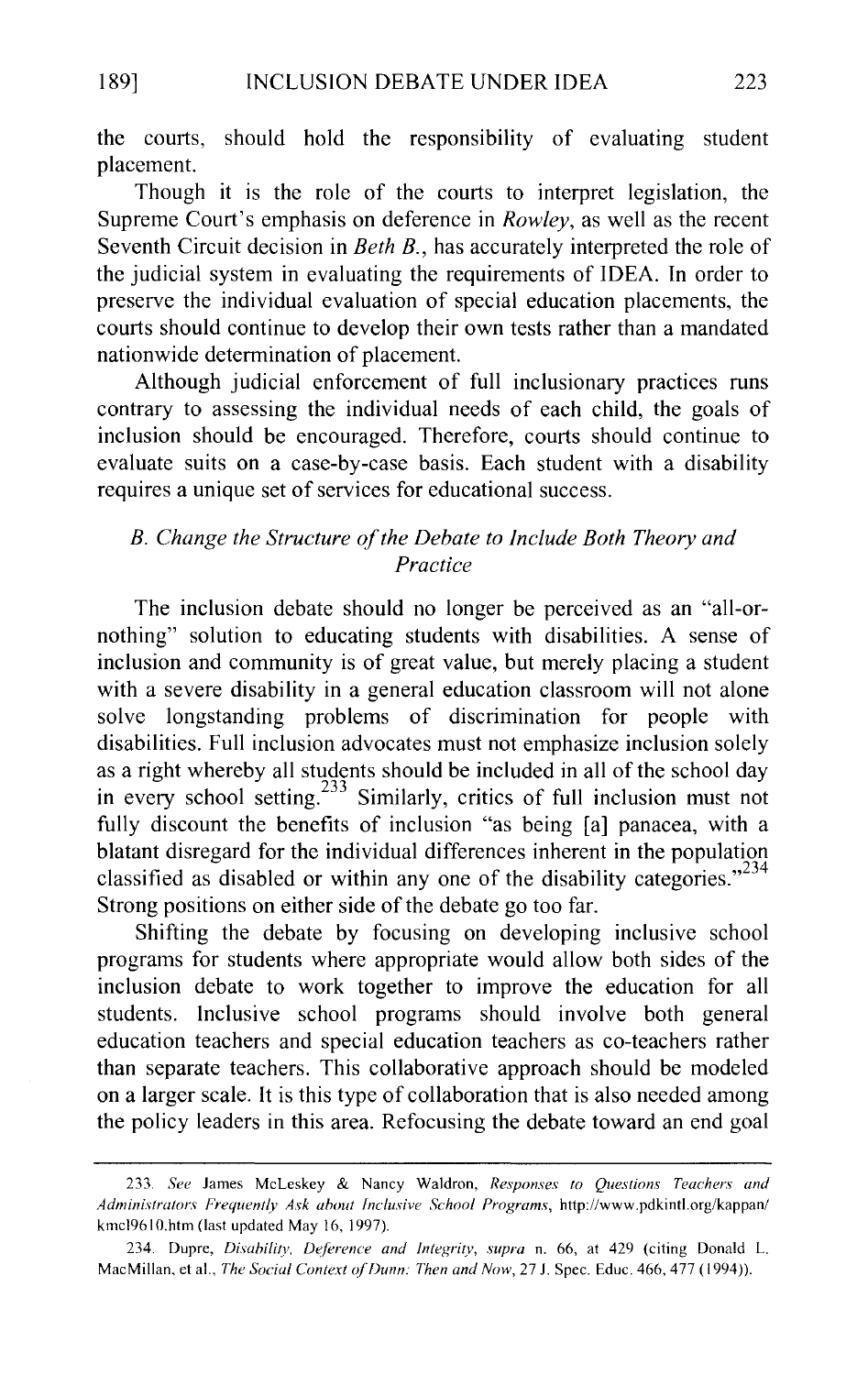of developing inclusive school programs that benefit all students would best assist the educational achievement of students with disabilities.

# C. *Continue to Evaluate IDEA*

The education of students with disabilities has improved since the days when students with disabilities were segregated out of public education altogether. In 1970, only an estimated twenty percent of children with disabilities were educated in regular schools.<sup>235</sup> With the increased attention on children with disabilities and the passage of the EAHCA, this number increased dramatically to ninety-six percent of children with disabilities being educated in regular public schools by 1997–98.<sup>236</sup> In addition, students with disabilities are spending more time in regular classrooms. Over the past 15 years, coinciding with the push for inclusion, many more students are spending at least 80% of the school day in regular education classrooms: thirty-one percent in 1988- 89 and forty-six percent in  $1997-98^{237}$ 

However, there is still a need for improvement. The graduation rate of students with disabilities remains very low. Students with disabilities drop out of high school at twice the rate of their peers.<sup>238</sup> States with high school exit exams graduate fewer students with disabilities than states that do not have testing graduation requirements.<sup>239</sup>

Congress should evaluate legislation that assists with the education of students with disabilities more often, and in collaboration with all stakeholders, namely, teachers, parents, students, and administrators. As the push toward inclusion of students with disabilities into regular classrooms increases, there is an even greater need to develop more research and better practices for future endeavors. Advocating for more funding will also assist in the improvement of supportive procedures to help teachers educate students with disabilities so these students can learn and grow as individuals.

As demonstrated throughout this article, the tension between an individual-centered approach and one that promotes mandatory standards has been a recurring theme throughout the history of educating children with disabilities. With the 2004 Reauthorization, this controversy is heightened. The new regulations, however, should stress the importance of continued individual evaluation through IEP review, appropriate

239. *!d.* 

<sup>235.</sup> American Youth Policy, *supra* n. 197, at 18.

<sup>236.</sup> *!d.* 

<sup>237.</sup> *!d.* at 20.

<sup>238.</sup> *!d.* at 50.